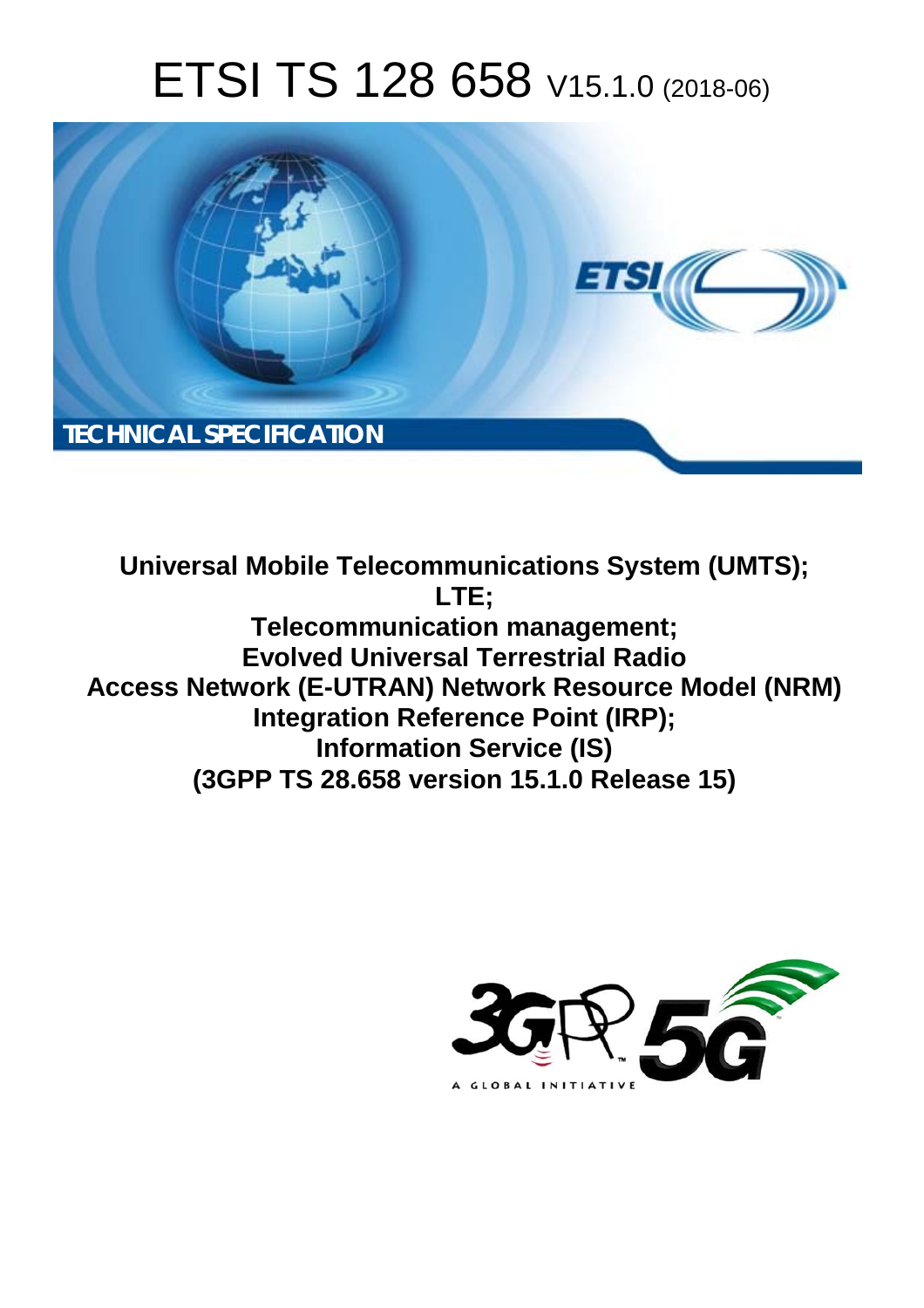Reference RTS/TSGS-0528658vf10

> Keywords LTE,UMTS

#### *ETSI*

#### 650 Route des Lucioles F-06921 Sophia Antipolis Cedex - FRANCE

Tel.: +33 4 92 94 42 00 Fax: +33 4 93 65 47 16

Siret N° 348 623 562 00017 - NAF 742 C Association à but non lucratif enregistrée à la Sous-Préfecture de Grasse (06) N° 7803/88

#### *Important notice*

The present document can be downloaded from: <http://www.etsi.org/standards-search>

The present document may be made available in electronic versions and/or in print. The content of any electronic and/or print versions of the present document shall not be modified without the prior written authorization of ETSI. In case of any existing or perceived difference in contents between such versions and/or in print, the only prevailing document is the print of the Portable Document Format (PDF) version kept on a specific network drive within ETSI Secretariat.

Users of the present document should be aware that the document may be subject to revision or change of status. Information on the current status of this and other ETSI documents is available at <https://portal.etsi.org/TB/ETSIDeliverableStatus.aspx>

If you find errors in the present document, please send your comment to one of the following services: <https://portal.etsi.org/People/CommiteeSupportStaff.aspx>

#### *Copyright Notification*

No part may be reproduced or utilized in any form or by any means, electronic or mechanical, including photocopying and microfilm except as authorized by written permission of ETSI. The content of the PDF version shall not be modified without the written authorization of ETSI. The copyright and the foregoing restriction extend to reproduction in all media.

> © ETSI 2018. All rights reserved.

**DECT**TM, **PLUGTESTS**TM, **UMTS**TM and the ETSI logo are trademarks of ETSI registered for the benefit of its Members. **3GPP**TM and **LTE**TM are trademarks of ETSI registered for the benefit of its Members and of the 3GPP Organizational Partners. **oneM2M** logo is protected for the benefit of its Members.

**GSM**® and the GSM logo are trademarks registered and owned by the GSM Association.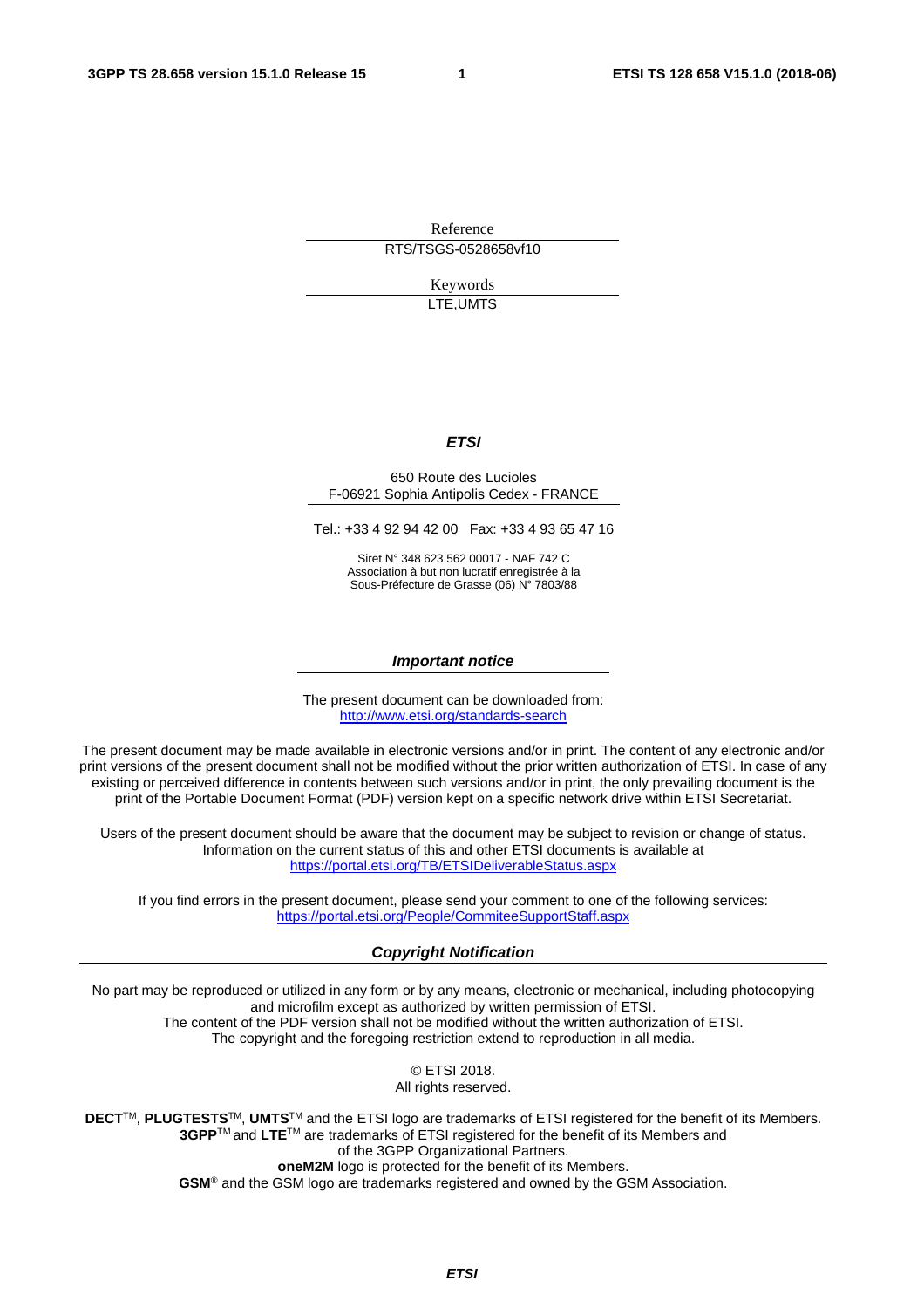# Intellectual Property Rights

#### Essential patents

IPRs essential or potentially essential to normative deliverables may have been declared to ETSI. The information pertaining to these essential IPRs, if any, is publicly available for **ETSI members and non-members**, and can be found in ETSI SR 000 314: *"Intellectual Property Rights (IPRs); Essential, or potentially Essential, IPRs notified to ETSI in respect of ETSI standards"*, which is available from the ETSI Secretariat. Latest updates are available on the ETSI Web server ([https://ipr.etsi.org/\)](https://ipr.etsi.org/).

Pursuant to the ETSI IPR Policy, no investigation, including IPR searches, has been carried out by ETSI. No guarantee can be given as to the existence of other IPRs not referenced in ETSI SR 000 314 (or the updates on the ETSI Web server) which are, or may be, or may become, essential to the present document.

#### **Trademarks**

The present document may include trademarks and/or tradenames which are asserted and/or registered by their owners. ETSI claims no ownership of these except for any which are indicated as being the property of ETSI, and conveys no right to use or reproduce any trademark and/or tradename. Mention of those trademarks in the present document does not constitute an endorsement by ETSI of products, services or organizations associated with those trademarks.

# Foreword

This Technical Specification (TS) has been produced by ETSI 3rd Generation Partnership Project (3GPP).

The present document may refer to technical specifications or reports using their 3GPP identities, UMTS identities or GSM identities. These should be interpreted as being references to the corresponding ETSI deliverables.

The cross reference between GSM, UMTS, 3GPP and ETSI identities can be found under [http://webapp.etsi.org/key/queryform.asp.](http://webapp.etsi.org/key/queryform.asp)

# Modal verbs terminology

In the present document "**shall**", "**shall not**", "**should**", "**should not**", "**may**", "**need not**", "**will**", "**will not**", "**can**" and "**cannot**" are to be interpreted as described in clause 3.2 of the [ETSI Drafting Rules](https://portal.etsi.org/Services/editHelp!/Howtostart/ETSIDraftingRules.aspx) (Verbal forms for the expression of provisions).

"**must**" and "**must not**" are **NOT** allowed in ETSI deliverables except when used in direct citation.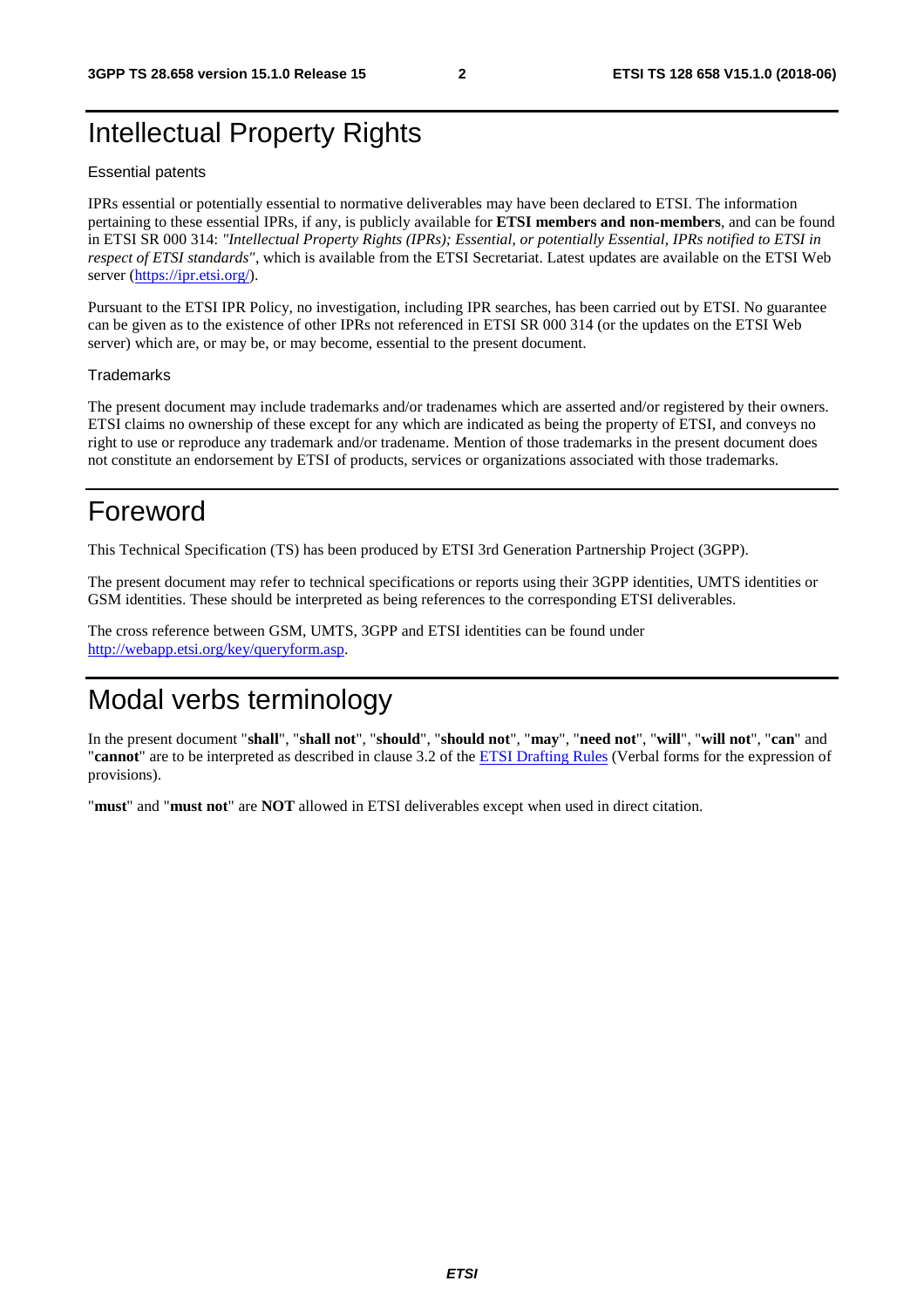$\mathbf{3}$ 

# Contents

| 1                  |  |  |  |  |
|--------------------|--|--|--|--|
| $\overline{2}$     |  |  |  |  |
| 3                  |  |  |  |  |
| 3.1                |  |  |  |  |
| 3.2                |  |  |  |  |
| $\overline{4}$     |  |  |  |  |
| 4.1                |  |  |  |  |
| 4.2<br>4.2.1       |  |  |  |  |
| 4.2.2              |  |  |  |  |
| 4.3                |  |  |  |  |
| 4.3.1              |  |  |  |  |
| 4.3.1.1            |  |  |  |  |
| 4.3.1.2            |  |  |  |  |
| 4.3.1.3            |  |  |  |  |
| 4.3.1.4            |  |  |  |  |
| 4.3.2              |  |  |  |  |
| 4.3.2.1            |  |  |  |  |
| 4.3.2.2<br>4.3.2.3 |  |  |  |  |
| 4.3.2.4            |  |  |  |  |
| 4.3.3              |  |  |  |  |
| 4.3.3.1            |  |  |  |  |
| 4.3.3.2            |  |  |  |  |
| 4.3.3.3            |  |  |  |  |
| 4.3.3.4            |  |  |  |  |
| 4.3.4              |  |  |  |  |
| 4.3.4.1            |  |  |  |  |
| 4.3.4.2<br>4.3.4.3 |  |  |  |  |
| 4.3.4.4            |  |  |  |  |
| 4.3.5              |  |  |  |  |
| 4.3.5.1            |  |  |  |  |
| 4.3.5.2            |  |  |  |  |
| 4.3.5.3            |  |  |  |  |
| 4.3.5.4            |  |  |  |  |
| 4.3.6              |  |  |  |  |
| 4.3.6.1            |  |  |  |  |
| 4.3.6.2<br>4.3.6.3 |  |  |  |  |
| 4.3.6.4            |  |  |  |  |
| 4.3.7              |  |  |  |  |
| 4.3.7.1            |  |  |  |  |
| 4.3.7.2            |  |  |  |  |
| 4.3.7.3            |  |  |  |  |
| 4.3.7.4            |  |  |  |  |
| 4.3.8              |  |  |  |  |
| 4.3.8.1            |  |  |  |  |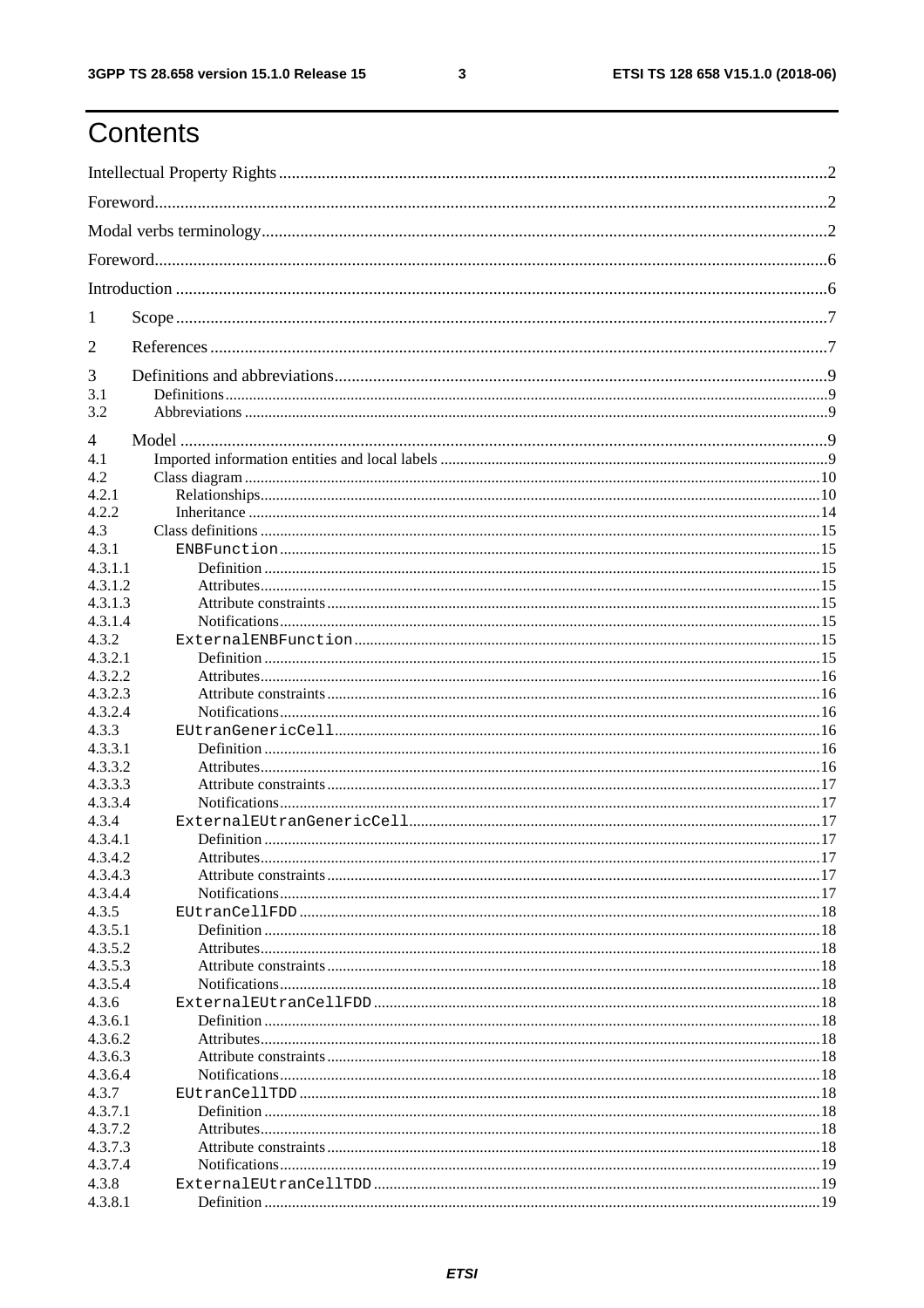#### $\overline{\mathbf{4}}$

| 4.3.8.3              |  |
|----------------------|--|
| 4.3.8.4              |  |
| 4.3.9                |  |
| 4.3.9.1              |  |
| 4.3.9.2              |  |
| 4.3.9.3              |  |
| 4.3.9.4              |  |
| 4.3.10               |  |
| 4.3.10.1             |  |
| 4.3.10.2             |  |
| 4.3.10.3             |  |
| 4.3.10.4             |  |
| 4.3.11               |  |
| 4.3.11.1             |  |
| 4.3.11.2             |  |
| 4.3.11.3             |  |
| 4.3.11.4             |  |
| 4.3.12               |  |
| 4.3.12.1             |  |
| 4.3.12.2             |  |
| 4.3.12.3             |  |
| 4.3.12.4             |  |
| 4.3.13               |  |
| 4.3.13.1             |  |
| 4.3.13.2             |  |
| 4.3.13.3             |  |
| 4.3.13.4             |  |
| 4.3.14               |  |
|                      |  |
| 4.3.14.1<br>4.3.14.2 |  |
| 4.3.14.3             |  |
| 4.3.14.4             |  |
|                      |  |
| 4.3.15               |  |
| 4.3.15.1             |  |
| 4.3.15.2             |  |
| 4.3.15.3             |  |
| 4.3.15.4             |  |
| 4.3.16               |  |
| 4.3.16.1             |  |
| 4.3.16.2             |  |
| 4.3.16.3             |  |
| 4.3.16.4             |  |
| 4.3.17               |  |
| 4.3.17.1             |  |
| 4.3.17.2             |  |
| 4.3.17.3             |  |
| 4.3.17.4             |  |
| 4.3.18               |  |
| 4.3.18.1             |  |
| 4.3.18.2             |  |
| 4.3.18.3             |  |
| 4.3.18.4             |  |
| 4.3.19               |  |
| 4.3.19.1             |  |
| 4.3.19.2             |  |
| 4.3.19.3             |  |
| 4.3.19.4             |  |
| 4.3.20               |  |
| 4.3.20.1             |  |
| 4.3.20.2             |  |
| 4.3.20.3             |  |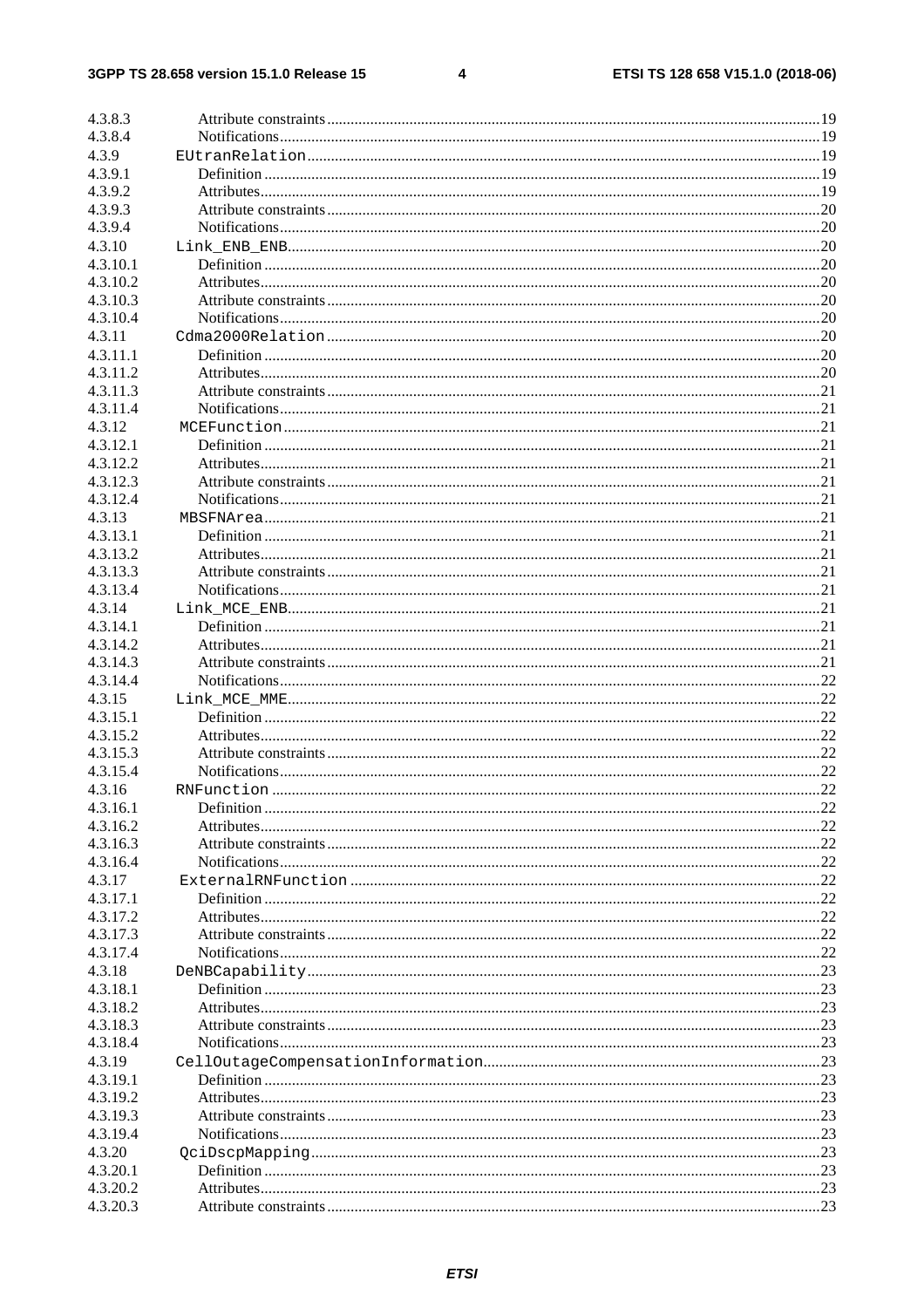#### $5\phantom{a}$

| 4.3.20.4                      |  |
|-------------------------------|--|
| 4.3.21                        |  |
| 4.3.21.1                      |  |
| 4.3.21.2                      |  |
| 4.3.21.3                      |  |
| 4.3.21.4                      |  |
| 4.4                           |  |
| 4.4.1                         |  |
| 4.4.2                         |  |
| 4.5                           |  |
| 4.5.1                         |  |
| 4.5.2                         |  |
| <b>Annex A (informative):</b> |  |
| <b>Annex B</b> (informative): |  |
|                               |  |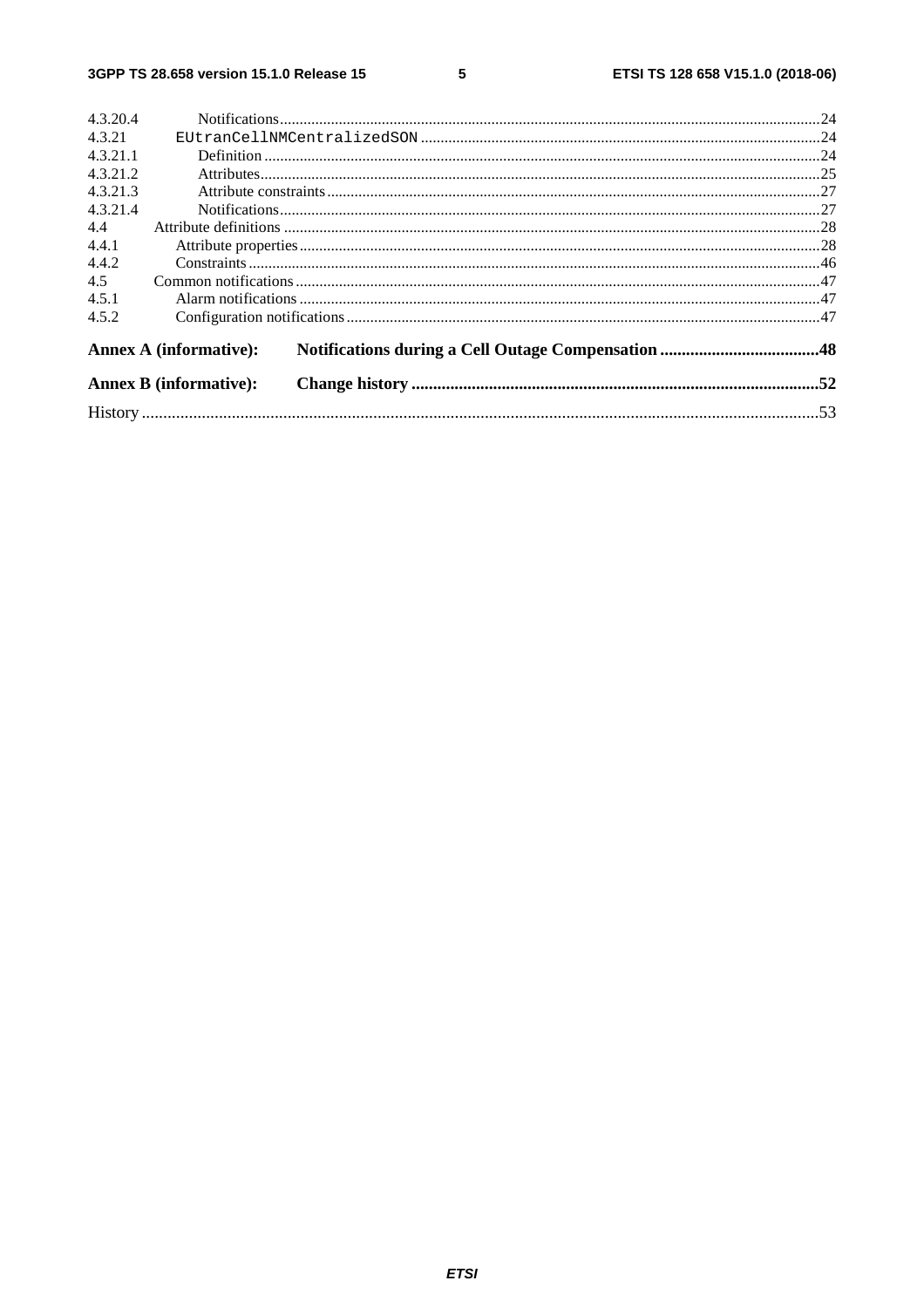# Foreword

This Technical Specification has been produced by the 3rd Generation Partnership Project (3GPP).

The contents of the present document are subject to continuing work within the TSG and may change following formal TSG approval. Should the TSG modify the contents of the present document, it will be re-released by the TSG with an identifying change of release date and an increase in version number as follows:

Version x.y.z

where:

- x the first digit:
	- 1 presented to TSG for information;
	- 2 presented to TSG for approval;
	- 3 or greater indicates TSG approved document under change control.
- y the second digit is incremented for all changes of substance, i.e. technical enhancements, corrections, updates, etc.
- z the third digit is incremented when editorial only changes have been incorporated in the document.

# Introduction

The present document is part of a TS-family covering the 3rd Generation Partnership Project; Technical Specification Group Services and System Aspects; Telecommunication management; as identified below:

- TS 28.657 Evolved Universal Terrestrial Radio Access Network (E-UTRAN) Network Resource Model (NRM) Integration Reference Point (IRP); Requirements
- **TS 28.658 Evolved Universal Terrestrial Radio Access Network (E-UTRAN) Network Resource Model (NRM) Integration Reference Point (IRP); Information Service (IS)**
- TS 28.659 Evolved Universal Terrestrial Radio Access Network (E-UTRAN) Network Resource Model (NRM) Integration Reference Point (IRP); Solution Set (SS) definitions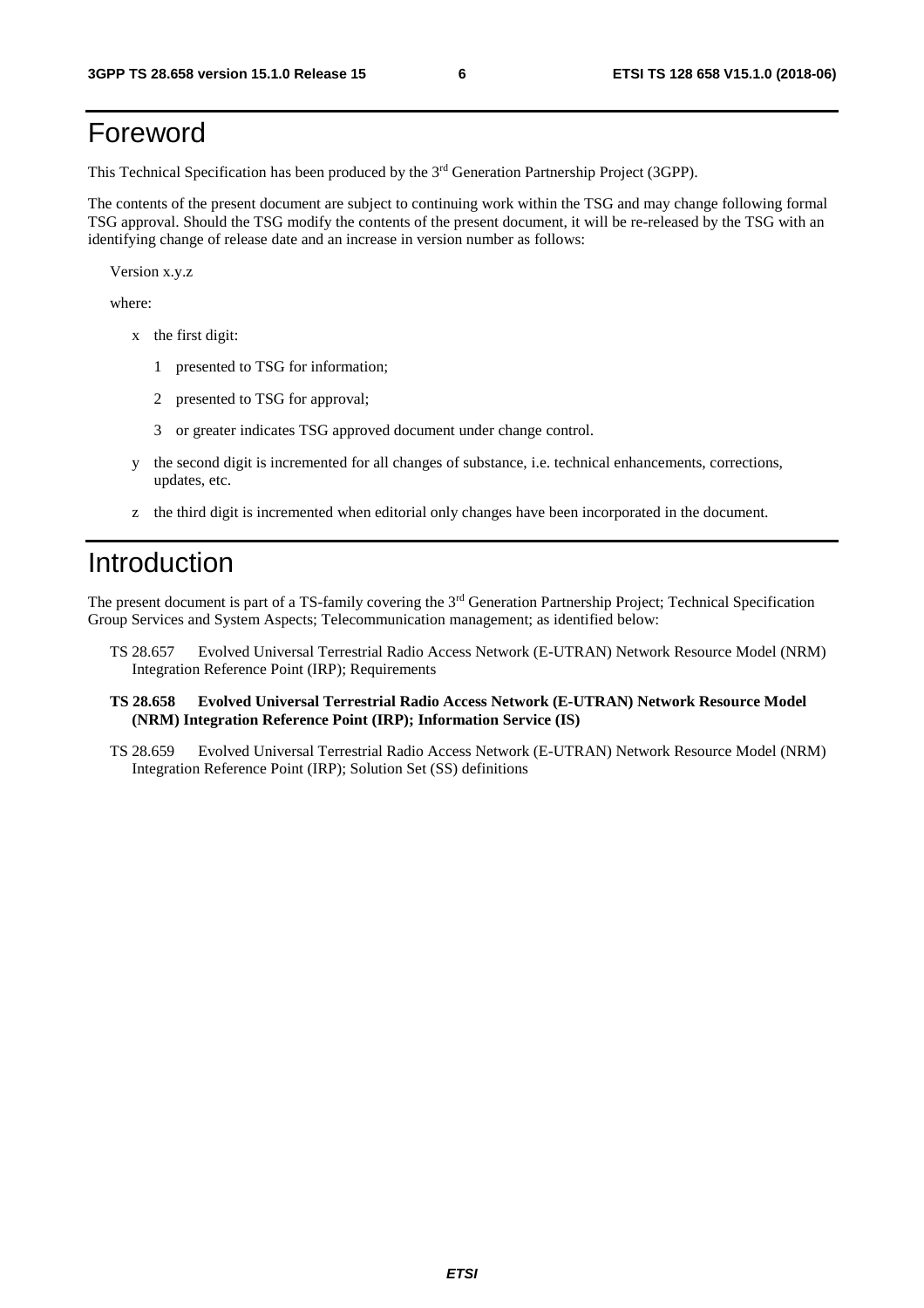# 1 Scope

The present document specifies the E-UTRAN network resource information that can be communicated between an IRPAgent and an IRPManager for telecommunication network management purposes, including management of converged networks.

This document specifies the semantics and behaviour of information object class attributes and relations visible across the reference point in a protocol and technology neutral way. It does not define their syntax and encoding.

The E-UTRAN NRM IRP comprises a set of specifications defining Requirements, a protocol neutral Information Service and one or more Solution Set(s).

The present document specifies the protocol neutral E-UTRAN NRM IRP: Information Service (IS). It reuses relevant parts of the Generic NRM IRP: IS in 3GPP TS 28.622 [6], either by direct reuse or sub-classing, and in addition to that defines E-UTRAN specific Information Object Classes.

In order to access the information defined by this NRM, an Interface IRP such as the "Basic CM IRP" is needed (3GPP TS 32.602 [7]). However, which Interface IRP is applicable is outside the scope of the present document.

# 2 References

The following documents contain provisions which, through reference in this text, constitute provisions of the present document.

- References are either specific (identified by date of publication, edition number, version number, etc.) or non-specific.
- For a specific reference, subsequent revisions do not apply.
- For a non-specific reference, the latest version applies. In the case of a reference to a 3GPP document (including a GSM document), a non-specific reference implicitly refers to the latest version of that document *in the same Release as the present document*.
- [1] 3GPP TS 32.101: "Telecommunication management; Principles and high level requirements".
- [2] 3GPP TS 32.102: "Telecommunication management; Architecture".
- [3] 3GPP TS 23.003: "Numbering, addressing and identification".
- [4] 3GPP TS 32.300: "Telecommunication management; Configuration Management (CM); Name convention for Managed Objects".
- [5] 3GPP TS 28.628: "Self-Organizing Networks (SON) Policy Network Resource Model (NRM) Integration Reference Point (IRP); Information Service (IS) ".
- [6] 3GPP TS 28.622: "Telecommunication management; Generic Network Resource Model (NRM) Integration Reference Point (IRP); Information Service (IS)".
- [7] 3GPP TS 32.602: "Telecommunication management; Configuration Management (CM); Basic CM Integration Reference Point (IRP) Information Service (IS)".
- [8] 3GPP TS 36.321: "Universal Terrestrial Access Network (UTRAN); Medium Access Control (MAC) protocol specification".
- [9] 3GPP TS 23.401: "General Packet Radio Service (GPRS) enhancements for Evolved Universal Terrestrial Radio Access Network (E-UTRAN) access".
- [10] 3GPP TS 36.331: "Evolved Universal Terrestrial Radio Access (E-UTRA) Radio Resource Control (RRC); Protocol specification".
- [11] 3GPP TS 36.300: "Evolved Universal Terrestrial Radio Access (E-UTRA) and Evolved Universal Terrestrial Radio Access Network (E-UTRAN); Overall description; Stage 2".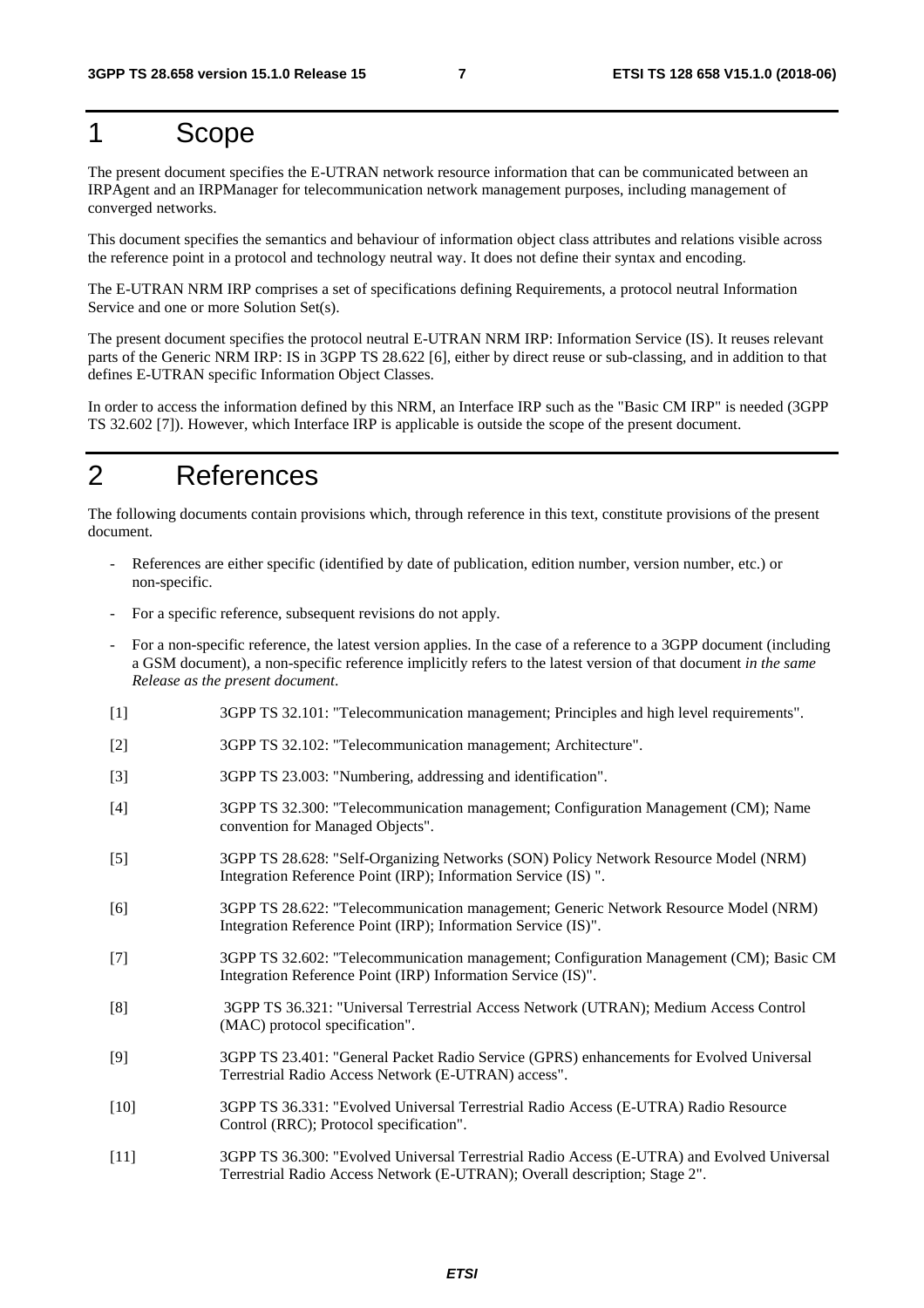- [12] 3GPP TS 36.211: "Evolved Universal Terrestrial Radio Access (E-UTRA); Physical Channels and Modulation"
- [13] 3GPP TS 36.101: "Evolved Universal Terrestrial Radio Access (E-UTRA); User Equipment (UE) radio transmission and reception"
- [14] 3GPP TS 36.104: "Evolved Universal Terrestrial Radio Access (E\_UTRA); Base Station (BS) radio transmission and reception"
- [15] 3GPP TS 32.500: "Telecommunication Management; Self-Organizing Networks (SON); Concepts and requirements"
- [16] 3GPP TS 32.150: "Telecommunication management; Integration Reference Point (IRP) Concept and definitions"
- [17] 3GPP TS 21.905: "Vocabulary for 3GPP Specifications"
- [18] 3GPP TS 32.111-2: "Telecommunication management; Fault Management; Part 2: Alarm Integration Reference Point (IRP): Information Service (IS)"
- [19] 3GPP TS 23.002: "Network Architecture"
- [20] 3GPP TS 32.652: "Telecommunication management; Configuration Management (CM); GERAN network resources Integration Reference Point (IRP); Network Resource Model (NRM)"
- [21] 3GPP TS 28.652: "Telecommunication management; Universal Terrestrial Radio Access Network (UTRAN) Network Resource Model (NRM) Integration Reference Point (IRP); Information Service (IS)"
- [22] 3GPP2 S.S0028-D "OAM&P for cdma2000 (Overview, 3GPP R7 Delta Specification, 3GPP2 Network Resource Model IRP)"
- [23] 3GPP TS 28.708: "Telecommunication management; Evolved Packet Core (EPC) Network Resource Model (NRM) Integration Reference Point (IRP): Information Service (IS)"
- [24] 3GPP TS 36.423: "Evolved Universal Terrestrial Radio Access Network (E-UTRAN); X2 application protocol (X2AP)".
- [25] 3GPP TS 36.213: "Evolved Universal Terrestrial Radio Access (E-UTRA); Physical layer procedures".
- [26] 3GPP TS 28.625: "Telecommunication management; State Management Data Definition Integration Reference Point (IRP); Information Service (IS)".
- [27] 3GPP TS 36.413: "Evolved Universal Terrestrial Access Network (E-UTRAN); S1 Application Protocol (S1AP)".
- [28] 3GPP TS 36.443: "Evolved Universal Terrestrial Access Network (E-UTRAN); M2 Application Protocol (M2AP)".
- [29] 3GPP TS 22.011: "Service accessibility".
- [30] 3GPP TS 32.422: "Telecommunication management; Subscriber and equipment trace; Trace control and configuration management".
- [31] 3GPP TS 28.662: "Telecommunication management; Generic Radio Access Network (RAN) Network Resource Model (NRM) Integration Reference Point (IRP); Information Service (IS)".
- [32] 3GPP TS 32.662: "Telecommunication management; Configuration Management (CM); Kernel CM; Information service (IS)".
- [33] 3GPP TS 23.203: "Policy and charging control architecture".
- [34] 3GPP TS 23.207: "End-to-end Quality of Service (QoS) concept and architecture".
- [35] RFC 2474: "Definition of the Differentiated Services Field (DS Field) in the IPv4 and IPv6 Headers".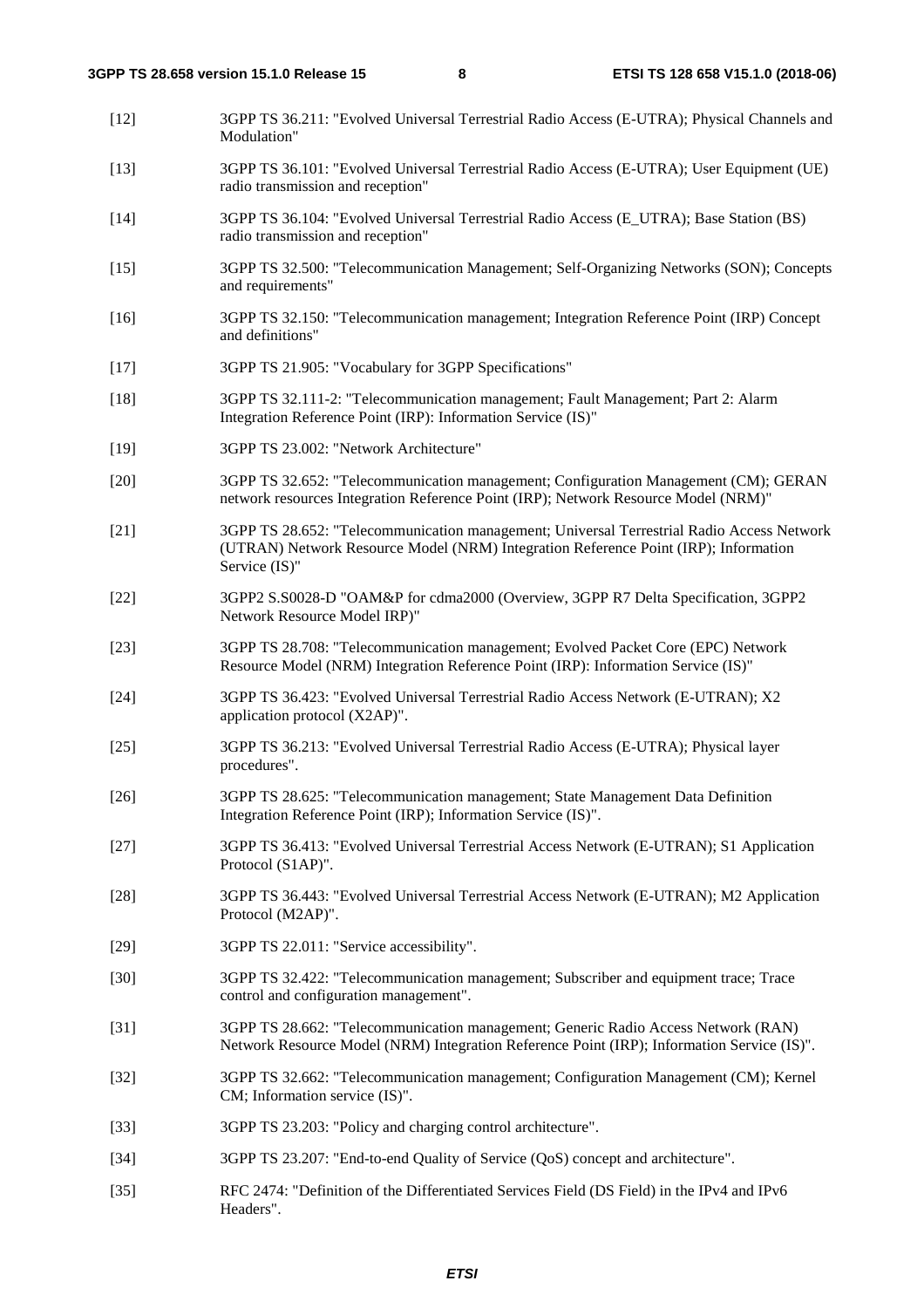- [36] 3GPP TS 45.008: "Technical Specification Group GSM/EDGE Radio Access Network; Radio subsystem link control".
- [37] 3GPP TS 32.302: "Telecommunication management; Configuration Management (CM); Notification Integration Reference Point (IRP): Information Service (IS)".
- [38] 3GPP TS 36.133: "Universal Terrestrial Access Network (UTRAN); Requirements for support of radio resource management".
- [39] 3GPP TS 28.657: "Evolved Universal Terrestrial Radio Access Network (E-UTRAN) Network Resource Model (NRM) Integration Reference Point (IRP); Requirements".[40] 3GPP TS 28.541: "Management and orchestration of networks and network slicing; NR and NG-RAN Network Resource Model (NRM); Stage 2 and stage 3".

# 3 Definitions and abbreviations

# 3.1 Definitions

For the purposes of the present document, the terms and definitions given in TS 32.150 [16], TS 32.101 [1], TS 32.102 [2] and TS 21.905 [17] and the following apply.

**Association**: See definition in TS 28.622 [6].

**Network Resource Model (NRM)**: See definition in TS 28.622 [6].

**eNodeB:** A logical node responsible for radio transmission/reception in one or more cells to/from the User Equipment. It terminates the S1 interface towards the EPC.

# 3.2 Abbreviations

For the purposes of the present document, the abbreviations given in TS 32.150 [16], TS 32.101 [1], TS 32.102 [2] and TS 21.905 [17] and the following apply. An abbreviation defined in the present document takes precedence over the definition of the same abbreviation, if any, in TS 28.657 [39], TS 32.150 [16], TS 32.101 [1], TS 32.102 [2] and TS 21.905 [17], in that order.

| <b>DeNB</b>    | Donor eNodeB                                                    |
|----------------|-----------------------------------------------------------------|
| DN             | Distinguished Name (see 3GPP TS 32.300 [4])                     |
| E-UTRA         | Evolved Universal Terrestrial Radio Access                      |
| <b>E-UTRAN</b> | Evolved Universal Terrestrial Radio Access Network              |
| <b>MBSFN</b>   | Multimedia Broadcast multicast service Single Frequency Network |
| NR.            | Neighbour cell Relation                                         |
| <b>PM</b>      | Performance Management                                          |
| <b>RDN</b>     | Relative Distinguished Name (see 3GPP TS 32.300 [4])            |
| <b>RN</b>      | Relay Node                                                      |
|                |                                                                 |

# 4 Model

# 4.1 Imported information entities and local labels

| Label reference                                     | Local label         |
|-----------------------------------------------------|---------------------|
| 3GPP TS 28.625 [26], attribute, administrativeState | administrativeState |
| 3GPP TS 28.625 [26], attribute, availabilityStatus  | availabilityStatus  |
| 3GPP TS 28.625 [26], attribute, operational State   | operationalState    |
| 3GPP TS 28.622 [6], IOC, Top                        | Top                 |
| 3GPP TS 28.622 [6], IOC, ManagedElement             | ManagedElement      |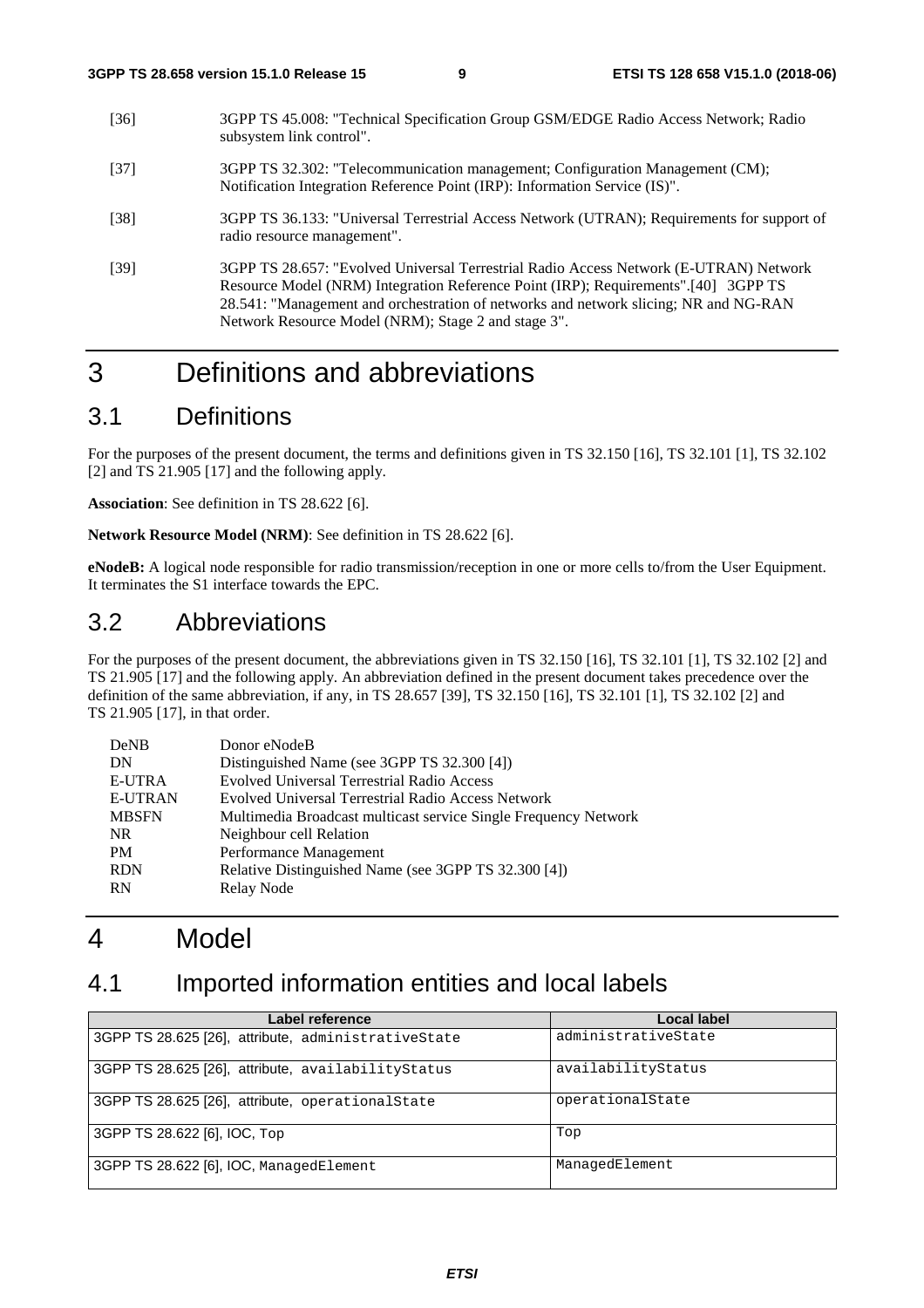| 3GPP TS 28.622 [6], IOC, SubNetwork               | SubNetwork              |
|---------------------------------------------------|-------------------------|
| 3GPP TS 28.622 [6], IOC, ManagedFunction          | ManagedFunction         |
| 3GPP TS 28.622 [6], IOC, Link                     | Link                    |
| 3GPP TS 28.708 [23], IOC, MMEFunction             | MMEFunction             |
| 3GPP TS 28.708 [23], IOC, ExternalMMEFunction     | ExternalMMEFunction     |
| 3GPP TS 28.652 [21], IOC, UtranRelation           | UtranRelation           |
| 3GPP TS 28.662 [31], IOC, AntennaFunction         | AntennaFunction         |
| 3GPP TS 28.662 [31], IOC, TmaFunction             | TmaFunction             |
| 3GPP TS 32.652 [20], IOC, GsmRelation             | GsmRelation             |
| 3GPP2 TS S.S0028 [22], IOC, ExternalSector        | ExternalSector          |
| 3GPP TS 28.708 [23], IOC, EP_RP_EPS               | EP RP EPS               |
| 3GPP TS 28.708 [23], IOC, OCISet                  | <b>QCISet</b>           |
| 3GPP TS 28.662 [31], IOC, SectorEquipmentFunction | SectorEquipmentFunction |
| 3GPP TS 28.628 [5], IOC, EnergySavingProperties   | EnergySavingProperties  |
| 3GPP TS 28.541 [40], IOC, EP_X2C                  | EP X2C                  |
| 3GPP TS 28.541 [40], IOC, EP_X2U                  | EP_X2U                  |
| 3GPP TS 28.541 [40], IOC, GNBFunction             | GNBFunction             |
| 3GPP TS 28.541 [40], IOC, GNBCUCPFunction         | GNBCUCPFunction         |
| 3GPP TS 28.541 [40], IOC, GNBCUUPFunction         | GNBCUUPFunction         |

# 4.2 Class diagram

# 4.2.1 Relationships

This clause depicts the set of classes (e.g. IOCs) that encapsulates the information relevant for this IRP. This clause provides the overview of the relationships of relevant classes in UML. Subsequent clauses provide more detailed specification of various aspects of these classes.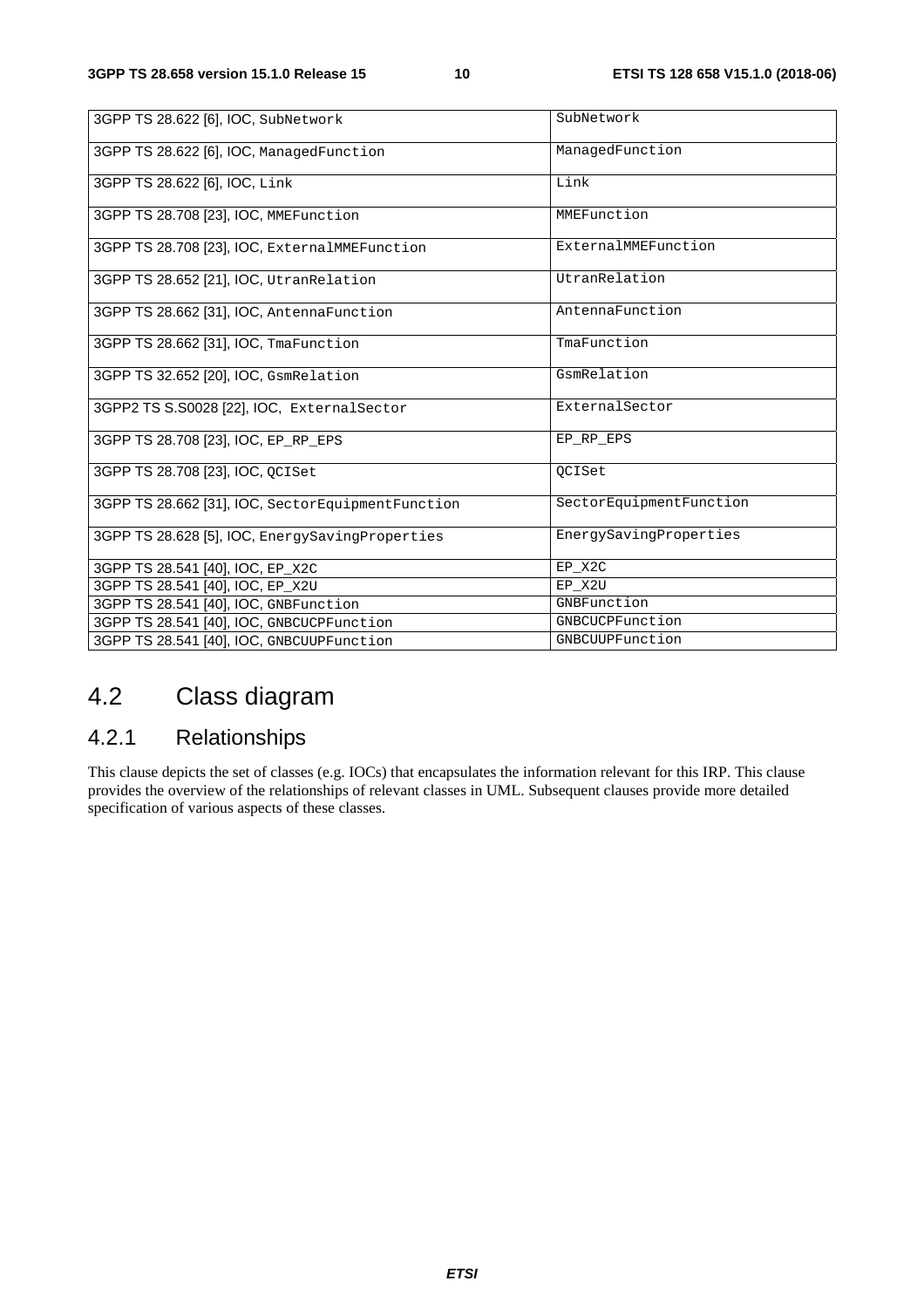

**Figure 4.2.1-1: Cell view of E-UTRAN NRM** 



- NOTE 1: If an instance of the *ServesRN* association is present, then a corresponding instance of *ServedByEGC* must be present. In this case, the ENBFunction and RNFunction instances are under the management scope of the same IRPAgent. If an instance of the *ServesExtRN* association is present, then a corresponding instance of *ServedByExtEGC* must be present. In this case, the ENBFunction and RNFunction instances are under the management scope of two different IRPAgents.
- NOTE 2: The modelling of the DeNB capability as a separate IOC or as attributes of ENBFunction is FFS

#### **Figure 4.2.1-2: E-UTRAN relaying view of E-UTRAN NRM**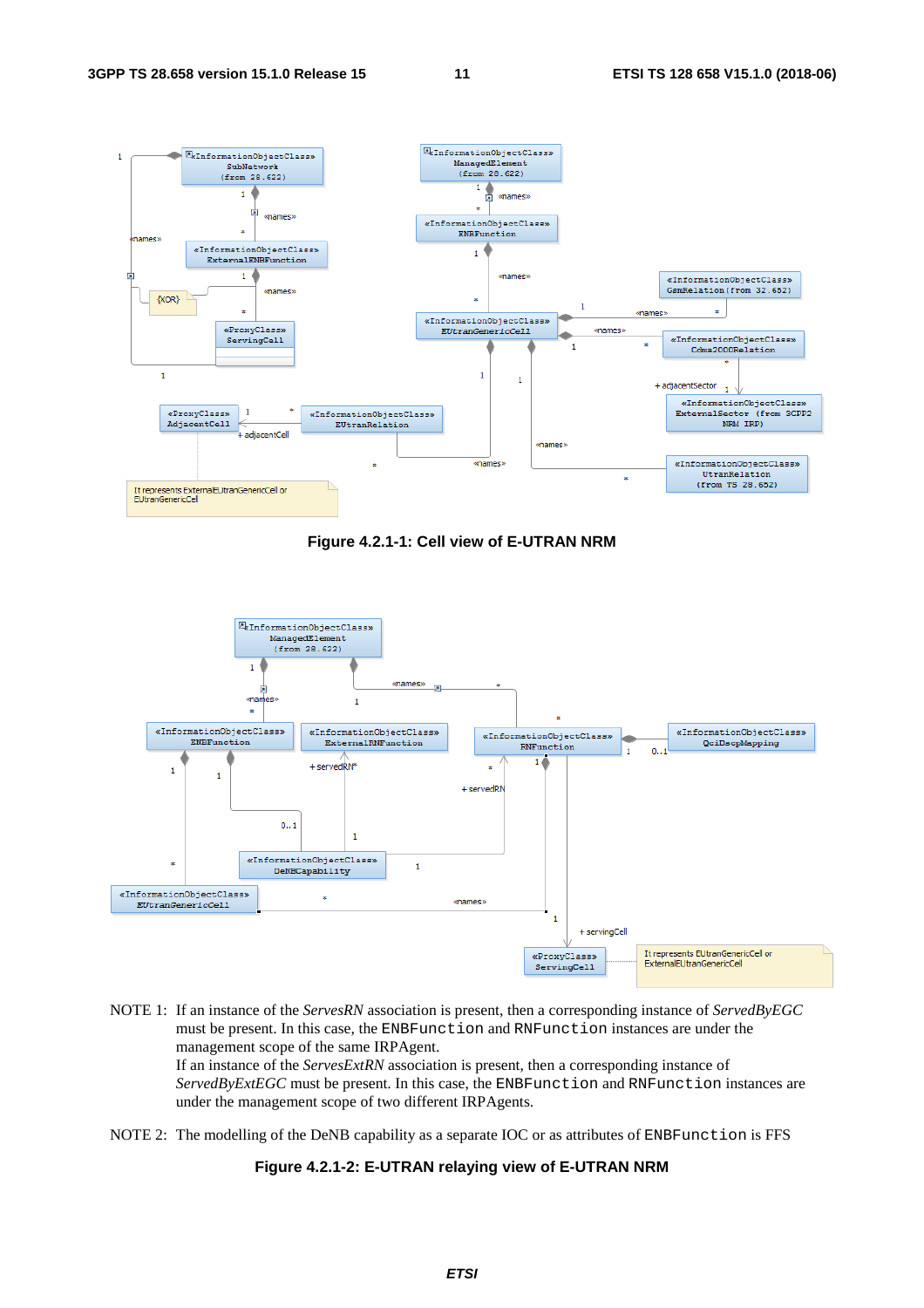

**Figure 4.2.1-3: Transport view of E-UTRAN NRM** 



**Figure 4.2.1-4: MBMS view of E-UTRAN NRM 1** 

NOTE 1: This is E-UTRAN NRM containment/relationship Figure form view of MBMS when MCE and ENB belong to one Network Element.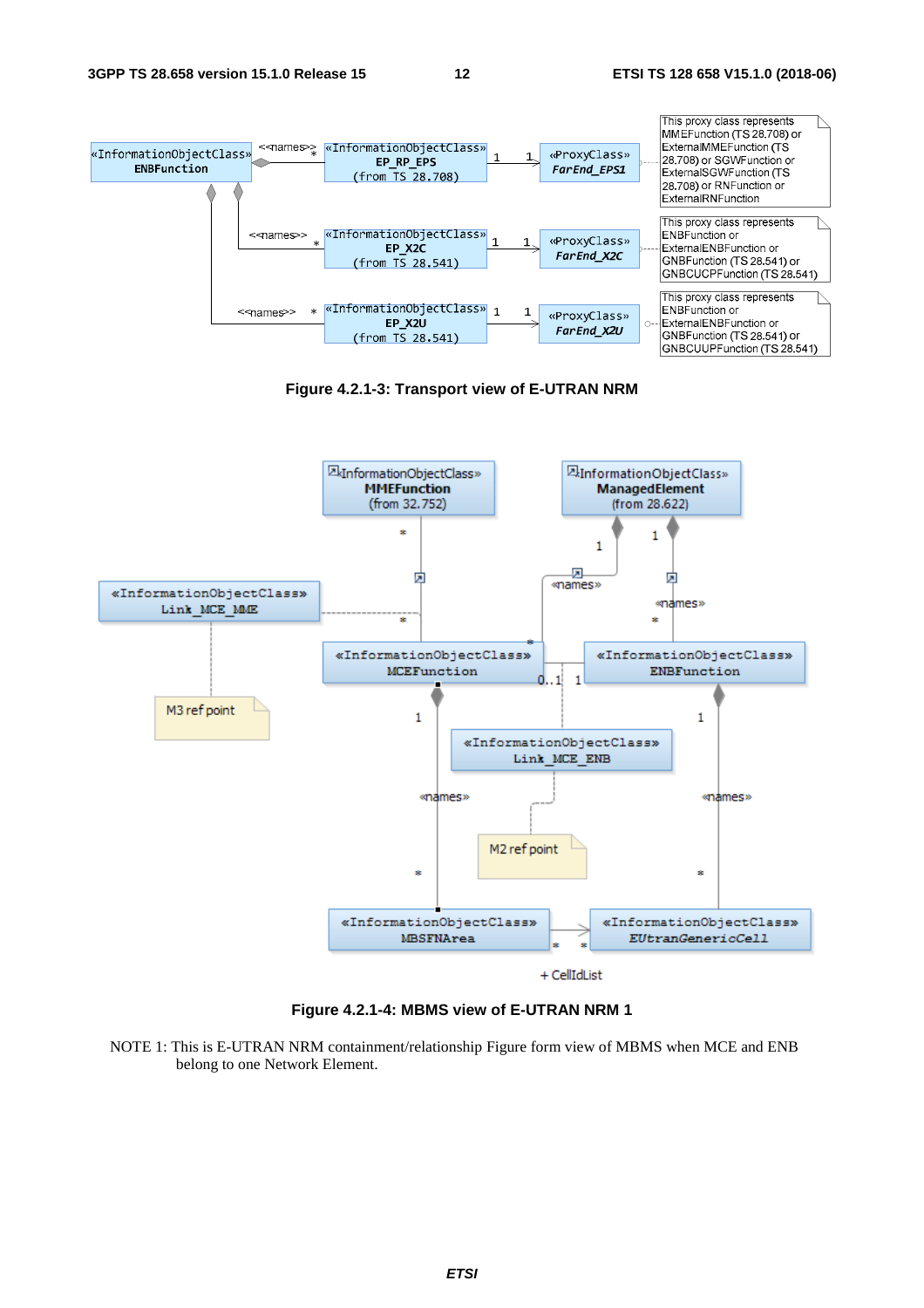

**Figure 4.2.1-5: MBMS view of E-UTRAN NRM 2** 

NOTE 2: This is E-UTRAN NRM containment/relationship Figure form view of MBMS when MCE and ENB belong to different Network Elements.



**Figure 4.2.1-6: SON related Attributes NRM IOCs (Containment Relationship)**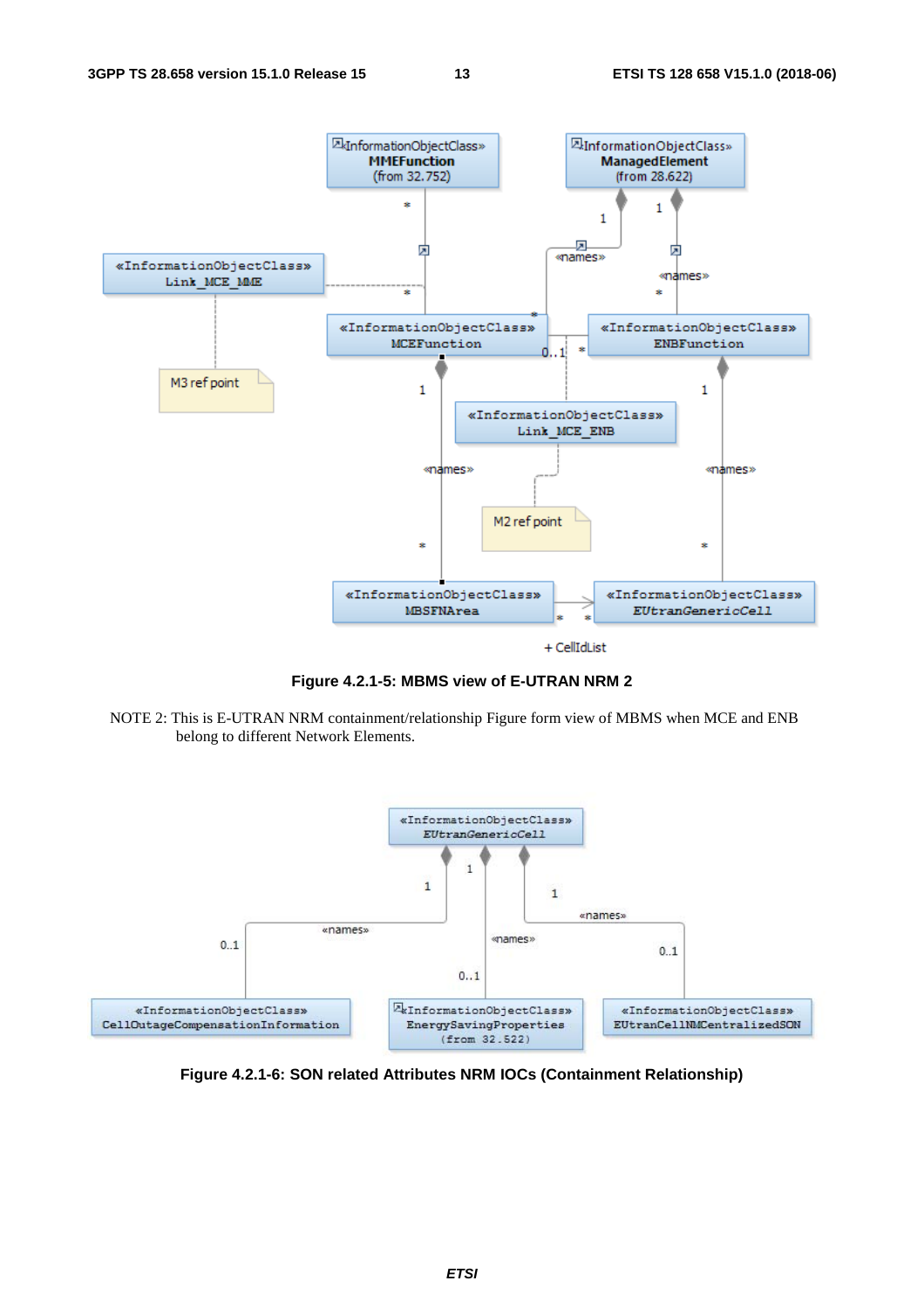# 4.2.2 Inheritance

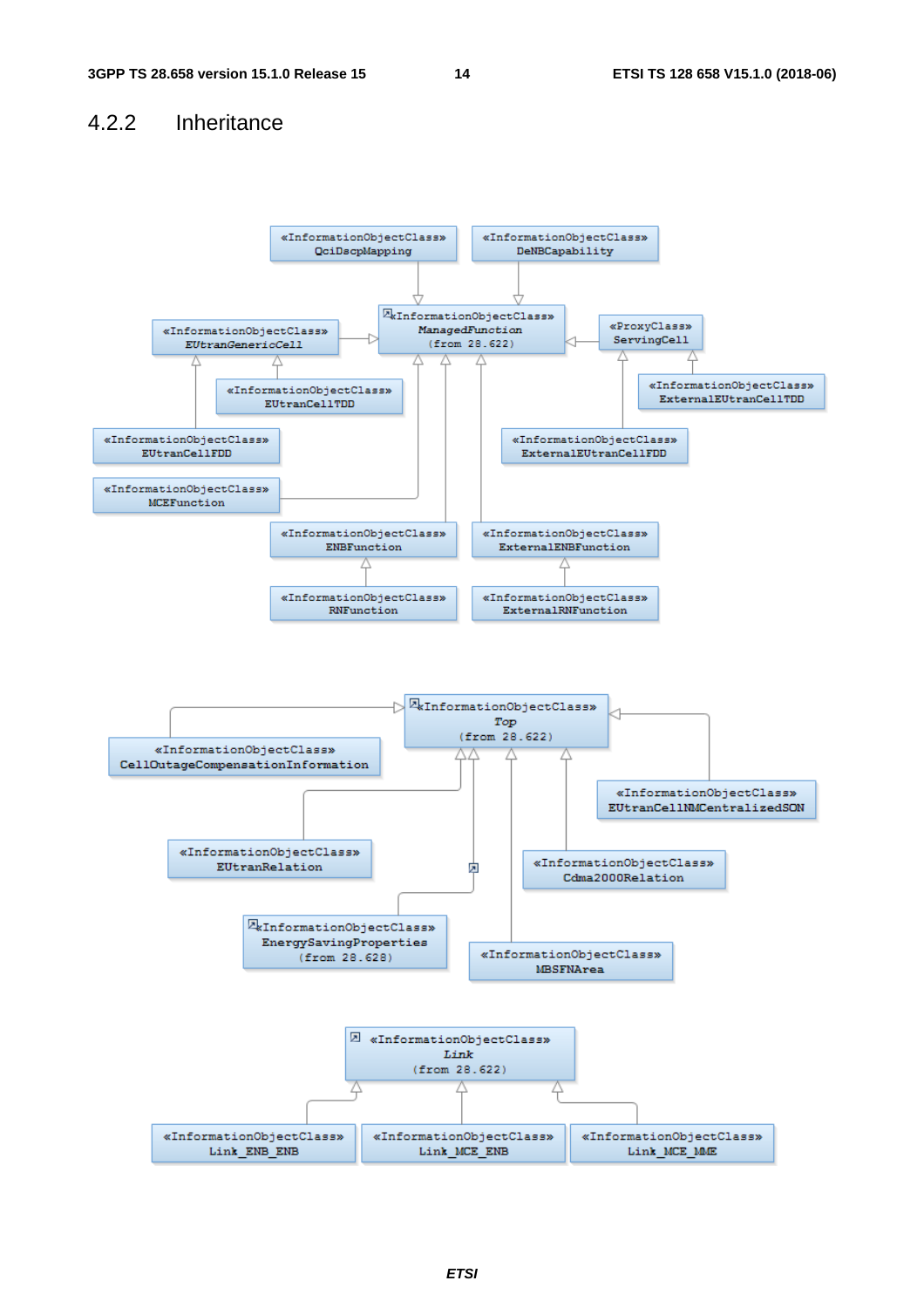#### **Figure 4.2.2-1: E-UTRAN NRM Inheritance Hierarchy**

# 4.3 Class definitions

# 4.3.1 ENBFunction

#### 4.3.1.1 Definition

This IOC represents eNB functionality. For more information about the eNB, see 3GPP TS 23.002 [19].

#### 4.3.1.2 Attributes

| <b>Attribute name</b>     | <b>Support</b><br>Qualifier | <b>isReadable</b> | isWritable | islnvariant | isNotifyable |
|---------------------------|-----------------------------|-------------------|------------|-------------|--------------|
| intraANRSwitch            | CМ                          | M                 | М          |             | M            |
| iRATANRSwitch             | CМ                          | M                 | М          |             | м            |
| eNBId                     | м                           | M                 |            |             | М            |
| x2BlackList               | СM                          | M                 | М          |             | М            |
| x2WhiteList               | CМ                          | M                 | М          |             | M            |
| x2HOBlackList             | СM                          | M                 | М          |             | M            |
| x2IpAddressList           | O                           | M                 |            |             | M            |
| tceIDMappingInfoList      | СM                          | M                 | М          |             | M            |
| sharNetTceMappingInfoList | <b>CM</b>                   | M                 | М          |             | М            |
| netListeningRSForRIBS     | СM                          | M                 | М          |             | М            |

# 4.3.1.3 Attribute constraints

| <b>Name</b>                             | <b>Definition</b>                                                                  |
|-----------------------------------------|------------------------------------------------------------------------------------|
| intraANRSwitch Support Qualifier        | The condition is "ANR function is supported".                                      |
| iRATANRSwitch Support Qualifier         | The condition is "ANR function is supported".                                      |
| x2BlackList Support Qualifier           | The condition is "ANR function is supported".                                      |
| x2WhiteList Support Qualifier           | The condition is "ANR function is supported".                                      |
| x2HOBlackList Support Qualifier         | The condition is "ANR function is supported".                                      |
| tceIDMappingInfoList Support Qualifier  | The condition is "MDT function is supported"<br>and only one PLMN is supported     |
| sharNetTceMappingInfoList Support       | The condition is "MDT function and several                                         |
| Qualifier                               | PLMNs are supported".                                                              |
| netListeningRSForRIBS Support Qualifier | The condition is "Radio Interface Based<br>Synchronization function is supported". |

# 4.3.1.4 Notifications

The common notifications defined in subclause 4.5 are valid for this IOC, without exceptions or additions.

# 4.3.2 ExternalENBFunction

#### 4.3.2.1 Definition

This IOC represents an external eNB functionality. For more information about the eNB, see 3GPP TS 23.002 [19].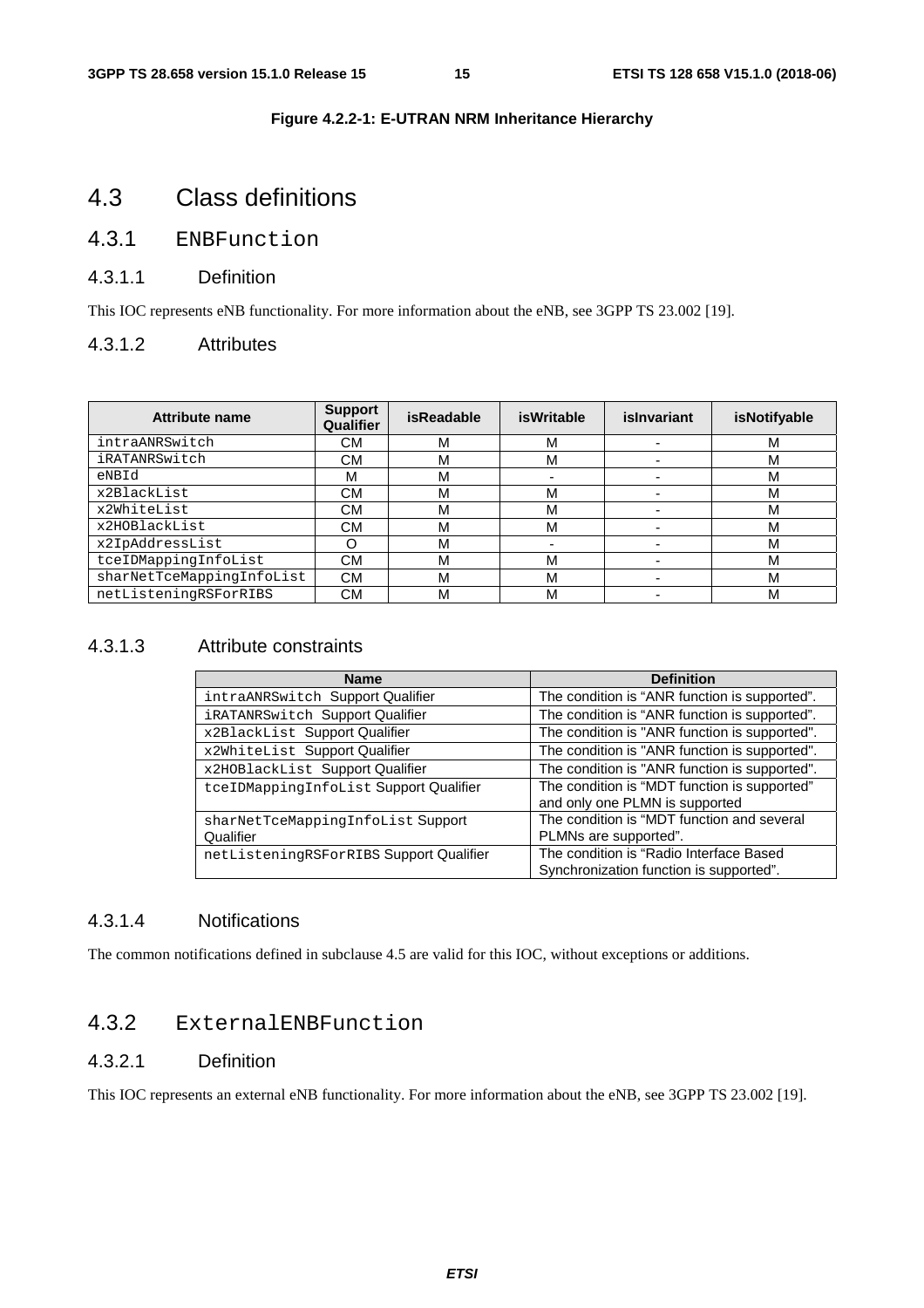#### 4.3.2.2 Attributes

| Attribute<br><b>Support</b><br>Qualifier<br>name |   | isReadable | <b>isWritable</b> | islnvariant | <i>isNotifyable</i> |
|--------------------------------------------------|---|------------|-------------------|-------------|---------------------|
| eNBId                                            | M | M          | М                 |             | M                   |

# 4.3.2.3 Attribute constraints

None.

#### 4.3.2.4 Notifications

The common notifications defined in subclause 4.5 are valid for this IOC, without exceptions or additions.

# 4.3.3 EUtranGenericCell

# 4.3.3.1 Definition

This abstract IOC represents the common properties of an E-UTRAN generic cell. For more information about cells, see 3GPP TS 23.401 [9].

#### 4.3.3.2 Attributes

| <b>Attribute name</b>               | <b>Support</b><br>Qualifier | <b>isReadable</b>       | isWritable               | islnvariant              | isNotifyable   |
|-------------------------------------|-----------------------------|-------------------------|--------------------------|--------------------------|----------------|
| cellLocalId                         | M                           | M                       | M                        | $\overline{\phantom{a}}$ | M              |
| cellLocalIdList                     | <b>CM</b>                   | M                       | M                        | ä,                       | M              |
| cellSize                            | M                           | M                       | M                        |                          | M              |
| plmnIdList                          | M                           | M                       | M                        |                          | M              |
| cellAccessInfoList                  | O                           | M                       | M                        |                          | M              |
| tac                                 | M                           | M                       | M                        | $\overline{\phantom{a}}$ | M              |
| pci                                 | M                           | M                       | <b>CM</b>                | $\blacksquare$           | M              |
| pciList                             | <b>CM</b>                   | M                       | M                        |                          | M              |
| maximumTransmissionPo<br>wer        | M                           | M                       | <b>CM</b>                |                          | M              |
| nbIoTcellFlag (see Note<br>3)       | <b>CM</b>                   | M                       | $\blacksquare$           | $\blacksquare$           | M              |
| referenceSignalPowe<br>r            | M                           | M                       | M                        | $\overline{\phantom{a}}$ | M              |
| pb                                  | M                           | M                       | M                        | $\blacksquare$           | M              |
| partOfSectorPower                   | <b>CM</b>                   | M                       | M                        |                          | M              |
| relatedTmaList                      | CO                          | M                       | $\blacksquare$           | $\blacksquare$           | M              |
| relatedAntennaList                  | CO                          | M                       | ä,                       |                          | M              |
| relatedSector                       | <b>CM</b>                   | $\overline{\mathsf{M}}$ |                          | ä,                       | M              |
| cellResvInfo                        | <b>CM</b>                   | M                       | M                        | $\blacksquare$           | M              |
| allowedAccessClasses                | M                           | M                       | M                        |                          | M              |
| isChangeForEnergySavi<br>ngAllowed  | <b>CM</b>                   | M                       | M                        |                          | M              |
| operationalState (see<br>Note 1)    | <b>CM</b>                   | M                       |                          |                          | M (see Note 2) |
| administrativeState<br>(see Note 1) | <b>CM</b>                   | M                       |                          |                          | M (see Note 2) |
| availabilityStatus<br>(see Note 1)  | <b>CM</b>                   | M                       | $\overline{\phantom{a}}$ |                          | M (see Note 2) |

Note 1: No state propagation is implied.

Note 2: The attribute value change is conveyed by the notifyStateChange notification.

Note 3: For NB-IoT, as indicated in the relevant subclauses in TS 36.300 [12], a number of E-UTRA protocol functions supported by all UEs are not used for NB-IoT and need not be supported by eNBs and UEs only using NB-IoT. The attributes cellLocalId, tac, pci, maximumTransmissionPower are Mandatory for NB-IoT cell, Whether other attributes are needed for NB-IoT cell are out of scope of this document.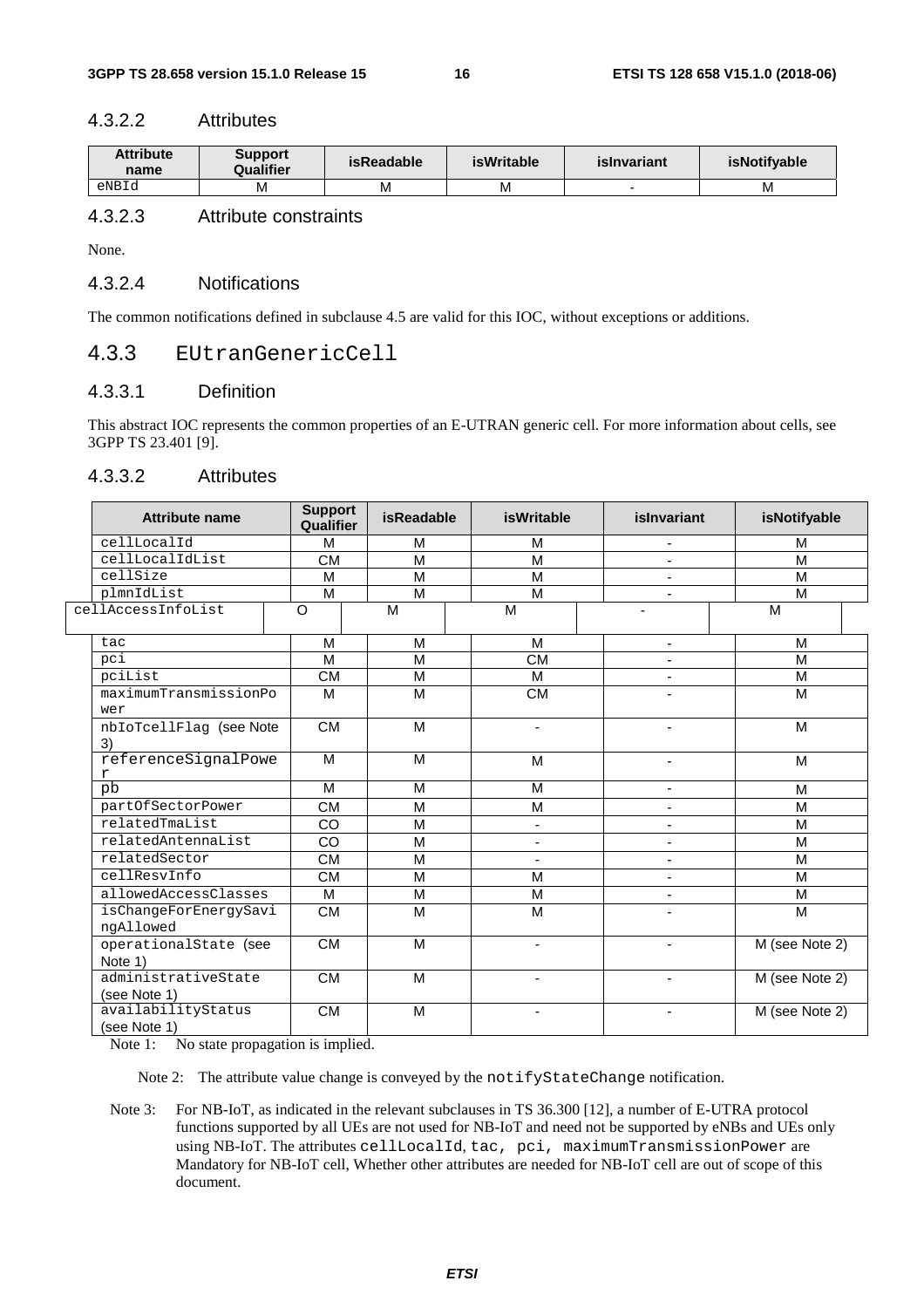# 4.3.3.3 Attribute constraints

| Name                                        | <b>Definition</b>                                           |
|---------------------------------------------|-------------------------------------------------------------|
| cellLocalIdList CM Support Qualifier        | Active Antenna System management function is supported      |
| pci CM Write Qualifier                      | NM-Centralized PCI assignment (see TS 32.500, ref [15]      |
|                                             | subclause 6.1.6) is supported.                              |
| pciList CM Support Qualifier                | Either EM-Centralized or Distributed PCI assignment (see TS |
|                                             | 32.500, ref [15] subclause 6.1.6) is supported.             |
| partOfSectorPower CM support qualifier      | The IOC SectorEquipmentFunction is used.                    |
| maximumTransmissionPower CM Write Qualifier | The IOC SectorEquipmentFunction is not used.                |
|                                             |                                                             |
| relatedTmaList CO Support Qualifier         | The IOC Sector Equipment Function is not used.              |
| relatedAntennaList CO Support Qualifier     | The IOC Sector Equipment Function is not used.              |
| relatedSector CM Support Qualifier          | The IOC SectorEquipmentFunction is used.                    |
| cellResvInfo CM Support Qualifier           | The MBSFN Transmission (see TS 36.300, ref[11] subclause    |
|                                             | $(15.3.3)$ is supported.                                    |
| isChangeForEnergySavingAllowed CM Support   | The energy saving functionality is supported and uses       |
| Qualifier                                   | distributed architecture.                                   |
| nbIoTcellFlag CM Support Qualifier          | The NB-IoT (see TS 36.300 ref [11]) is supported.           |

#### 4.3.3.4 Notifications

The common notifications defined in subclause 4.5 are valid for this IOC. In addition, the following set of notification, defined in 3GPP TS 32.662 [32], is also valid.

| Name              | <b>Qualifier</b> | <b>Notes</b> |
|-------------------|------------------|--------------|
| notifyStateChange |                  |              |

# 4.3.4 ExternalEUtranGenericCell

#### 4.3.4.1 Definition

.

This abstract IOC represents the properties of an E-UTRAN generic cell controlled by another IRPAgent. This IOC contains necessary attributes for inter-system and intra-system handover. It also contains a subset of the attributes of related IOCs controlled by another IRPAgent. The way to maintain consistency between the attribute values of these IOCs is outside the scope of the present document.

### 4.3.4.2 Attributes

| Attribute name | <b>Support</b><br>Qualifier | isReadable | isWritable | islnvariant | isNotifyable |
|----------------|-----------------------------|------------|------------|-------------|--------------|
| Ppci           | M                           | М          | м          |             | M            |
| plmnIdList     | м                           | М          | М          | -           | M            |
| cellLocalId    |                             | м          | М          |             | M            |
| eNBId          | CМ                          | M          | М          | -           | М            |

# 4.3.4.3 Attribute constraints

| <b>Name</b>                | <b>Definition</b>                                             |
|----------------------------|---------------------------------------------------------------|
| eNBId CM Support Qualifier | This instance of External EUtran Generic Cell IOC is directly |
|                            | contained by SubNetwork.                                      |

# 4.3.4.4 Notifications

The common notifications defined in subclause 4.5 are valid for this IOC, without exceptions or additions.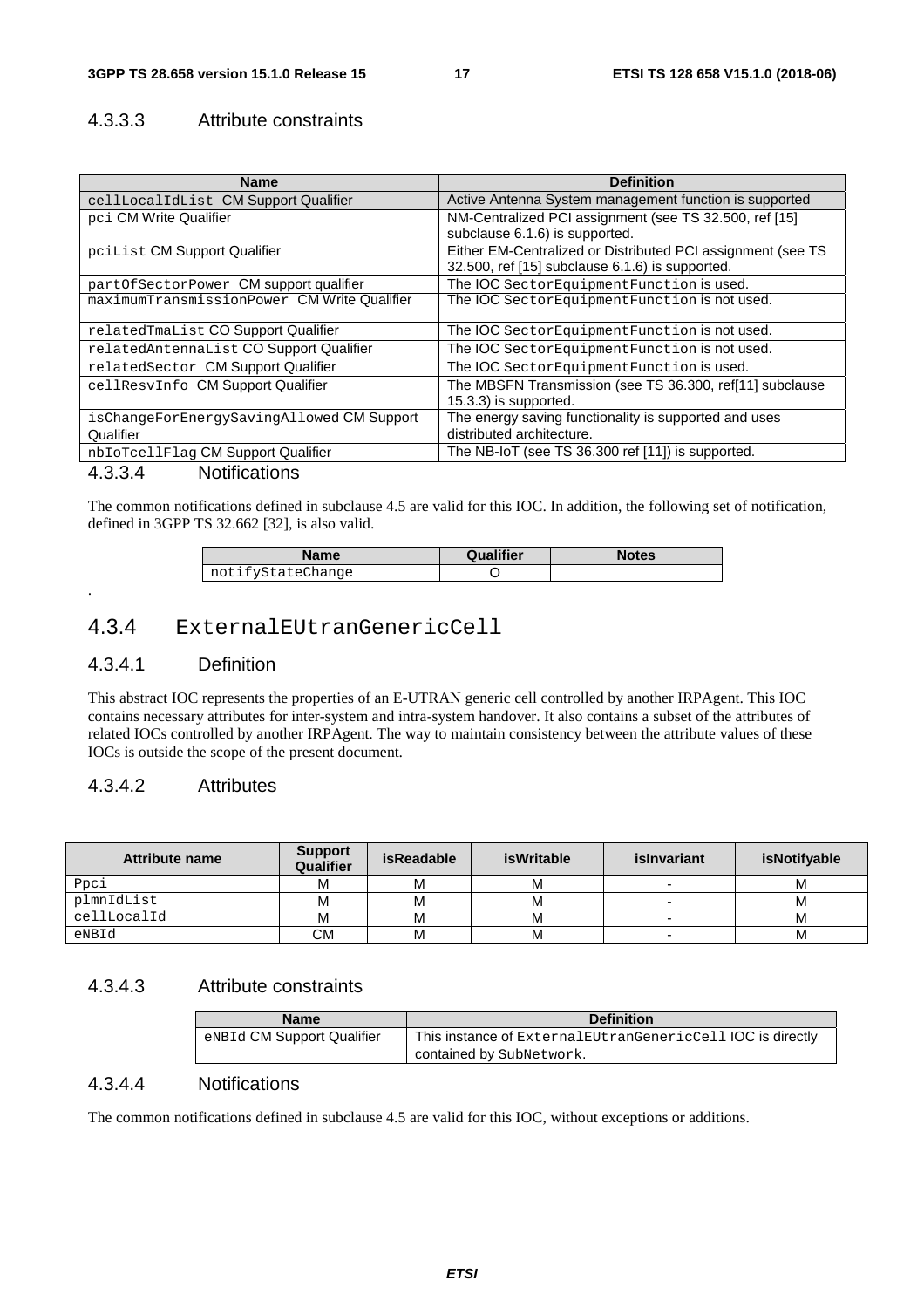# 4.3.5 EUtranCellFDD

#### 4.3.5.1 Definition

This IOC represents the properties of E-UTRAN FDD cell.

#### 4.3.5.2 Attributes

| Attribute name | <b>Support</b><br>Qualifier | isReadable | isWritable | islnvariant | <b>isNotifvable</b> |
|----------------|-----------------------------|------------|------------|-------------|---------------------|
| earfcnDl       | Μ                           | М          | М          |             | M                   |
| earfcnUl       | Μ                           | М          | М          |             | M                   |

### 4.3.5.3 Attribute constraints

None.

#### 4.3.5.4 Notifications

The common notifications defined in subclause 4.5 are valid for this IOC, without exceptions or additions.

# 4.3.6 ExternalEUtranCellFDD

# 4.3.6.1 Definition

This IOC represents the common properties of external E-UTRAN FDD cell.

### 4.3.6.2 Attributes

| Attribute name | <b>Support</b><br>Qualifier | <b>isReadable</b> | isWritable | islnvariant | isNotifyable |
|----------------|-----------------------------|-------------------|------------|-------------|--------------|
| earfcnDl       | Μ                           | M                 | М          | -           | M            |
| earfcnUl       | м                           | M                 | M          | -           | M            |

### 4.3.6.3 Attribute constraints

None.

#### 4.3.6.4 Notifications

The common notifications defined in subclause 4.5 are valid for this IOC, without exceptions or additions.

### 4.3.7 EUtranCellTDD

#### 4.3.7.1 Definition

This IOC represents the properties of E-UTRAN cell TDD.

### 4.3.7.2 Attributes

| Attribute name    | <b>Support</b><br>Qualifier | isReadable | isWritable | islnvariant | isNotifyable |
|-------------------|-----------------------------|------------|------------|-------------|--------------|
| earfcn            | м                           |            | м          |             | M            |
| sfAssignment      | м                           | м          | м          |             | M            |
| specialSfPatterns | м                           | M          | М          | $\sim$      | M            |

Editor's Note: Whether sfAssignment and specialSfPatterns are needed for NB-IoT cell are FFS.

#### 4.3.7.3 Attribute constraints

None.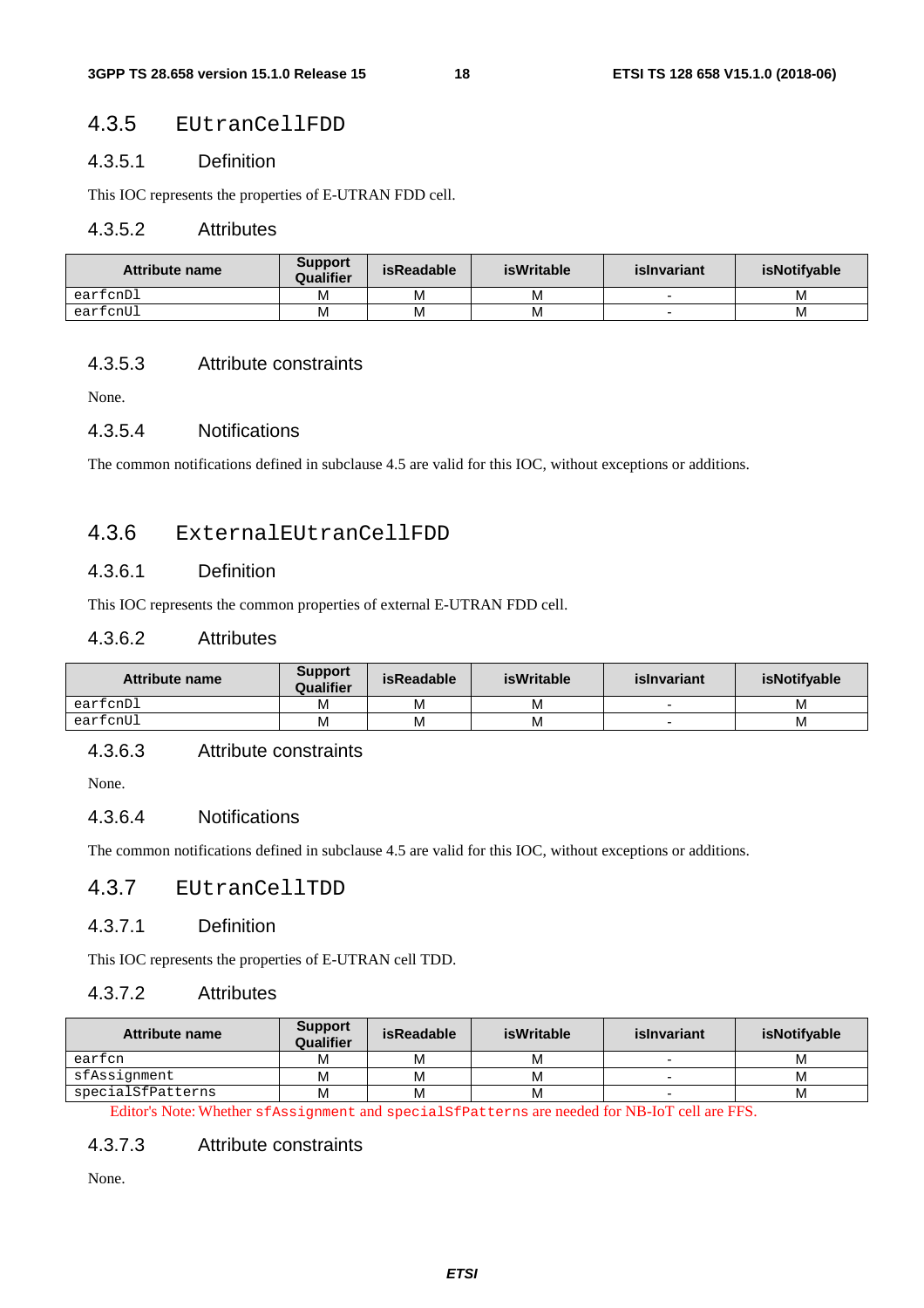### 4.3.7.4 Notifications

The common notifications defined in subclause 4.5 are valid for this IOC, without exceptions or additions.

# 4.3.8 ExternalEUtranCellTDD

#### 4.3.8.1 Definition

This IOC represents the common properties of external E-UTRAN cell TDD.

| 4.3.8.2 Attributes Attribute<br>name | <b>Support</b><br>Qualifier | <b>isReadable</b> | <b>isWritable</b> | islnvariant | <b>isNotifvable</b> |
|--------------------------------------|-----------------------------|-------------------|-------------------|-------------|---------------------|
| earfcn                               | M                           | м                 | M                 |             | M                   |

### 4.3.8.3 Attribute constraints

None.

#### 4.3.8.4 Notifications

The common notifications defined in subclause 4.5 are valid for this IOC, without exceptions or additions.

#### 4.3.9 EUtranRelation

#### 4.3.9.1 Definition

This IOC represents a NR from a source cell to a target cell, where the target cell is a EUtranGenericCell or ExternalEUtranGenericCell instance.

The source cell can be an EUtranGenericCell instance. This is the case for an Intra-E-UTRAN NR.

The source cell can be a UtranGenericCell instance. This is the case for Inter-RAT NR from UTRAN to E-UTRAN. See 3GPP TS 28.652 [21].

The source cell can be a GsmCell instance. This is the case for Inter-RAT NR from GERAN to E-UTRAN. See 3GPP TS 32.652 [20].

NRs are unidirectional.

#### 4.3.9.2 Attributes

| <b>Attribute name</b>        | <b>Support</b><br>Qualifier | <b>isReadable</b> | <b>isWritable</b> | islnvariant | isNotifyable |
|------------------------------|-----------------------------|-------------------|-------------------|-------------|--------------|
| id                           | м                           | M                 |                   | M           |              |
| tCI                          |                             | M                 | M                 |             | м            |
| isRemoveAllowed              | СM                          | м                 | М                 |             | M            |
| isHOAllowed                  | СM                          | M                 | М                 | -           | M            |
|                              | СM                          | M                 | М                 |             | M            |
| isICICInformationSendAllowed |                             |                   |                   |             |              |
| isLBAllowed                  | СM                          | M                 | M                 |             | м            |
| isESCoveredBy                | СM                          | M                 | M                 |             | м            |
| qOffset                      | СM                          | M                 | М                 | -           | м            |
| cellIndividualOffset         | CМ                          | M                 | -                 |             | м            |
| Attribute related to role    |                             |                   |                   |             |              |
| adjacentCell                 | м                           | M                 | M                 |             | M            |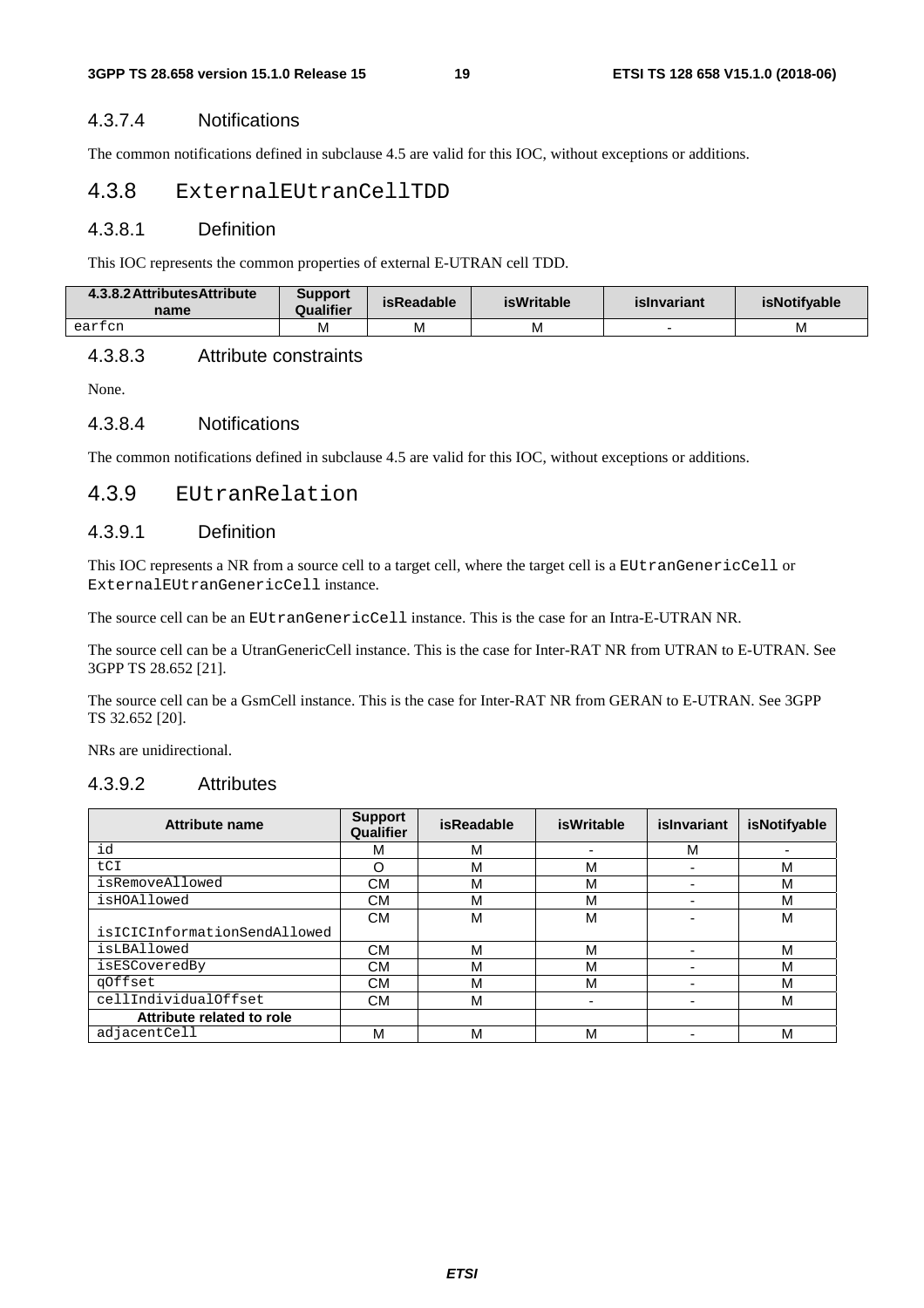# 4.3.9.3 Attribute constraints

| <b>Name</b>                            | <b>Definition</b>                                  |
|----------------------------------------|----------------------------------------------------|
| isRemoveAllowed Support Qualifier      | The condition is "ANR function is supported in the |
|                                        | source cell, and the source cell is an             |
|                                        | EUtranGenericCell or a UtranGenericCell".          |
| is HOAllowed Support Qualifier         | The condition is "ANR function is supported in the |
|                                        | source cell, and the source cell is an             |
|                                        | EUtranGenericCell or a UtranGenericCell".          |
| isICICInformationSendAllowed           | The condition is "ICIC function is supported".     |
| <b>Support Qualifier</b>               |                                                    |
| isLBAllowed Support Qualifier          | The condition is "LB function is supported".       |
| isESCoveredBy Support Qualifier        | The condition is "Energy Saving function is        |
|                                        | supported".                                        |
| qOffset Support Qualifier              | The condition is "Neither an EM-centralized nor a  |
|                                        | distributed SON function support the SON use       |
|                                        | cases for which this attribute is relevant (see    |
|                                        | $§6.5.1$ ".                                        |
| cellIndividualOffset Support Qualifier | The condition is "HOO function is supported" or    |
|                                        | "Load Balancing Optimization function is           |
|                                        | supported".                                        |

# 4.3.9.4 Notifications

The common notifications defined in subclause 4.5 are valid for this IOC, without exceptions or additions.

# 4.3.10 Link\_ENB\_ENB

# 4.3.10.1 Definition

This IOC represents the link between two ENBFunction.

#### 4.3.10.2 Attributes

None.

# 4.3.10.3 Attribute constraints

None.

# 4.3.10.4 Notifications

The common notifications defined in subclause 4.5 are valid for this IOC, without exceptions or additions.

# 4.3.11 Cdma2000Relation

# 4.3.11.1 Definition

This IOC represents a NR from one EUtranGenericCell to a CDMA2000 sector. NRs are directional.

See 3GPP2 TS S.S0028 [22]

# 4.3.11.2 Attributes

| <b>Attribute name</b>        | <b>Support</b><br>Qualifier | isReadable | isWritable      | islnvariant | isNotifyable |
|------------------------------|-----------------------------|------------|-----------------|-------------|--------------|
|                              | М                           | М          | $\qquad \qquad$ |             | -            |
| Attribute related to<br>role |                             |            |                 |             |              |
| adjacentSector               | М                           | М          | -               | -           | М            |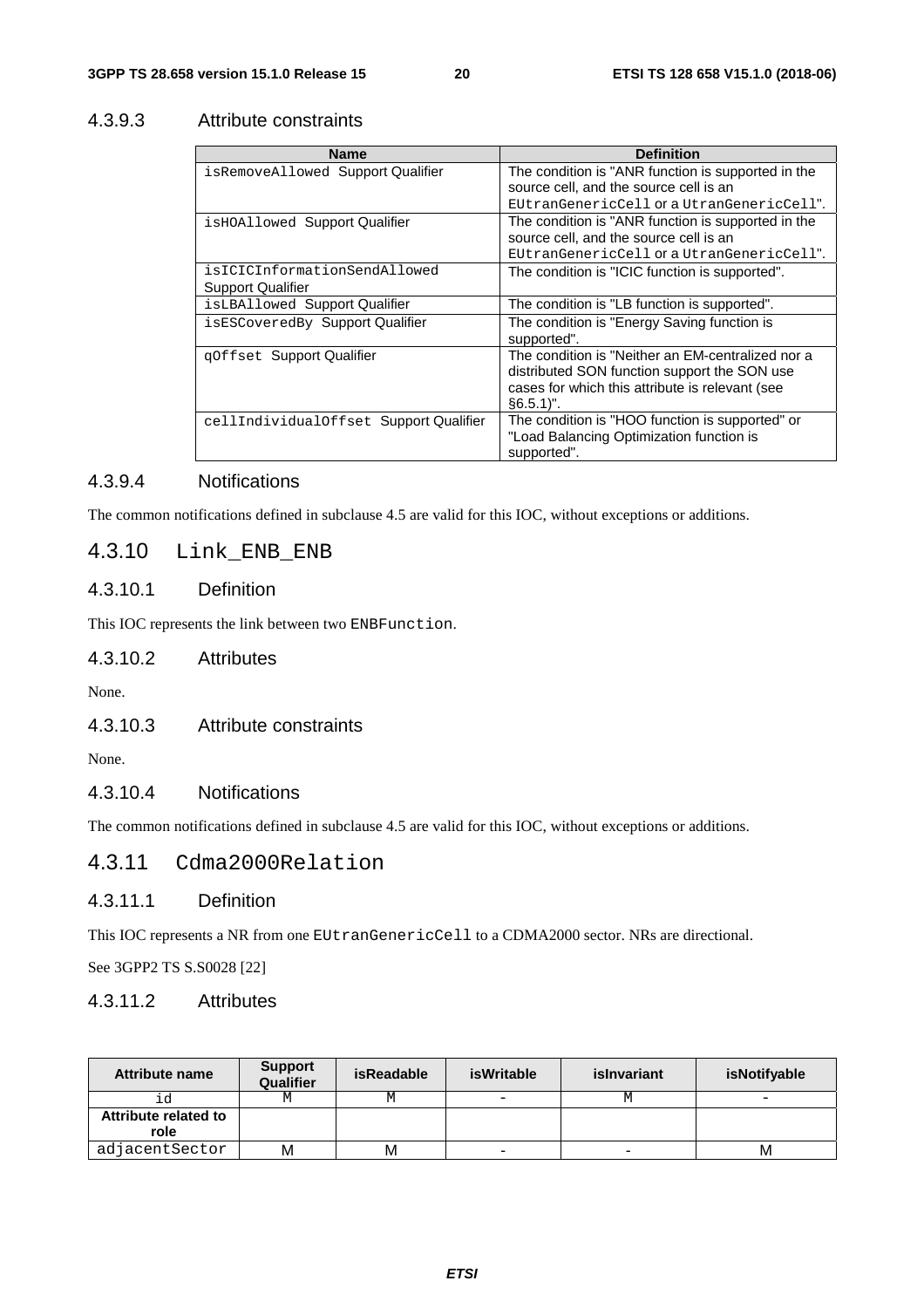#### 4.3.11.3 Attribute constraints

None.

# 4.3.11.4 Notifications

The common notifications defined in subclause 4.5 are valid for this IOC, without exceptions or additions.

### 4.3.12 MCEFunction

#### 4.3.12.1 Definition

This IOC represents MCE functionality. For more information about the MCE, see 3GPP TS 36.300 [11].

#### 4.3.12.2 Attributes

None.

#### 4.3.12.3 Attribute constraints

None.

#### 4.3.12.4 Notifications

The common notifications defined in subclause 4.5 are valid for this IOC, without exceptions or additions.

### 4.3.13 MBSFNArea

### 4.3.13.1 Definition

This IOC represents MBSFN Area. For more information about MBSFN Area, see 3GPP TS 36.300 [11].

#### 4.3.13.2 Attributes

| <b>Attribute name</b>     | <b>Support Qualifier</b> | isReadable | isWritable | islnvariant | isNotifvable |
|---------------------------|--------------------------|------------|------------|-------------|--------------|
| iα                        |                          | М          | -          | M           | -            |
| mbsfnAreaId               |                          | м          | м          |             |              |
| Attribute related to role |                          |            |            |             |              |
| cellIdList                |                          | М          | м          |             | м            |

#### 4.3.13.3 Attribute constraints

None.

#### 4.3.13.4 Notifications

| <b>Name</b>                | Qualifier                               | <b>Notes</b> |
|----------------------------|-----------------------------------------|--------------|
| notifyAttributeValueChange | See Kernel CM IRP (3GPP TS 32.662 [32]) |              |
| notifyObjectCreation       | See Kernel CM IRP (3GPP TS 32.662 [32]) |              |
| notifyObjectDeletion       | See Kernel CM IRP (3GPP TS 32.662 [32]) |              |

# 4.3.14 Link\_MCE\_ENB

#### 4.3.14.1 Definition

This IOC models the M2 reference point as defined in TS 36.300 [11].

#### 4.3.14.2 Attributes

None.

#### 4.3.14.3 Attribute constraints

None.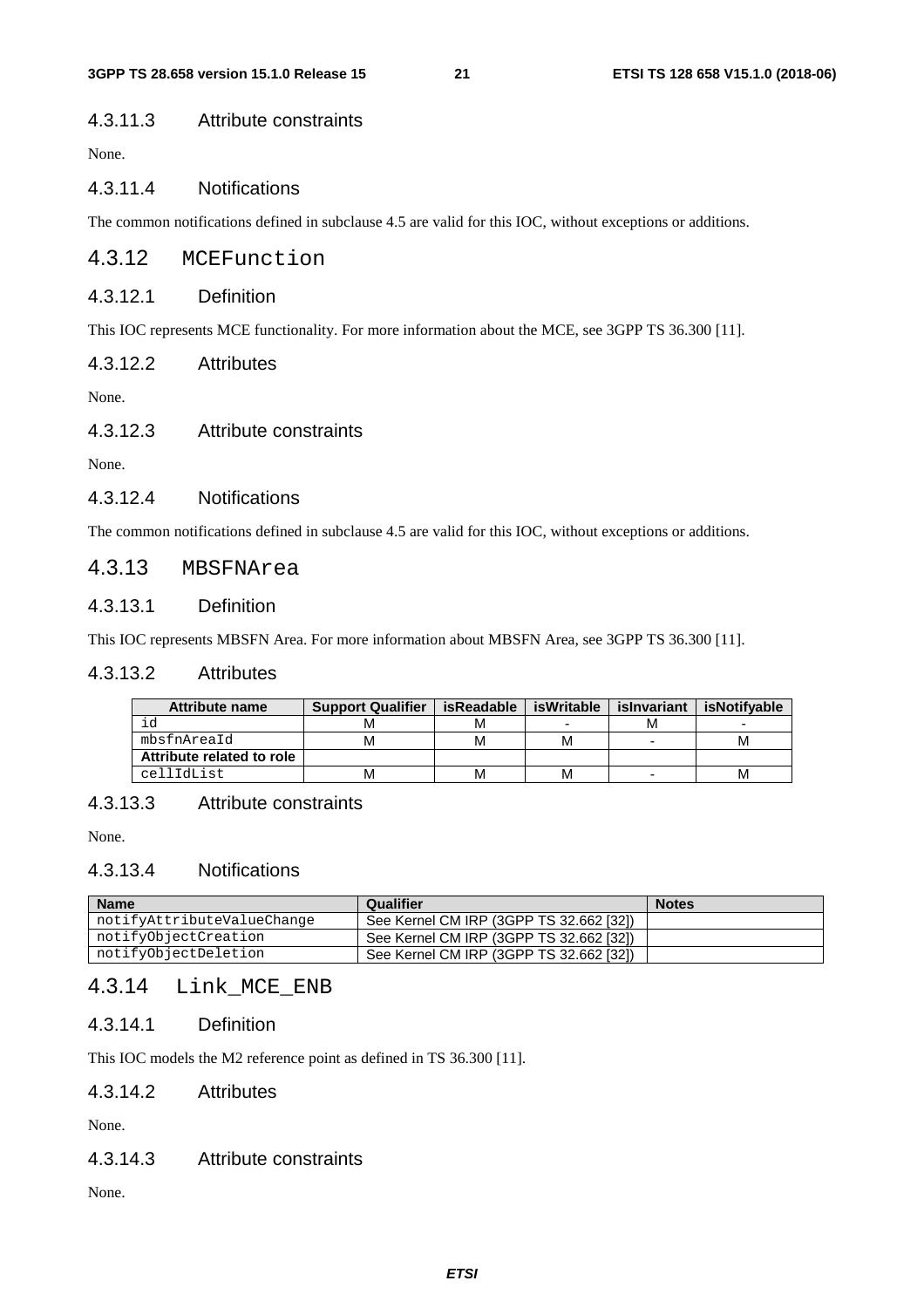#### 4.3.14.4 Notifications

The common notifications defined in subclause 4.5 are valid for this IOC, without exceptions or additions.

# 4.3.15 Link MCE MME

4.3.15.1 Definition

This IOC models the M3 reference point as defined in TS 36.300 [11].

4.3.15.2 Attributes

None.

4.3.15.3 Attribute constraints

None.

#### 4.3.15.4 Notifications

The common notifications defined in subclause 4.5 are valid for this IOC, without exceptions or additions.

### 4.3.16 RNFunction

### 4.3.16.1 Definition

This IOC represents Relay Node (RN) functionality. For more information about RN, see 3GPP TS 36.300 [11].

### 4.3.16.2 Attributes

| Attribute name       | <b>Support</b><br>Qualifier | <b>isReadable</b> | <b>isWritable</b> | islnvariant | isNotifyable |
|----------------------|-----------------------------|-------------------|-------------------|-------------|--------------|
| candidateDeNBCells   | м                           | М                 | м                 |             | м            |
| Attribute related to |                             |                   |                   |             |              |
| role                 |                             |                   |                   |             |              |
| servingCell          | M                           | М                 | м                 |             | М            |

Editor's note: the need of attribute candidateDeNBCells is for FFS.

### 4.3.16.3 Attribute constraints

None.

#### 4.3.16.4 Notifications

The common notifications defined in subclause 4.5 are valid for this IOC, without exceptions or additions.

# 4.3.17 ExternalRNFunction

#### 4.3.17.1 Definition

This IOC represents the properties of a Relay Node (RN) controlled by another IRPAgent. For more information about RN, see 3GPP TS 36.300 [11].

#### 4.3.17.2 Attributes

None.

#### 4.3.17.3 Attribute constraints

None.

#### 4.3.17.4 Notifications

The common notifications defined in subclause 4.5 are valid for this IOC, without exceptions or additions.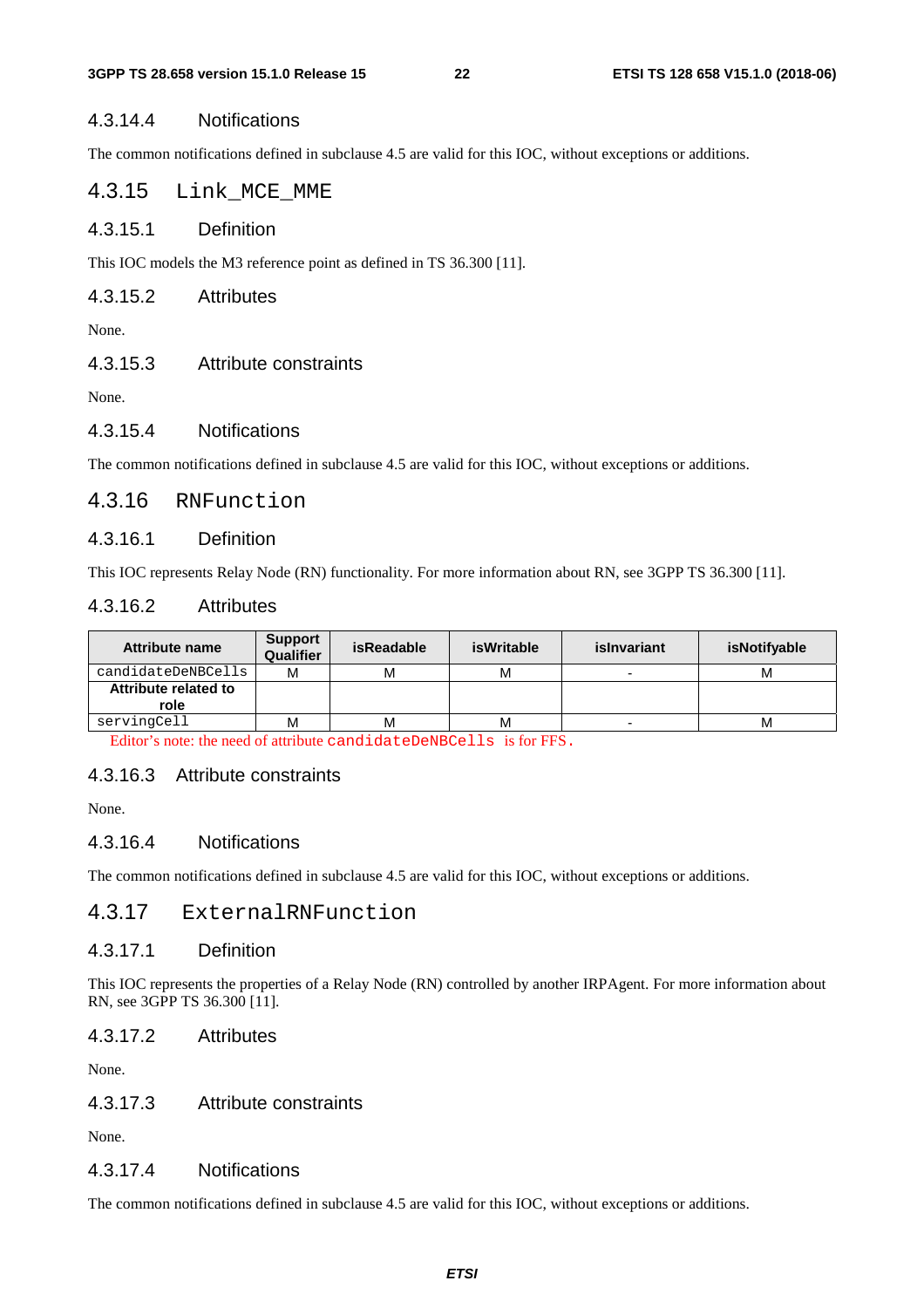# 4.3.18 DeNBCapability

#### 4.3.18.1 Definition

This IOC represents the capability for an eNodeB to act as a Donor eNodeB (DeNB) functionality. For more information about the DeNB, see 3GPP TS 36.300 [11].

#### 4.3.18.2 Attributes

| <b>Attribute name</b>        | <b>Support</b><br>Qualifier | isReadable | <b>isWritable</b> | islnvariant              | isNotifyable |
|------------------------------|-----------------------------|------------|-------------------|--------------------------|--------------|
| maxNbrRNAllowed              | M                           | M          | м                 | $\overline{\phantom{0}}$ | м            |
| Attribute related to<br>role |                             |            |                   |                          |              |
| servedRN                     | м                           | M          | М                 | $\overline{\phantom{0}}$ | м            |

### 4.3.18.3 Attribute constraints

None.

#### 4.3.18.4 Notifications

The common notifications defined in subclause 4.5 are valid for this IOC, without exceptions or additions.

#### 4.3.19 CellOutageCompensationInformation

#### 4.3.19.1 Definition

This IOC represents information relevant in case of a Cell Outage Compensation taking place.

### 4.3.19.2 Attributes

| <b>Attribute name</b> | <b>Support</b><br>Qualifier | isReadable | isWritable | islnvariant | isNotifyable |
|-----------------------|-----------------------------|------------|------------|-------------|--------------|
| ıd                    | M                           | м          |            | м           |              |
| cOCStatus             | M                           | М          |            |             | M            |
| isCOCAllowed          | M                           | М          | M          |             | M            |

### 4.3.19.3 Attribute constraints

None.

### 4.3.19.4 Notifications

The common notifications defined in subclause 4.5 are valid for this IOC, with the addition that notifyAttributeValueChange shall be supported (Support Qualifier M).

# 4.3.20 QciDscpMapping

#### 4.3.20.1 Definition

This IOC represents a set of mapping between QCI and DSCP.

#### 4.3.20.2 Attributes

| <b>Attribute Name</b> | <b>Support Qualifier</b> | isReadable | isWritable | slnvariant   isNotifvable |
|-----------------------|--------------------------|------------|------------|---------------------------|
| gciDscpMappingList    | M                        | M          | M          | M                         |

# 4.3.20.3 Attribute constraints

N one.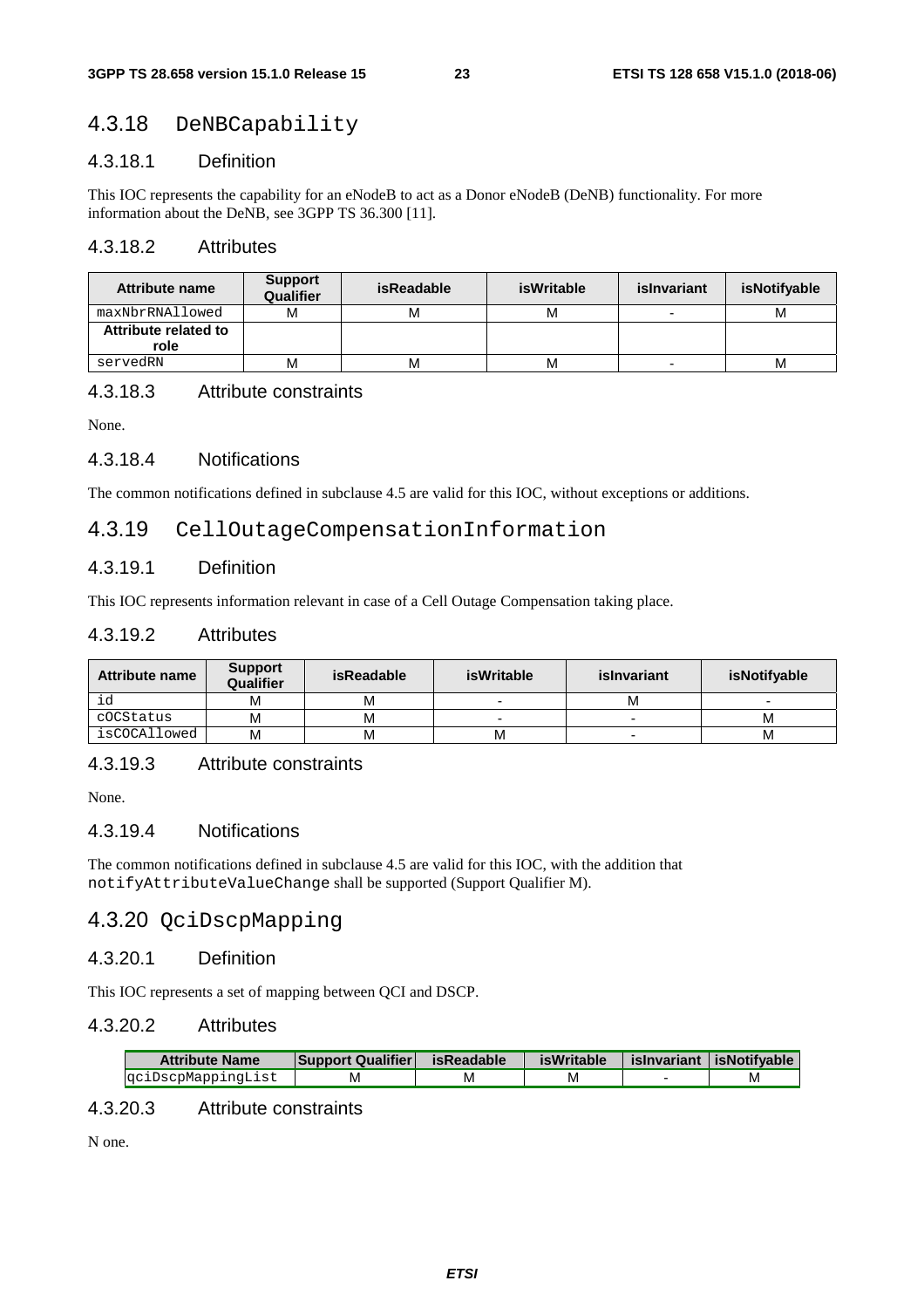### 4.3.20.4 Notifications

| <b>Name</b>                | Qualifier                               | <b>Notes</b> |
|----------------------------|-----------------------------------------|--------------|
| notifyAttributeValueChange | See Kernel CM IRP (3GPP TS 32.662 [32]) |              |
| notifyObjectCreation       | See Kernel CM IRP (3GPP TS 32.662 [32]) |              |
| notifyObjectDeletion       | See Kernel CM IRP (3GPP TS 32.662 [32]) |              |

# 4.3.21 EUtranCellNMCentralizedSON

# 4.3.21.1 Definition

This abstract IOC represents the properties of an E-UTRAN generic cell which relate to SON functions. Its purpose is to enable configuration and tuning of the cell behaviour by the operator for SON functions which are not (yet) implemented in the eNodeB. NMS level SON should consider when configuring and tuning the cell the correlation of different attributes to optimise the eNodeB and network performance. For more information about cells, see 3GPP TS 23.401 [9].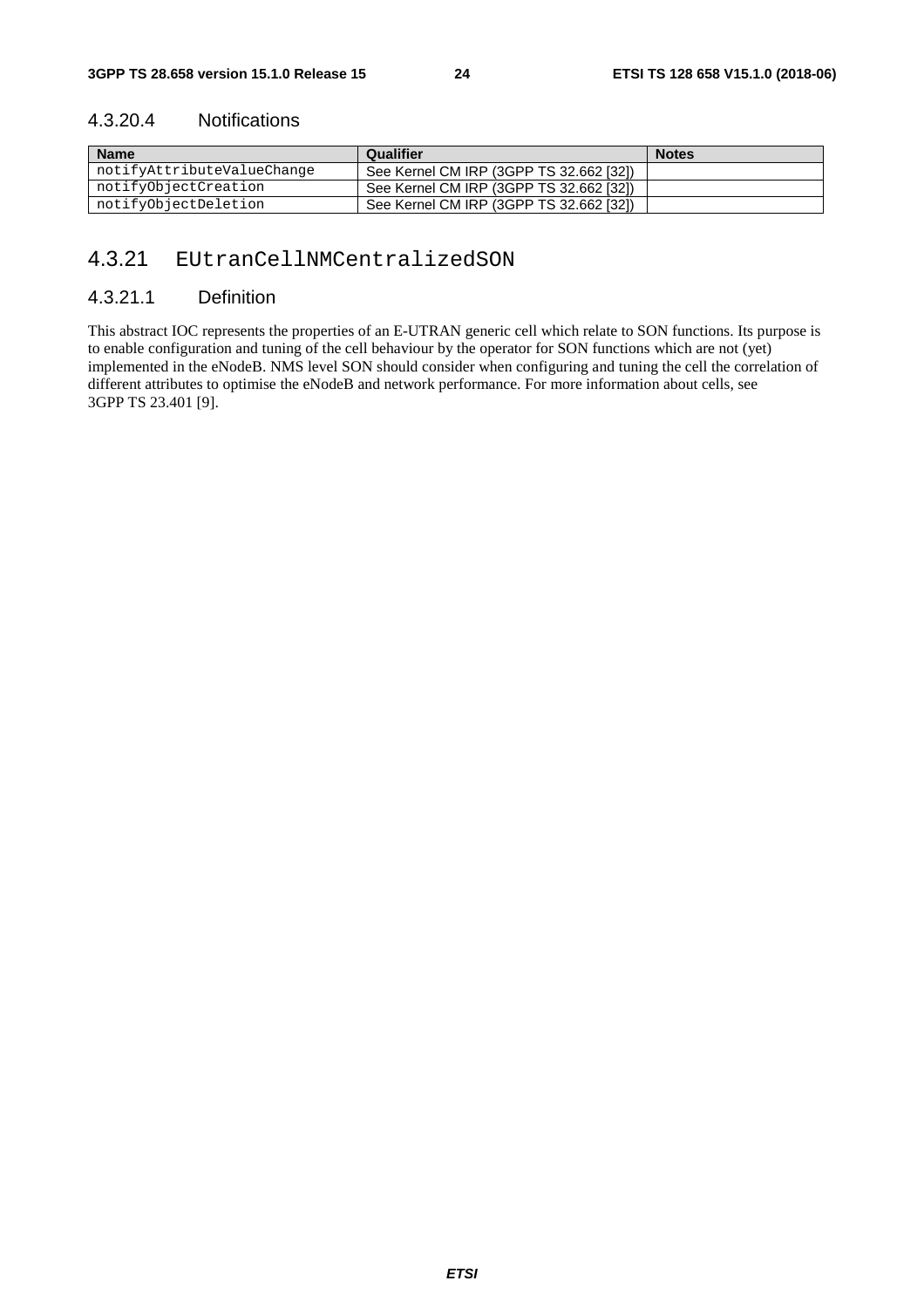# 4.3.21.2 Attributes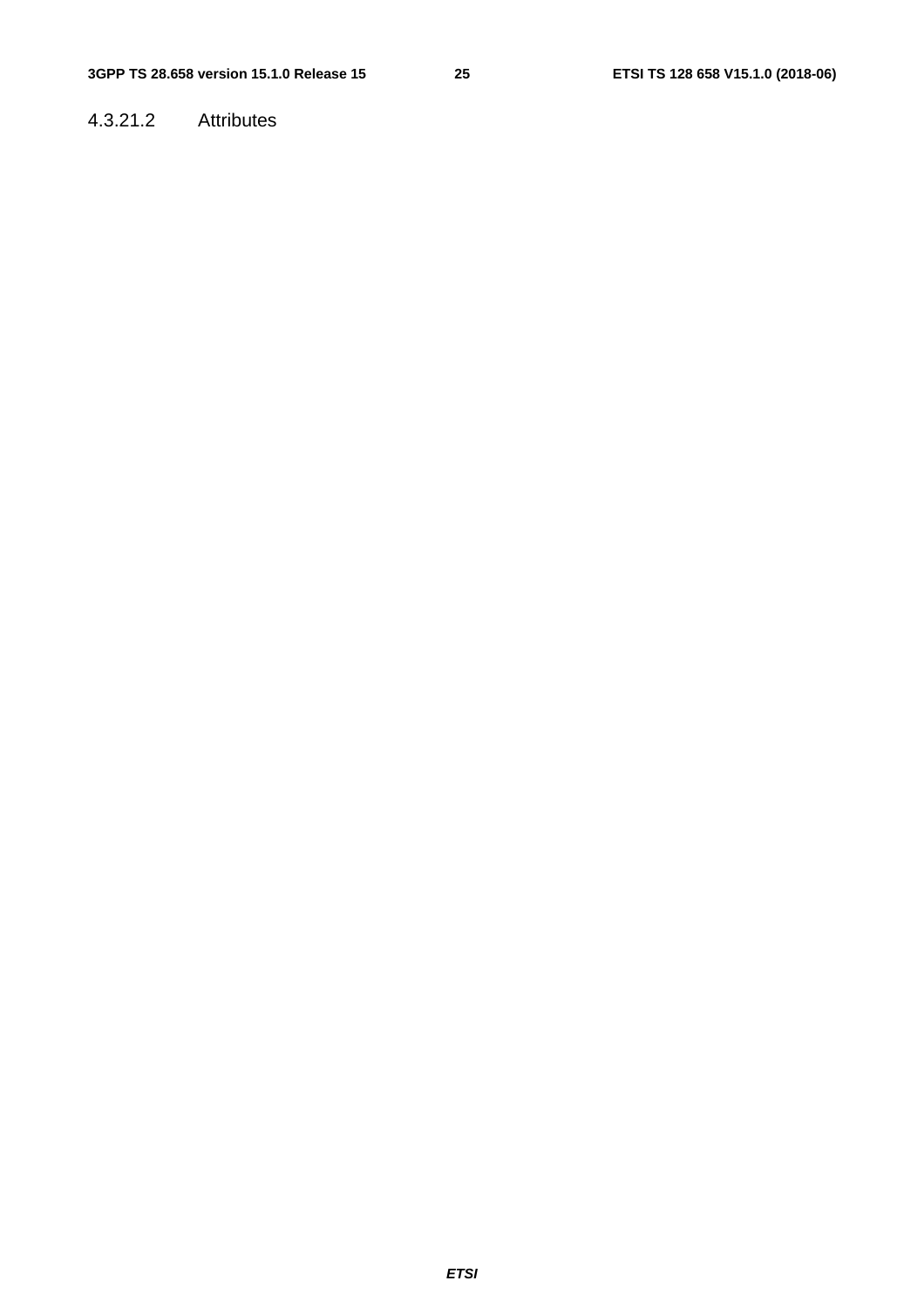| <b>Attribute name</b>                        | <b>Support</b><br>Qualifier | <b>isReada</b><br>ble | isWritabl | islnvaria                                  | <b>isNotifya</b> |
|----------------------------------------------|-----------------------------|-----------------------|-----------|--------------------------------------------|------------------|
| id                                           | м                           | м                     | е         | nt<br>М                                    | ble              |
| alThresholdRsrp                              | <b>CM</b>                   | М                     | М         |                                            | M                |
| alThresholdRsrq                              | $\overline{\text{CM}}$      | M                     | M         |                                            | M                |
| a2ThresholdRsrp                              | $\overline{\text{CM}}$      | M                     | M         | $\blacksquare$                             | M                |
| a2ThresholdRsrq                              | $\overline{\text{CM}}$      | M                     | M         | $\overline{\phantom{a}}$                   | M                |
| a30ffset                                     | <b>CM</b>                   | M                     | M         | $\overline{\phantom{a}}$                   | M                |
| a4ThresholdRsrp                              | <b>CM</b>                   | M                     | M         |                                            | M                |
| a4ThresholdRsrq                              | $\overline{\text{CM}}$      | M                     | M         | $\overline{\phantom{a}}$                   | M                |
| a5Threshold1Rsrp                             | $\overline{\text{CM}}$      | M                     | M         | $\overline{\phantom{a}}$                   | M                |
| a5Threshold1Rsrq                             | <b>CM</b>                   | M                     | M         |                                            | M                |
| blThresholdUtraRscp                          | <b>CM</b>                   | М                     | M         |                                            | М                |
| b1ThresholdUtraEcN0                          | $\overline{\text{CM}}$      | M                     | M         |                                            | M                |
| blThresholdGeran                             | <b>CM</b>                   | M                     | M         | $\blacksquare$                             | M                |
| b1ThresholdCdma2000                          | <b>CM</b>                   | м                     | M         | $\overline{\phantom{a}}$                   | М                |
| b2Threshold1Rsrp                             | <b>CM</b>                   | М                     | М         | $\overline{\phantom{a}}$                   | M                |
| b2Threshold1Rsrq                             | $\overline{\text{CM}}$      | М                     | M         |                                            | M                |
| b2Threshold2UtraRscp                         | $\overline{\text{CM}}$      | M                     | M         | $\blacksquare$                             | M                |
| b2Threshold2UtraEcN0                         | <b>CM</b>                   | M                     | M         | $\blacksquare$                             | M                |
| b2Threshold2Geran                            | <b>CM</b>                   | M                     | M         |                                            | M                |
| b2Threshold2Cdma2000                         | $\overline{\text{CM}}$      | M                     | M         | $\blacksquare$                             | M                |
| commonChannelPowerOffset                     | $\overline{\text{CM}}$      | M                     | M         | $\overline{\phantom{a}}$                   | M                |
| configurationIndex                           | <b>CM</b>                   | M                     | M         | $\overline{\phantom{a}}$                   | M                |
| contentionResolutionTimer                    | <b>CM</b>                   | М                     | М         | $\overline{\phantom{a}}$                   | M                |
| hysteresisEutraA1                            | $\overline{\text{CM}}$      | M                     | M         | $\overline{\phantom{a}}$                   | M                |
| hysteresisEutraA2                            | <b>CM</b>                   | M                     | M         | $\overline{\phantom{a}}$                   | M                |
| hysteresisEutraA3                            | <b>CM</b>                   | M                     | M         | $\blacksquare$                             | M                |
| hysteresisEutraA4                            | <b>CM</b>                   | M                     | M         |                                            | М                |
| hysteresisEutraA5                            | $\overline{\text{CM}}$      | M                     | M         |                                            | M                |
| hysteresisIratB1                             | <b>CM</b>                   | M                     | M         | $\overline{\phantom{a}}$                   | M                |
| hysteresisIratB2                             | <b>CM</b>                   | M                     | M         | $\blacksquare$                             | M                |
| numberOfRaPreambles                          | <b>CM</b>                   | м                     | М         | $\overline{\phantom{a}}$                   | M                |
| preambleInitialReceivedTargetPower           | $\overline{\text{CM}}$      | М                     | M         |                                            | M                |
| preambleTransMax                             | <b>CM</b>                   | M                     | M         | $\blacksquare$                             | M                |
| pMax                                         | <b>CM</b>                   | M                     | М         |                                            | M                |
| powerRampingStep                             | <b>CM</b>                   | M                     | M         |                                            | M                |
| qHyst                                        | <b>CM</b>                   | M                     | M         |                                            | M                |
| qOffsetUtra                                  | <b>CM</b>                   | M                     | M         | $\overline{\phantom{a}}$                   | M                |
| qOffsetGeran                                 | <b>CM</b>                   | $\overline{M}$        | M         | $\overline{\phantom{a}}$                   | M                |
| qOffsetCdma2000                              | CM                          | м                     | M         | $\overline{\phantom{a}}$                   | м                |
| qQualMinUtra                                 | <b>CM</b>                   | М                     | М         |                                            | м                |
| qRxLevMinEUtraSib1                           | <b>CM</b>                   | M                     | M         | $\blacksquare$                             | M                |
| qRxLevMinEUtraSib3                           | <b>CM</b>                   | M                     | M         | $\blacksquare$                             | M                |
| gRxLevMinGeran                               | <b>CM</b>                   | м                     | м         | $\overline{\phantom{a}}$                   | м                |
| qRxLevMinUtra                                | <b>CM</b>                   | M                     | M         | $\blacksquare$                             | м                |
| responseWindowSize                           | <b>CM</b>                   | M                     | M         | $\blacksquare$                             | M                |
| rootSequenceIndex                            | <b>CM</b>                   | M                     | M         | $\blacksquare$                             | M                |
| sIntraSearch                                 | <b>CM</b>                   | м                     | м         | $\blacksquare$                             | м                |
| sizeOfRAPreamblesGroupA                      | <b>CM</b>                   | М                     | M         | $\blacksquare$                             | M                |
| timeToTriggerEutraA1                         | <b>CM</b>                   | M                     | M         | $\overline{\phantom{a}}$                   | M                |
| timeToTriggerEutraA2                         | <b>CM</b>                   | M                     | M         | $\blacksquare$                             | м                |
| timeToTriggerEutraA3<br>timeToTriggerEutraA4 | <b>CM</b>                   | м                     | м         |                                            | м                |
|                                              | <b>CM</b>                   | M                     | M         | $\blacksquare$                             | м                |
| timeToTriggerEutraA5<br>timeToTriggerIratB1  | <b>CM</b>                   | M                     | M         | $\blacksquare$                             | M                |
| timeToTriggerIratB2                          | <b>CM</b>                   | M                     | M         | $\overline{\phantom{a}}$                   | M                |
| tReselectionCdma2000                         | <b>CM</b><br><b>CM</b>      | M<br>М                | м<br>M    | $\blacksquare$<br>$\overline{\phantom{a}}$ | м<br>M           |
| tReselectionEUtra                            | <b>CM</b>                   | M                     | M         | $\overline{\phantom{a}}$                   | M                |
| tReselectionGeran                            | <b>CM</b>                   | M                     | M         | $\blacksquare$                             | м                |
| tReselectionUtra                             | CM.                         | м                     | м         |                                            | м                |
| tStoreUeContext                              | <b>CM</b>                   | M                     | M         | $\blacksquare$                             | M                |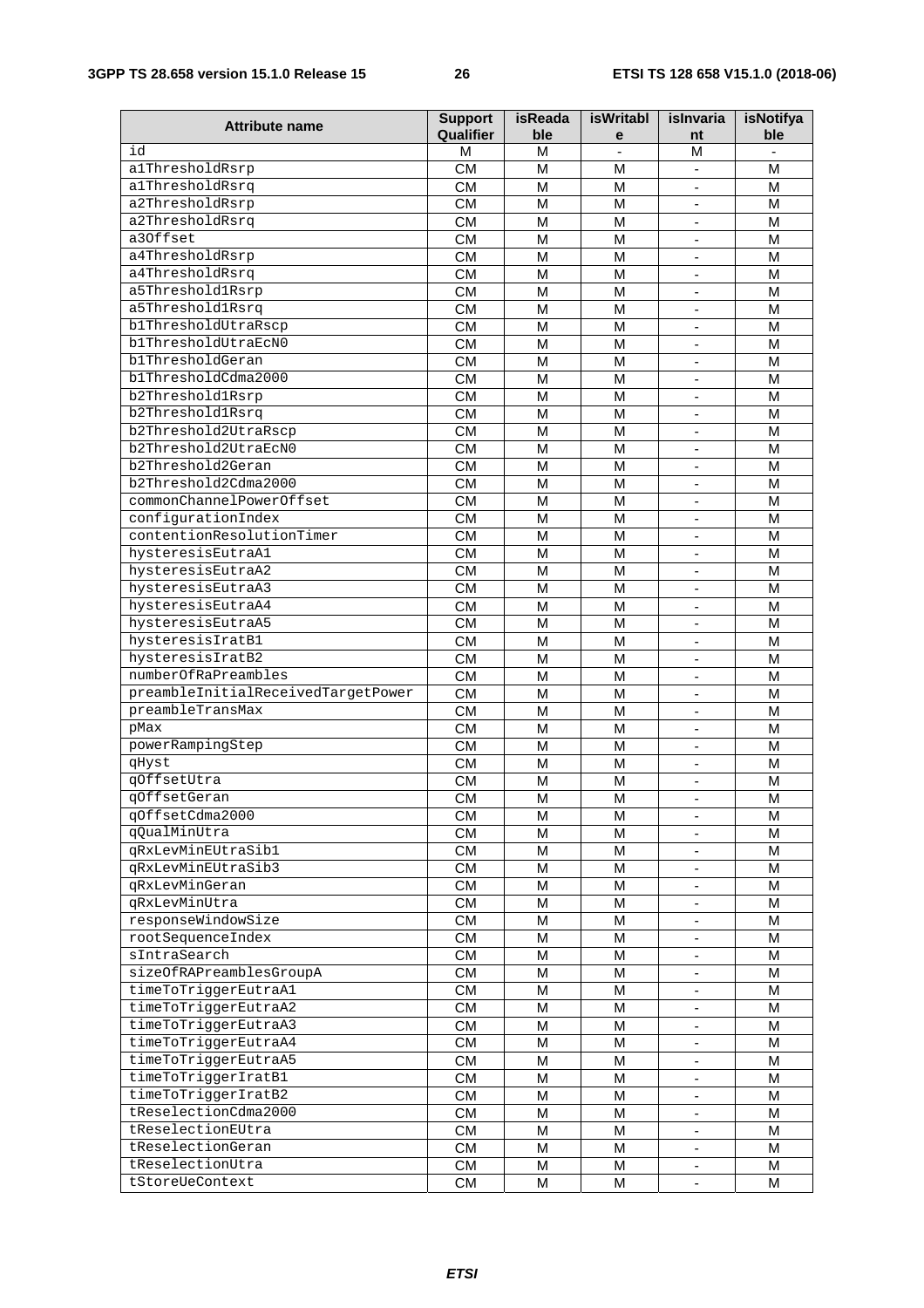# 4.3.21.3 Attribute constraints

| <b>Name</b>                   | <b>Definition</b>                                                                                                                                              |
|-------------------------------|----------------------------------------------------------------------------------------------------------------------------------------------------------------|
| <b>All Support Qualifiers</b> | The condition is "Neither an EM-centralized nor a distributed<br>SON function support the SON use cases for which this<br>attribute is relevant (see §6.5.1)". |

# 4.3.21.4 Notifications

The common notifications defined in subclause 4.5 are valid for this IOC, without exceptions or additions.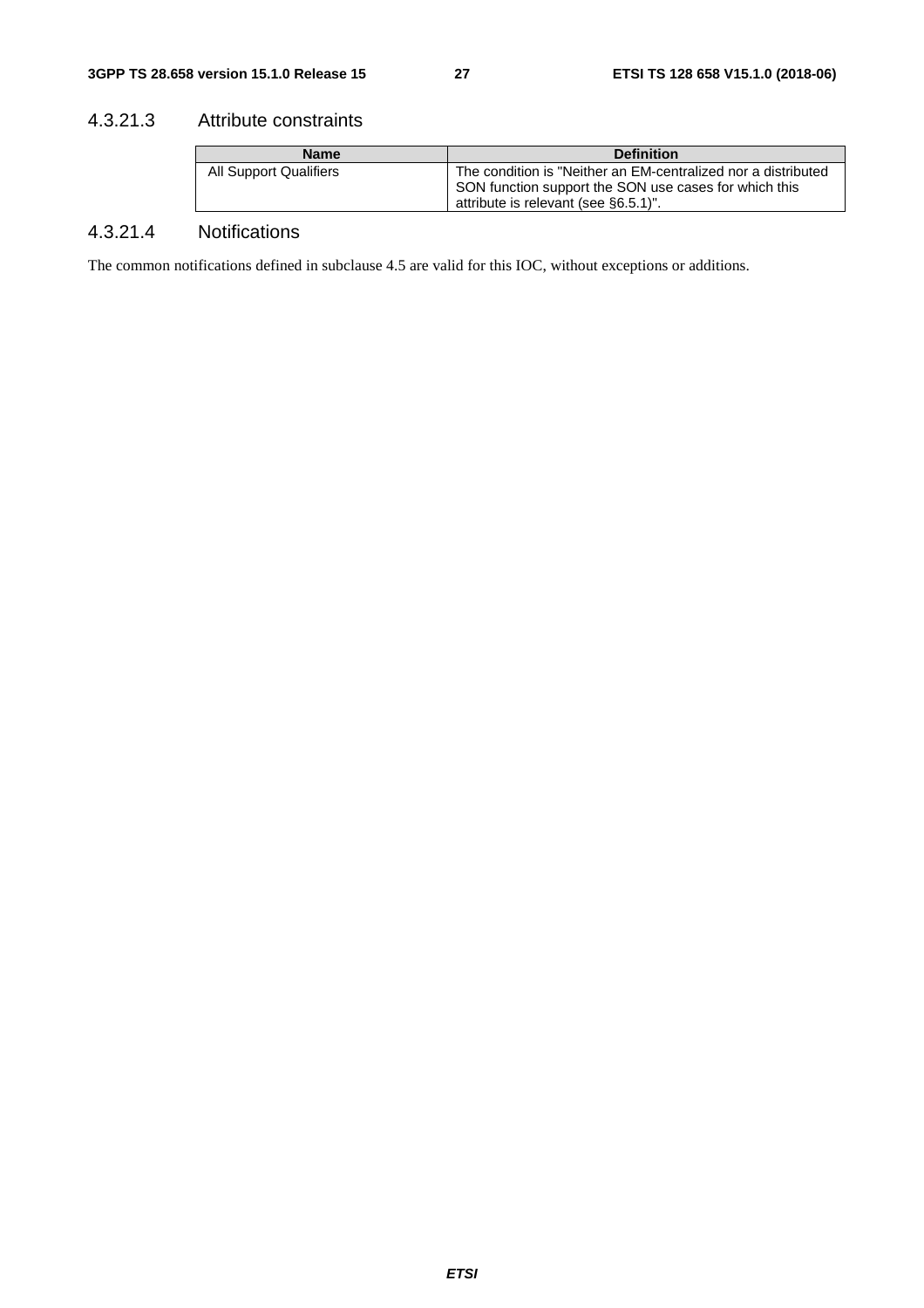- 4.4 Attribute definitions
- 4.4.1 Attribute properties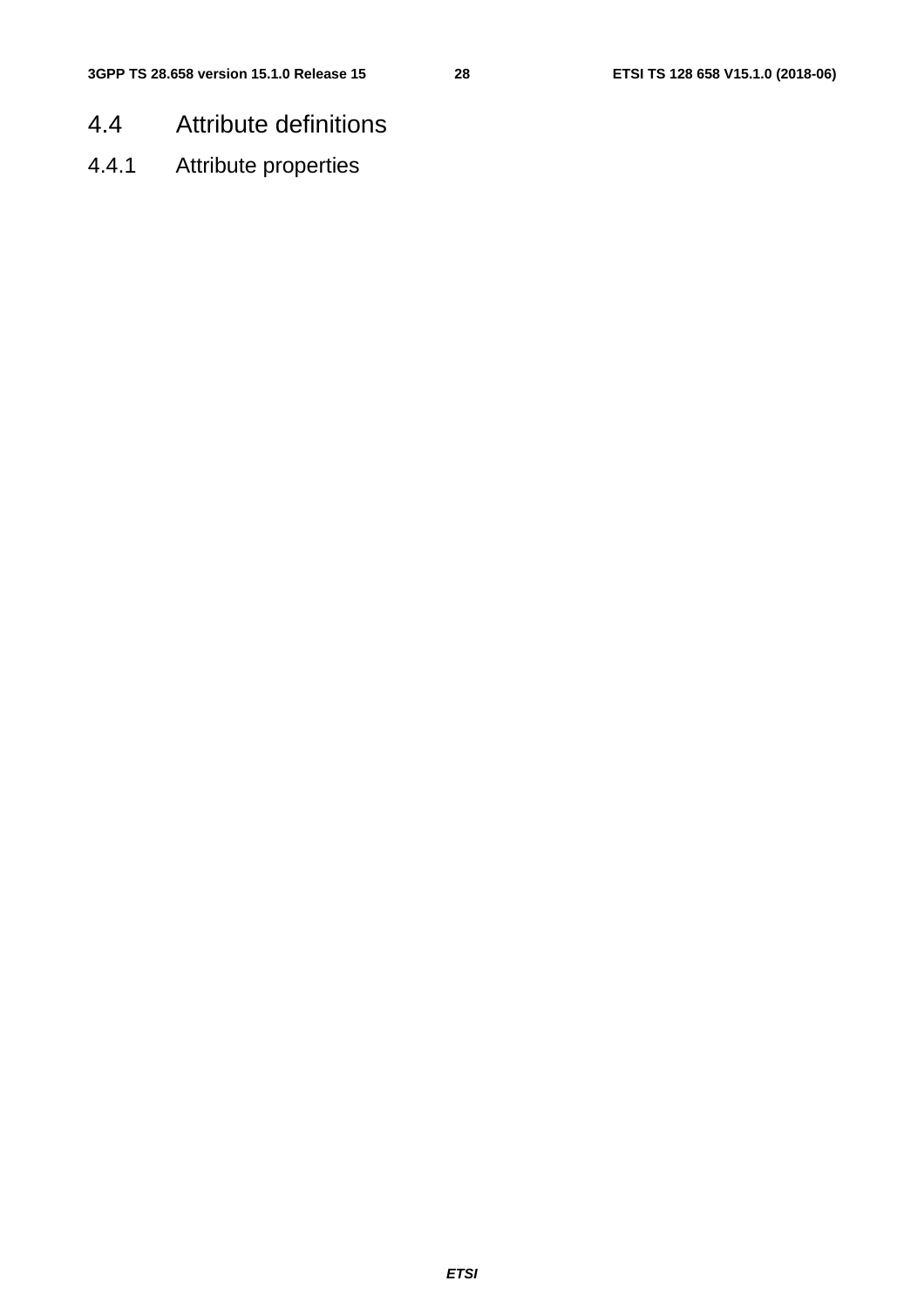| <b>Attribute Name</b> | <b>Documentation and Allowed Values</b>                                             | <b>Properties</b>                       |
|-----------------------|-------------------------------------------------------------------------------------|-----------------------------------------|
| alThresholdRsr        | RSRP Threshold to be used in evaluation of EUTRA                                    | type: Integer                           |
| p                     | measurement report triggering condition for event                                   | multiplicity: 1                         |
|                       | a1. Actual value is IE value -140 dBm. Corresponds                                  | isOrdered: N/A                          |
|                       | to parameter a1-Threshold. Threshold-RSRP                                           | isUnique: N/A                           |
|                       | specified in ReportConfigEUTRA IE in [10].                                          | defaultValue: None                      |
|                       | This attribute may be used for Mobility Robustness                                  | isNullable: False                       |
|                       | Optimization.                                                                       |                                         |
|                       |                                                                                     |                                         |
|                       | allowedValues: 0:97                                                                 |                                         |
| alThresholdRsr        | RSRP Threshold to be used in evaluation of EUTRA                                    | type: Integer                           |
| đ                     | measurement report triggering condition for event                                   | multiplicity: 1                         |
|                       | a1. Actual value is (IE value -40)/2 dB.                                            | isOrdered: N/A                          |
|                       | Corresponds to parameter a1-Threshold. Threshold-                                   | isUnique: N/A                           |
|                       | RSRQ specified in ReportConfigEUTRA IE in [10].                                     | defaultValue: None                      |
|                       | This attribute may be used for Mobility Robustness                                  | isNullable: False                       |
|                       | Optimization.                                                                       |                                         |
|                       |                                                                                     |                                         |
|                       | allowedValues: 0:34                                                                 |                                         |
| a2ThresholdRsr        | RSRP Threshold to be used in evaluation of EUTRA                                    | type: Integer                           |
| p                     | measurement report triggering condition for event                                   | multiplicity: 1                         |
|                       | a2. Actual value is IE value -140 dBm. Corresponds                                  | isOrdered: N/A                          |
|                       | to parameter a2-Threshold. Threshold-RSRP                                           | isUnique: N/A                           |
|                       | specified in ReportConfigEUTRA IE in [10].                                          | defaultValue: None                      |
|                       | This attribute may be used for Mobility Robustness                                  | isNullable: False                       |
|                       | Optimization.                                                                       |                                         |
|                       |                                                                                     |                                         |
|                       | allowedValues: 0:97                                                                 |                                         |
| a2ThresholdRsr        | RSRP Threshold to be used in evaluation of EUTRA                                    | type: Integer                           |
| đ                     | measurement report triggering condition for event                                   | multiplicity: 1                         |
|                       | a2. Actual value is (IE value -40)/2 dB.                                            | isOrdered: N/A                          |
|                       | Corresponds to parameter a2-Threshold. Threshold-                                   | isUnique: N/A                           |
|                       | RSRQ specified in ReportConfigEUTRA IE in [10].                                     | defaultValue: None                      |
|                       | This attribute may be used for Mobility Robustness                                  | isNullable: False                       |
|                       | Optimization.                                                                       |                                         |
|                       |                                                                                     |                                         |
|                       | allowedValues: 0:34                                                                 |                                         |
| a30ffset              | Offset to be used in evaluation of EUTRA                                            | type: Integer                           |
|                       | measurement report triggering condition for event                                   | multiplicity: 1                         |
|                       | a3. Mapping to values in dB is specified in [38].                                   | isOrdered: N/A                          |
|                       | Corresponds to parameter a3-Offset specified in                                     | isUnique: N/A                           |
|                       | ReportConfigEUTRA IE in [10].<br>This attribute may be used for Mobility Robustness | defaultValue: None<br>isNullable: False |
|                       | Optimization.                                                                       |                                         |
|                       |                                                                                     |                                         |
|                       | allowedValues: -30:30                                                               |                                         |
| a4ThresholdRsr        | RSRP Threshold to be used in evaluation of EUTRA                                    | type: Integer                           |
| p                     | measurement report triggering condition for event                                   | multiplicity: 1                         |
|                       | a4. Actual value is IE value -140 dBm. Corresponds                                  | isOrdered: N/A                          |
|                       | to parameter a4-Threshold. Threshold-RSRP                                           | isUnique: N/A                           |
|                       | specified in ReportConfigEUTRA IE in [10].                                          | defaultValue: None                      |
|                       | This attribute may be used for Mobility Robustness                                  | isNullable: False                       |
|                       | Optimization.                                                                       |                                         |
|                       |                                                                                     |                                         |
|                       | allowedValues: 0:97                                                                 |                                         |
| a4ThresholdRsr        | RSRP Threshold to be used in evaluation of EUTRA                                    | type: Integer                           |
| đ                     | measurement report triggering condition for event                                   | multiplicity: 1                         |
|                       | a4. Actual value is (IE value -40)/2 dB.                                            | isOrdered: N/A                          |
|                       | Corresponds to parameter a4-Threshold. Threshold-                                   | isUnique: N/A                           |
|                       | RSRQ specified in ReportConfigEUTRA IE in [10].                                     | defaultValue: None                      |
|                       | This attribute may be used for Mobility Robustness                                  | isNullable: False                       |
|                       | Optimization.                                                                       |                                         |
|                       |                                                                                     |                                         |
|                       | allowedValues: 0:34                                                                 |                                         |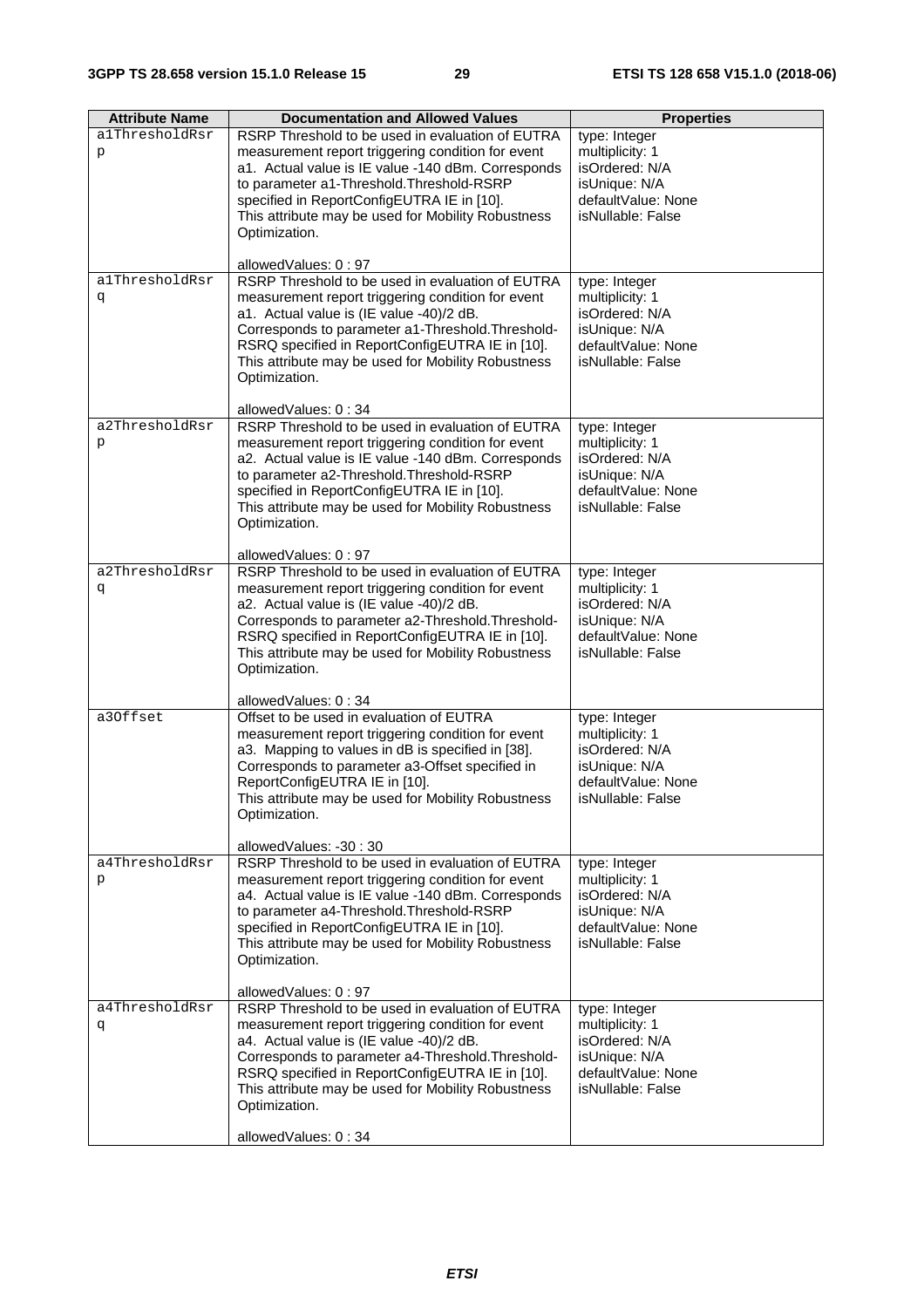| a5Threshold1Rs<br>rp     | RSRP Threshold1 to be used in evaluation of<br>EUTRA measurement report triggering condition for<br>event a5. Actual value is IE value -140 dBm.<br>Corresponds to parameter a5-<br>Threshold1.Threshold-RSRP specified in<br>ReportConfigEUTRA IE in [10].<br>This attribute may be used for Mobility Robustness<br>Optimization.                                                                                                                                                                       | type: Integer<br>multiplicity: 1<br>isOrdered: N/A<br>isUnique: N/A<br>defaultValue: None<br>isNullable: False                                                                 |
|--------------------------|----------------------------------------------------------------------------------------------------------------------------------------------------------------------------------------------------------------------------------------------------------------------------------------------------------------------------------------------------------------------------------------------------------------------------------------------------------------------------------------------------------|--------------------------------------------------------------------------------------------------------------------------------------------------------------------------------|
| a5Threshold1Rs<br>rq     | allowedValues: 0:97<br>RSRP Threshold to be used in evaluation of EUTRA<br>measurement report triggering condition for event<br>a5. Actual value is (IE value -40)/2 dB.<br>Corresponds to parameter a5-<br>Threshold1.Threshold-RSRQ specified in<br>ReportConfigEUTRA IE in [10].<br>This attribute may be used for Mobility Robustness<br>Optimization.<br>allowedValues: 0:34.                                                                                                                       | type: Integer<br>multiplicity: 1<br>isOrdered: N/A<br>isUnique: N/A<br>defaultValue: None<br>isNullable: False                                                                 |
| adjacentCell             | This attribute contains the DN of a<br>EUtranGenericCell or<br>ExternalEUtranGenericCell.<br>allowedValues: N/A.                                                                                                                                                                                                                                                                                                                                                                                         | type: DN<br>multiplicity: 1<br>isOrdered: N/A<br>isUnique: True<br>defaultValue: None                                                                                          |
| adjacentSector           | This attribute contains the DN of an ExternalSector.<br>allowedValues: N/A.                                                                                                                                                                                                                                                                                                                                                                                                                              | isNullable: False<br>type: DN<br>multiplicity: 1<br>isOrdered: N/A<br>isUnique: True<br>defaultValue: None<br>isNullable: False                                                |
| allowedAccessC<br>lasses | This holds information for access classes (10-15) -<br>[3GPP TS 22.011] that are allowed for the<br>eUTRANCell.<br>The access classes are:<br>Class 10 - emergency call<br>Class 11 - For PLMN Use.<br>Class 12 - Security Services;<br>Public Utilities (e.g. water/gas<br>Class $13 -$<br>suppliers);<br>Class 14 - Emergency Services;<br>Class 15 - PLMN Staff;<br>allowedValues: See TS 22.011 [29] and 36.331 [10]<br>for more details on the definition and SIB2<br>broadcast message definition. | type: < <enumeration>&gt;<br/>multiplicity: 1<br/>isOrdered: N/A<br/>isUnique: True<br/>defaultValue: "all access classes are<br/>allowed"<br/>isNullable: False</enumeration> |
| b1ThresholdCdm<br>a2000  | Threshold to be used in CDMA2000 triggering<br>condition for event b1. Mapping to actual dBm<br>values is specified in 3GPP TS 45.008.<br>Corresponds to parameter b1-ThresholdCDMA2000<br>specified in ReportConfigInterRAT IE in [10].<br>This attribute may be used for Mobility Robustness<br>Optimization.<br>allowedValues: 0:63.                                                                                                                                                                  | type: Integer<br>multiplicity: 1<br>isOrdered: N/A<br>isUnique: N/A<br>defaultValue: None<br>isNullable: False                                                                 |
| blThresholdGer<br>an     | Threshold to be used in GERAN triggering condition<br>for event b1. Mapping to actual dBm values is<br>specified in 3GPP TS 45.008. Corresponds to<br>parameter b1-ThresholdGERAN specified in<br>ReportConfigInterRAT IE in [10].<br>This attribute may be used for Mobility Robustness<br>Optimization.<br>allowedValues: 0:63.                                                                                                                                                                        | type: Integer<br>multiplicity: 1<br>isOrdered: N/A<br>isUnique: N/A<br>defaultValue: None<br>isNullable: False                                                                 |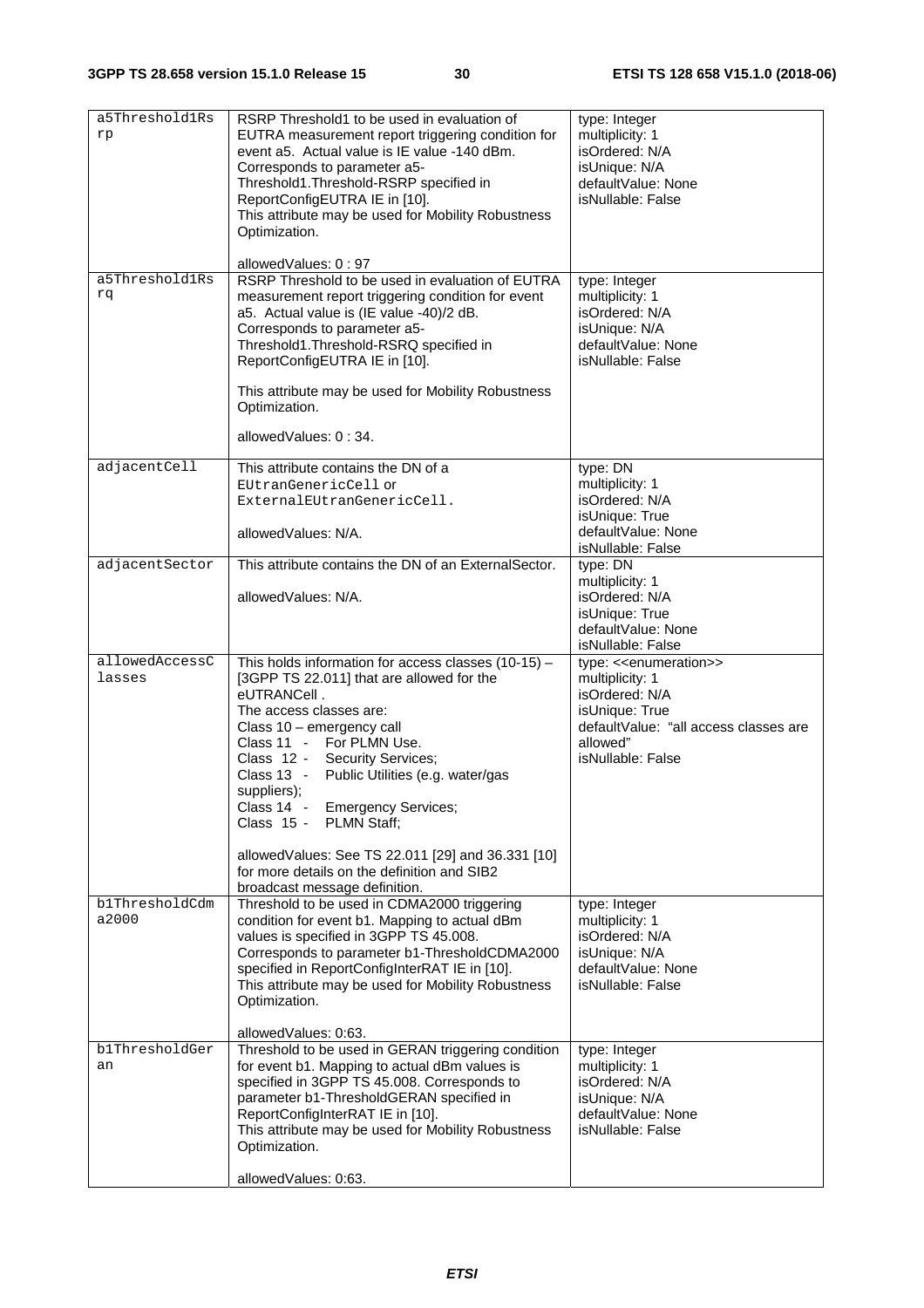| blThresholdUtr<br>aEcN0  | EcN0 threshold to be used in UTRA triggering<br>condition for event b1. Mapping to actual dBm<br>values is specified in 3GPP TS 25.133.<br>Corresponds to parameter b1-ThresholdULTA:utra-<br>EcN0 specified in ReportConfigInterRAT IE in [10].<br>This attribute may be used for Mobility Robustness<br>Optimization.                                                         | type: Integer<br>multiplicity: 1<br>isOrdered: N/A<br>isUnique: N/A<br>defaultValue: None<br>isNullable: False |
|--------------------------|---------------------------------------------------------------------------------------------------------------------------------------------------------------------------------------------------------------------------------------------------------------------------------------------------------------------------------------------------------------------------------|----------------------------------------------------------------------------------------------------------------|
| b1ThresholdUtr<br>aRscp  | allowedValues: 0:49.<br>RSCP threshold to be used in UTRA triggering<br>condition for event b1. Mapping to actual dBm<br>values is specified in 3GPP TS 25.133.<br>Corresponds to parameter b1-ThresholdULTA:utra-<br>RSCP specified in ReportConfigInterRAT IE in [10].<br>This attribute may be used for Mobility Robustness<br>Optimization.                                 | type: Integer<br>multiplicity: 1<br>isOrdered: N/A<br>isUnique: N/A<br>defaultValue: None<br>isNullable: False |
| b2Threshold1Rs<br>rp     | allowedValues: -5:91<br>RSRP Threshold to be used in evaluation of EUTRA<br>measurement report triggering condition for event<br>b2. Actual value is IE value -140 dBm. Corresponds<br>to parameter b2-Threshold1.Threshold-RSRP<br>specified in ReportConfigInterRAT IE in [10].<br>This attribute may be used for Mobility Robustness<br>Optimization.<br>allowedValues: 0:97 | type: Integer<br>multiplicity: 1<br>isOrdered: N/A<br>isUnique: N/A<br>defaultValue: None<br>isNullable: False |
| b2Threshold1Rs<br>rq     | RSRP Threshold to be used in evaluation of EUTRA<br>measurement report triggering condition for event<br>b2. Actual value is (IE value -40)/2 dB.<br>Corresponds to parameter b2-<br>Threshold1.Threshold-RSRQ specified in<br>ReportConfigInterRAT IE in [10].<br>This attribute may be used for Mobility Robustness<br>Optimization.                                          | type: Integer<br>multiplicity: 1<br>isOrdered: N/A<br>isUnique: N/A<br>defaultValue: None<br>isNullable: False |
| b2Threshold2Cd<br>ma2000 | allowedValues: 0:34<br>Threshold to be used in CDMA2000 measurement<br>report triggering condition for event b2. Mapping to<br>actual dBm values is specified in [36]. Corresponds<br>to parameter b2-Threshold2CDMA2000 specified in<br>ReportConfigInterRAT IE in [10].<br>This attribute may be used for Mobility Robustness<br>Optimization.<br>allowedValues: 0:63         | type: Integer<br>multiplicity: 1<br>isOrdered: N/A<br>isUnique: N/A<br>defaultValue: None<br>isNullable: False |
| b2Threshold2Ge<br>ran    | Threshold to be used in GERAN measurement<br>report triggering condition for event b2. Mapping to<br>actual dBm values is specified in [36]. Corresponds<br>to parameter b2-Threshold2GERAN specified in<br>ReportConfigInterRAT IE in [10].<br>This attribute may be used for Mobility Robustness<br>Optimization.<br>allowedValues: 0:63                                      | type: Integer<br>multiplicity: 1<br>isOrdered: N/A<br>isUnique: N/A<br>defaultValue: None<br>isNullable: False |
| b2Threshold2Ut<br>raEcN0 | EcN0 threshold to be used in UTRA measurement<br>report triggering condition for event b2. Mapping to<br>actual dBm values is specified in 3GPP TS 25.133.<br>Corresponds to parameter b2-<br>Threshold2ULTRA:utra-EcN0 specified in<br>ReportConfigInterRAT IE in [10].<br>This attribute may be used for Mobility Robustness<br>Optimization.<br>allowedValues: 0:49          | type: Integer<br>multiplicity: 1<br>isOrdered: N/A<br>isUnique: N/A<br>defaultValue: None<br>isNullable: False |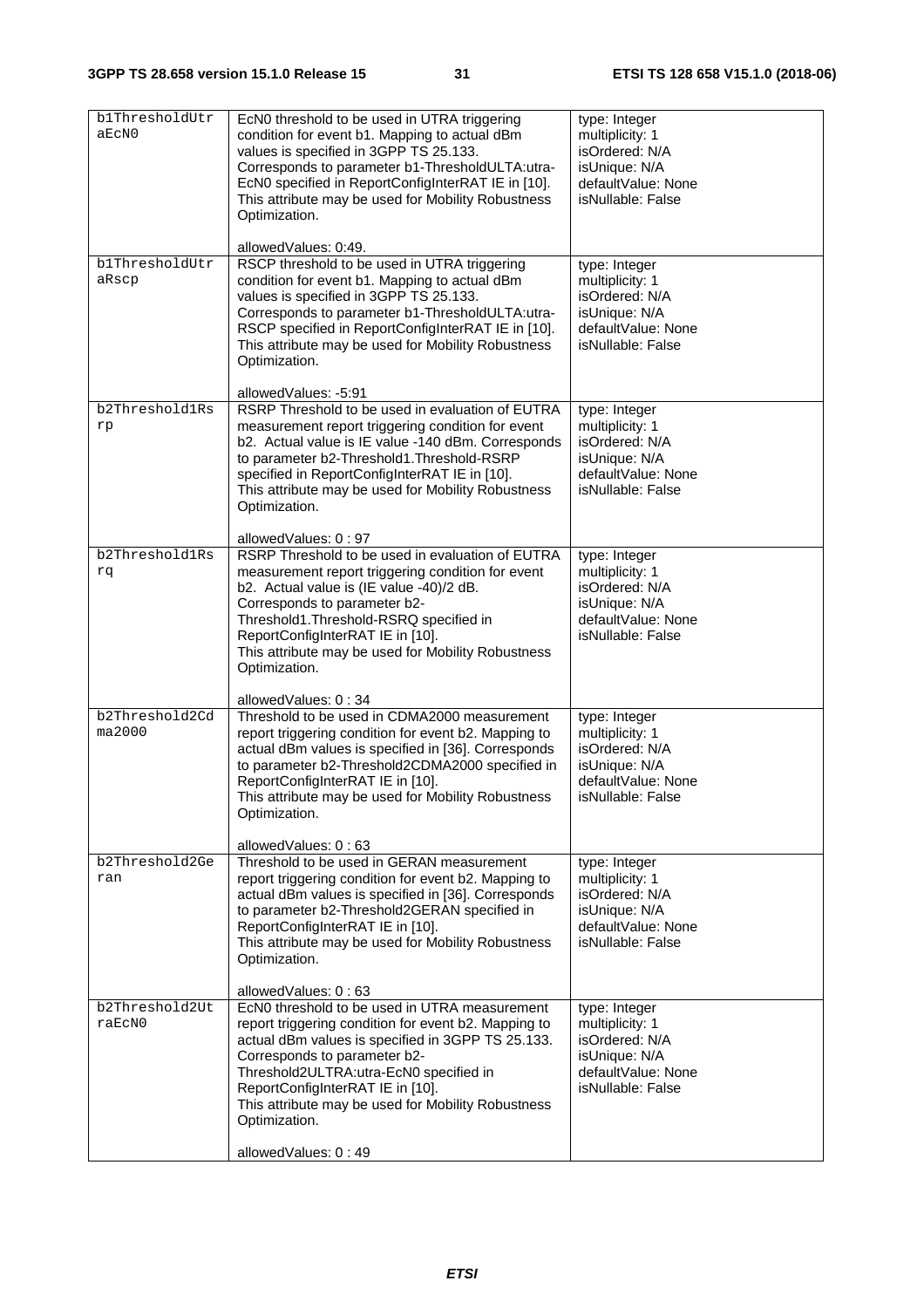| b2Threshold2Ut<br>raRscp | RSCP threshold to be used in UTRA measurement<br>report triggering condition for event b2. Mapping to<br>actual dBm values is specified in 3GPP TS 25.133.<br>Corresponds to parameter b2-<br>Threshold2ULTRA:utra-RSCP specified in<br>ReportConfigInterRAT IE in [10].<br>This attribute may be used for Mobility Robustness<br>Optimization.                        | type: Integer<br>multiplicity: 1<br>isOrdered: N/A<br>isUnique: N/A<br>defaultValue: None<br>isNullable: False           |
|--------------------------|------------------------------------------------------------------------------------------------------------------------------------------------------------------------------------------------------------------------------------------------------------------------------------------------------------------------------------------------------------------------|--------------------------------------------------------------------------------------------------------------------------|
|                          | allowedValues: -5: 91                                                                                                                                                                                                                                                                                                                                                  |                                                                                                                          |
| candidateDeNBC<br>ells   | A list of ECGIs of the candidates DeNB cells for the<br>subject Relay Node in Attach for RN operation<br>(phase 2), see 36.300[4].                                                                                                                                                                                                                                     | type: << dataType>><br>multiplicity: 1*<br>isOrdered: N/A<br>isUnique: N/A                                               |
|                          | allowedValues: See 3GPP TS 36.413[27], 36.300[4]                                                                                                                                                                                                                                                                                                                       | defaultValue: None<br>isNullable: False                                                                                  |
| cellIdList               | This holds a list of DN of EUtranGenericCell.<br><b>These</b><br>cells all belong to one MBSFN Area.<br>allowedValues: N/A                                                                                                                                                                                                                                             | type: DN<br>multiplicity: 1<br>isOrdered: N/A<br>isUnique: N/A<br>defaultValue: None                                     |
|                          |                                                                                                                                                                                                                                                                                                                                                                        | isNullable: False                                                                                                        |
| cellAccessInf<br>oList   | A list of entries where an entry identifies a PLMN<br>sharing the cell resources.                                                                                                                                                                                                                                                                                      | type: << dataType>><br>multiplicity: 15<br>isOrdered: N/A                                                                |
|                          | The presence of this attribute indicates that the<br>EUTRAN cell is supporting RAN sharing for<br>PLMN(s) using different TAC and Cell-ID for the<br>cell.                                                                                                                                                                                                             | isUnique: N/A<br>defaultValue: None<br>isNullable: False                                                                 |
|                          | An entry has four attributes: plmnId, tac,<br>cellId, managementServiceExposed.                                                                                                                                                                                                                                                                                        |                                                                                                                          |
|                          | The plmnId identifies the PLMN sharing the cell<br>resources.                                                                                                                                                                                                                                                                                                          |                                                                                                                          |
|                          | The tac and the cellId are used by the PLMN<br>(identified by plmnId) sharing the cell resources.                                                                                                                                                                                                                                                                      |                                                                                                                          |
|                          | The management Service Exposed indicates the<br>management services (e.g. FM) exposed to the<br>PLMN (identified by plmnId). The precise<br>semantics of this attribute is not specified.                                                                                                                                                                              |                                                                                                                          |
|                          | One plmnId (value) can be included at most once<br>in this list. The PLMN identified cannot be the<br>primary PLMN. Its identifier cannot be included in<br>the plmnIdList.                                                                                                                                                                                            |                                                                                                                          |
| cellIndividual<br>Offset | Offset applicable to a neighbouring cell. It is used<br>for evaluating the neighbouring cell for handover in<br>connected mode. This attribute corresponds to<br>parameter cellIndividualOffset in<br>MeasObjectEUTRA IE in [10].<br>This attribute is used by the HandOver parameter<br>Optimization (HOO) function or Load Balancing<br>Optimization (LBO) function. | type: << enumeration>><br>multiplicity: 1<br>isOrdered: N/A<br>isUnique: True<br>defaultValue: None<br>isNullable: False |
|                          | allowedValues:<br>dB-24, dB-22, dB-20, dB-18, dB-16, dB-14, dB-12,<br>dB-10, dB-08, dB-06, dB-05, dB-04, dB-03, dB-02,<br>dB-01, dB+00, dB+01, dB+02, dB+03, dB+04,<br>dB+05, dB+06, dB+08, dB+10, dB+12, dB+14,<br>dB+16, dB+18, dB+20, dB+22, dB+24                                                                                                                  |                                                                                                                          |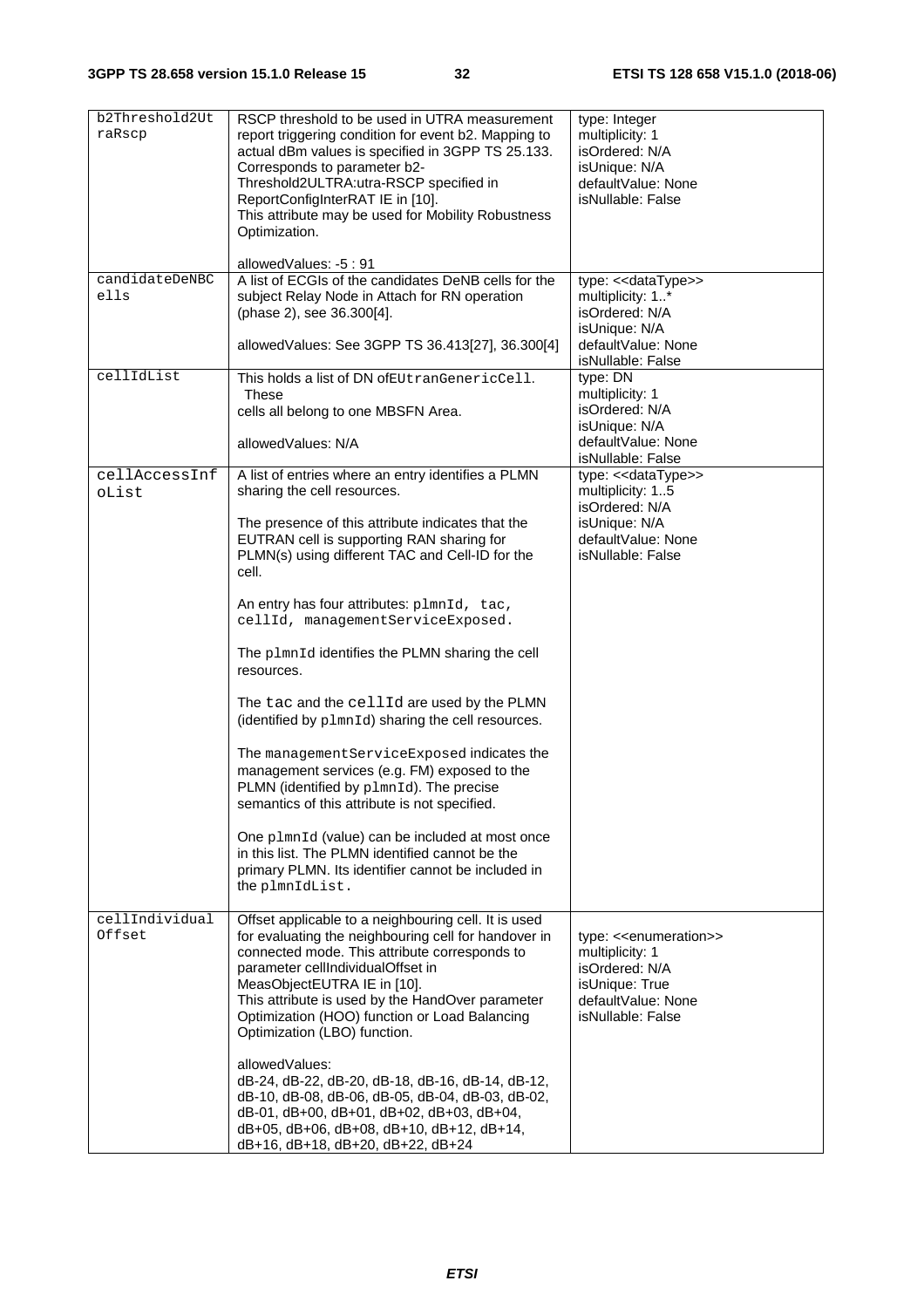| cellLocalId    | Unambiguously identify a cell within an eNodeB.<br>allowedValues: 0:255. | type: Integer<br>multiplicity: 1<br>isOrdered: N/A |
|----------------|--------------------------------------------------------------------------|----------------------------------------------------|
|                |                                                                          | isUnique: True                                     |
|                |                                                                          | defaultValue: None                                 |
|                |                                                                          | isNullable: False                                  |
|                |                                                                          |                                                    |
| cellLocalIdLis | This holds a list of cell local identities that can be                   | type: Integer                                      |
| t              | assigned to the cellLocalId attribute of the new                         | multiplicity: 1*                                   |
|                | split or merged cells by the Active Antenna System                       | isOrdered: N/A                                     |
|                | operations. The assignment algorithm is not                              | isUnique: True                                     |
|                | specified.                                                               | defaultValue: None                                 |
|                |                                                                          | isNullable: True                                   |
|                | allowed Values of each entry: 0:255                                      |                                                    |
| cellResvInfo   | This attribute represents whether the cell is MBSFN                      | type:< <enumeration>&gt;</enumeration>             |
|                | Area Reserved Cell or not.                                               | multiplicity: 1                                    |
|                | See TS 36.300[11] for MBSFN Area Reserved Cell.                          | isOrdered: N/A                                     |
|                |                                                                          | isUnique: True                                     |
|                | allowed Values: See 3GPP TS 36.443 [28] for Cell                         | defaultValue: None                                 |
|                | Reservation Info.                                                        | isNullable: False                                  |
| cellSize       | See cell-Size in TS 36.423 [24].                                         | type:< <enumeration>&gt;</enumeration>             |
|                |                                                                          | multiplicity: 1                                    |
|                | allowed Values: See cell-Size in TS 36.423 [24].                         | isOrdered: N/A                                     |
|                |                                                                          | isUnique: True                                     |
|                |                                                                          | defaultValue: None                                 |
|                |                                                                          | isNullable: False                                  |
|                |                                                                          |                                                    |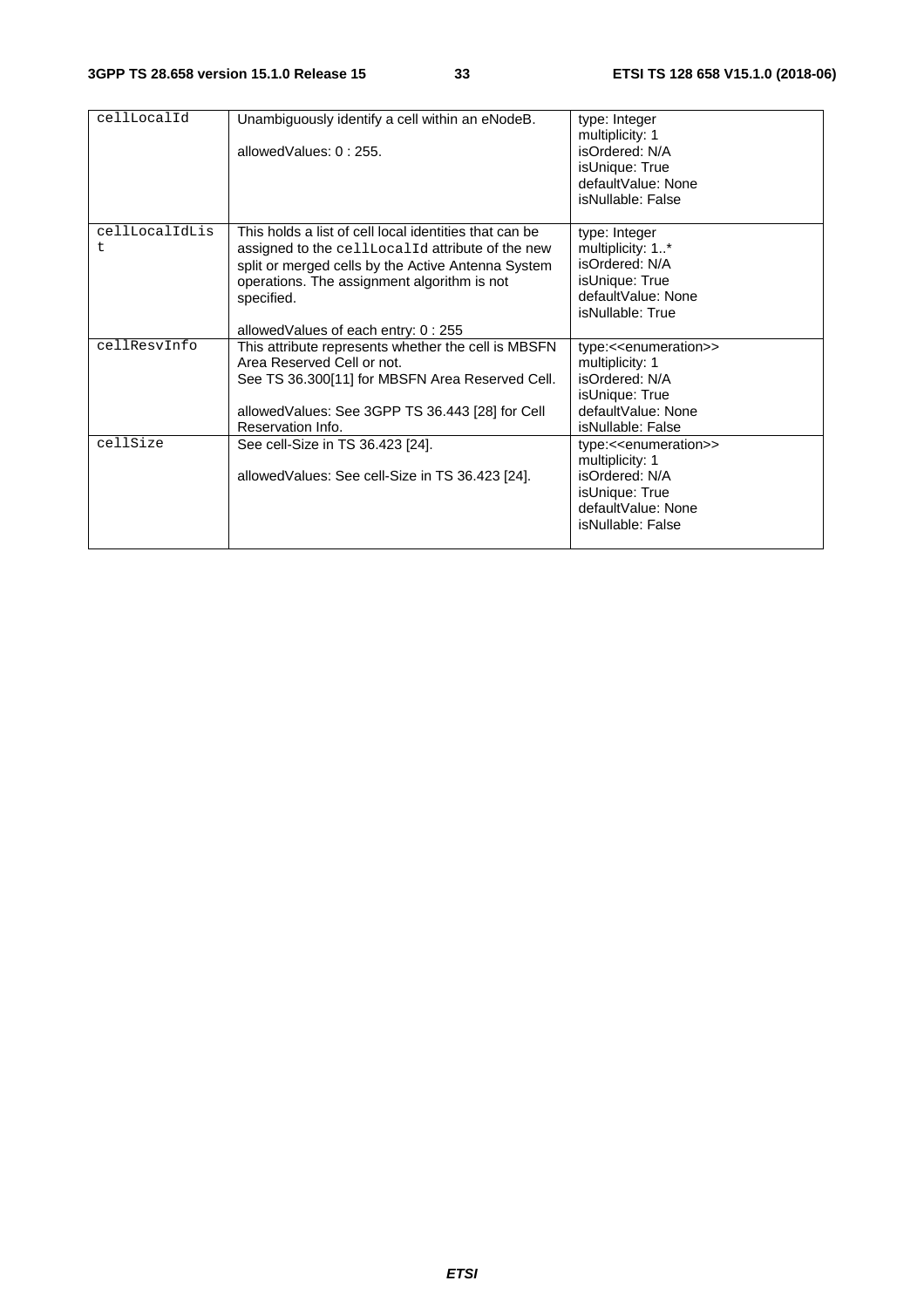#### **3GPP TS 28.658 version 15.1.0 Release 15 34 ETSI TS 128 658 V15.1.0 (2018-06)**

| cOCStatus                    | This attribute holds the information about cell<br>outage compensation (COC) activities for the cell<br>which name contains the<br>CellOutageCompensationInformationIOC<br>instance.                                                                                                                                                                                                                              | type: << dataType>><br>multiplicity: 1<br>isOrdered: N/A<br>isUnique: N/A<br>defaultValue: None<br>isNullable: False |
|------------------------------|-------------------------------------------------------------------------------------------------------------------------------------------------------------------------------------------------------------------------------------------------------------------------------------------------------------------------------------------------------------------------------------------------------------------|----------------------------------------------------------------------------------------------------------------------|
|                              | The initial state is cOCDeactive.                                                                                                                                                                                                                                                                                                                                                                                 |                                                                                                                      |
|                              | When a cell outage is detected and its<br>compensation starts, then the state is<br>cOCActivating.                                                                                                                                                                                                                                                                                                                |                                                                                                                      |
|                              | When COC function decides that all activities<br>to acitvate the compensation are done, the state<br>changes to cOCActive.                                                                                                                                                                                                                                                                                        |                                                                                                                      |
|                              | When outage of cell is ended and activities to<br>remove the compensation are ongoing, the state<br>changes to cOCDeactivating.                                                                                                                                                                                                                                                                                   |                                                                                                                      |
|                              | When outage of cell ends and all activities to<br>remove the compensation are done, the state<br>changes back to coCDeactive.                                                                                                                                                                                                                                                                                     |                                                                                                                      |
|                              | In case of errors during activation or deactivation,<br>this attribute also contains a list of elements which<br>could not been reconfigured by the COC function.                                                                                                                                                                                                                                                 |                                                                                                                      |
|                              | If there are no errors during activation or<br>deactivation, the list of elements shall be empty.                                                                                                                                                                                                                                                                                                                 |                                                                                                                      |
|                              | For an example how<br>notifyAttributeValueChange notifications<br>related to this attribute are used to inform an<br>IRPManager about COC activities see Annex A.                                                                                                                                                                                                                                                 |                                                                                                                      |
|                              | allowed Values: This element contains 2 parts, state<br>and errorList<br>state $=$ enumerated                                                                                                                                                                                                                                                                                                                     |                                                                                                                      |
|                              | cOCActivating,<br>cOCActive,<br>cOCDeactivating,<br>cOCDeactive<br>ł                                                                                                                                                                                                                                                                                                                                              |                                                                                                                      |
|                              | $errorList = list of DNS$                                                                                                                                                                                                                                                                                                                                                                                         |                                                                                                                      |
| commonChannelP<br>owerOffset | Power offset of the Primary Synchronization<br>Channel, Secondary Synchronization Channel and<br>Physical Broadcast Channel with respect to the<br>referenceSignalPower. Value in dB is the actual<br>value divided by 10. For example, value -30<br>represents -3dB; value 120 represent 12dB etc.<br>This attribute may be used for Coverage and<br>Capacity Optimization and ICIC.<br>allowedValues: -350:150. | type: Integer<br>multiplicity: 1<br>isOrdered: N/A<br>isUnique: N/A<br>defaultValue: None<br>isNullable: False       |
| configurationI<br>ndex       | Provides index into the table defining PRACH<br>resources within the frame. Corresponds to<br>PRACH-Configuration-Index parameter defined in<br>$[10]$ and $[12]$ .<br>This attribute may be used for RACH Optimization.<br>allowedValues: 0:63.                                                                                                                                                                  | type: Integer<br>multiplicity: 1<br>isOrdered: N/A<br>isUnique: N/A<br>defaultValue: None<br>isNullable: False       |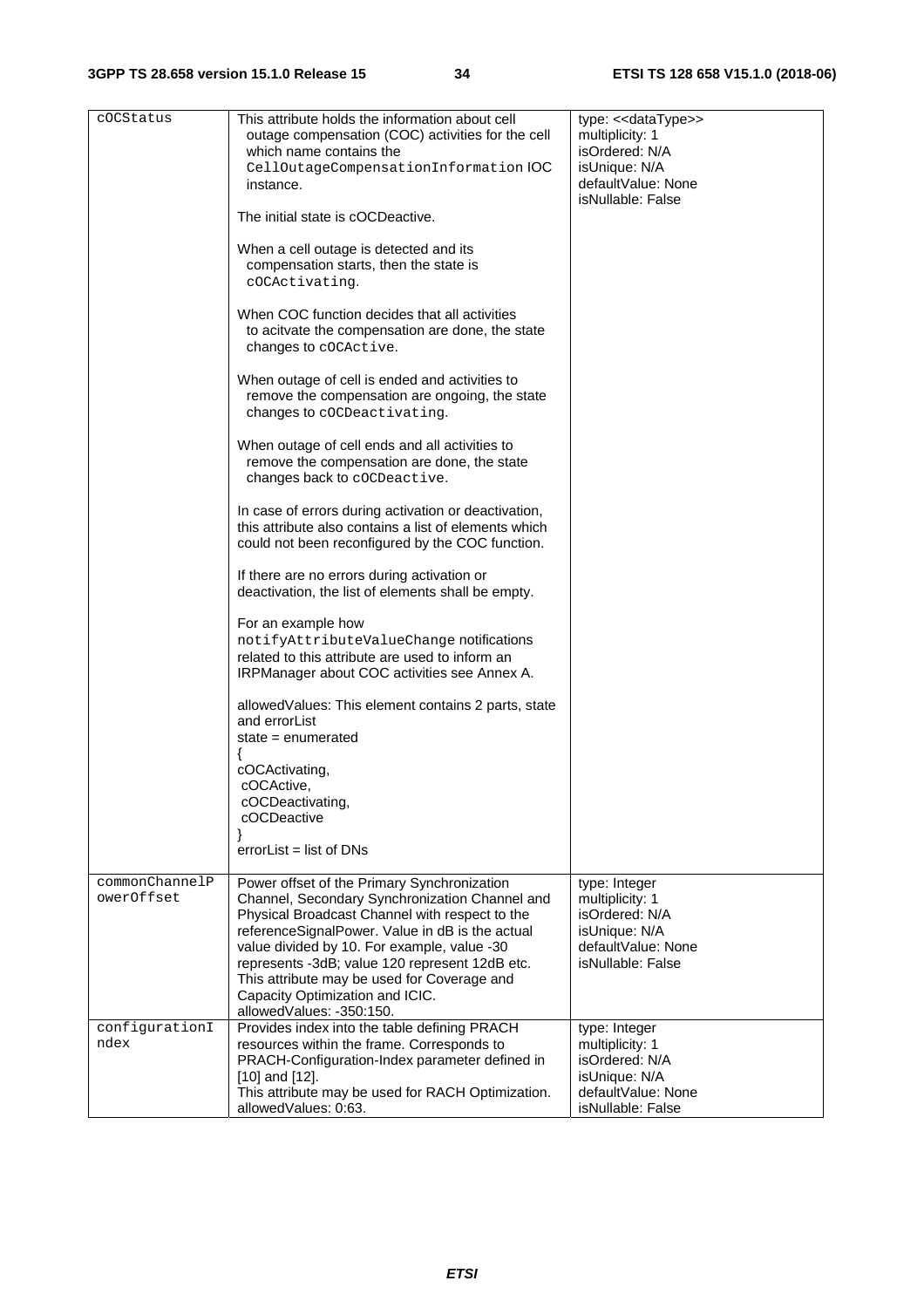| contentionReso<br>lutionTimer | Contention resolution timer. Corresponds to<br>parameter mac-ContentionResolutionTimer<br>specified in [10] and in [8]. Value sfn corresponds to<br>n subframes.<br>This attribute may be used for RACH Optimization.<br>allowedValues: {sf8, sf16, sf24, sf32, sf40, sf48, sf56,<br>sf64               | type: < <enumeration>&gt;<br/>multiplicity: 1<br/>isOrdered: N/A<br/>isUnique: N/A<br/>defaultValue: None<br/>isNullable: False</enumeration> |
|-------------------------------|---------------------------------------------------------------------------------------------------------------------------------------------------------------------------------------------------------------------------------------------------------------------------------------------------------|-----------------------------------------------------------------------------------------------------------------------------------------------|
| earfcn                        | It is the frequency number for the central frequency.<br>See 3GPP TS 36.104[14].<br>allowedValues: See 3GPP TS 36.104[14].                                                                                                                                                                              | type: Integer<br>multiplicity: 1<br>isOrdered: N/A<br>isUnique: N/A<br>defaultValue: None<br>isNullable: False                                |
| earfcnDl                      | Specifies the channel number for the central DL<br>frequency. The mapping from channel number to<br>physical frequency is described in 3GPP<br>specification TS 36.101 [13] subclause 5.7.3.<br>allowedValues: See EARFCN in TS 36.101 [13]<br>subclause 5.7.3                                          | type: Integer<br>multiplicity: 1<br>isOrdered: N/A<br>isUnique: N/A<br>defaultValue: None<br>isNullable: False                                |
| earfcnUl                      | Specifies the channel number for the central UL<br>frequency. The mapping from channel number to<br>physical frequency is described in 3GPP<br>specification TS 36.101 [13] subclause 5.7.3.<br>allowedValues: See EARFCN in TS 36.101 [13]<br>subclause 5.7.3                                          | type: Integer<br>multiplicity: 1<br>isOrdered: N/A<br>isUnique: N/A<br>defaultValue: None<br>isNullable: False                                |
| eNBId                         | Unambiguously identifies an eNodeB within a PLMN<br>allowedValues: See 3GPP TS 36.413[27], 36.300[4]                                                                                                                                                                                                    | type: Integer<br>multiplicity: 1<br>isOrdered: N/A<br>isUnique: N/A<br>defaultValue: None<br>isNullable: False                                |
| hysteresisEutr<br>aA1         | Hysteresis applied to entry and leave condition of a<br>report triggering event A1. Maps to the instance of<br>the hysteresis IE specified in ReportConfigEUTRA<br>IE in [10] corresponding to event A1.<br>This attribute may be used for Mobility<br>Robustness Optimization.<br>allowedValues: 0:30. | type: Integer<br>multiplicity: 1<br>isOrdered: N/A<br>isUnique: N/A<br>defaultValue: None<br>isNullable: False                                |
| hysteresisEutr<br>aA2         | Hysteresis applied to entry and leave condition of a<br>report triggering event A2. Maps to the instance of<br>the hysteresis IE specified in ReportConfigEUTRA<br>IE in [10] corresponding to event A2.<br>This attribute may be used for Mobility<br>Robustness Optimization.<br>allowedValues: 0:30. | type: Integer<br>multiplicity: 1<br>isOrdered: N/A<br>isUnique: N/A<br>defaultValue: None<br>isNullable: False                                |
| hysteresisEutr<br>aA3         | Hysteresis applied to entry and leave condition of a<br>report triggering event A3. Maps to the instance of<br>the hysteresis IE specified in ReportConfigEUTRA<br>IE in [10] corresponding to event A3.<br>This attribute may be used for Mobility<br>Robustness Optimization.<br>allowedValues: 0:30. | type: Integer<br>multiplicity: 1<br>isOrdered: N/A<br>isUnique: N/A<br>defaultValue: None<br>isNullable: False                                |
| hysteresisEutr<br>aA4         | Hysteresis applied to entry and leave condition of a<br>report triggering event A4. Maps to the instance of<br>the hysteresis IE specified in ReportConfigEUTRA<br>IE in [10] corresponding to event A4.<br>This attribute may be used for Mobility<br>Robustness Optimization.<br>allowedValues: 0:30. | type: Integer<br>multiplicity: 1<br>isOrdered: N/A<br>isUnique: N/A<br>defaultValue: None<br>isNullable: False                                |
| hysteresisEutr<br>aA5         | Hysteresis applied to entry and leave condition of a<br>report triggering event A5. Maps to the instance of<br>the hysteresis IE specified in ReportConfigEUTRA<br>IE in [10] corresponding to event A5.<br>This attribute may be used for Mobility<br>Robustness Optimization.<br>allowedValues: 0:30. | type: Integer<br>multiplicity: 1<br>isOrdered: N/A<br>isUnique: N/A<br>defaultValue: None<br>isNullable: False                                |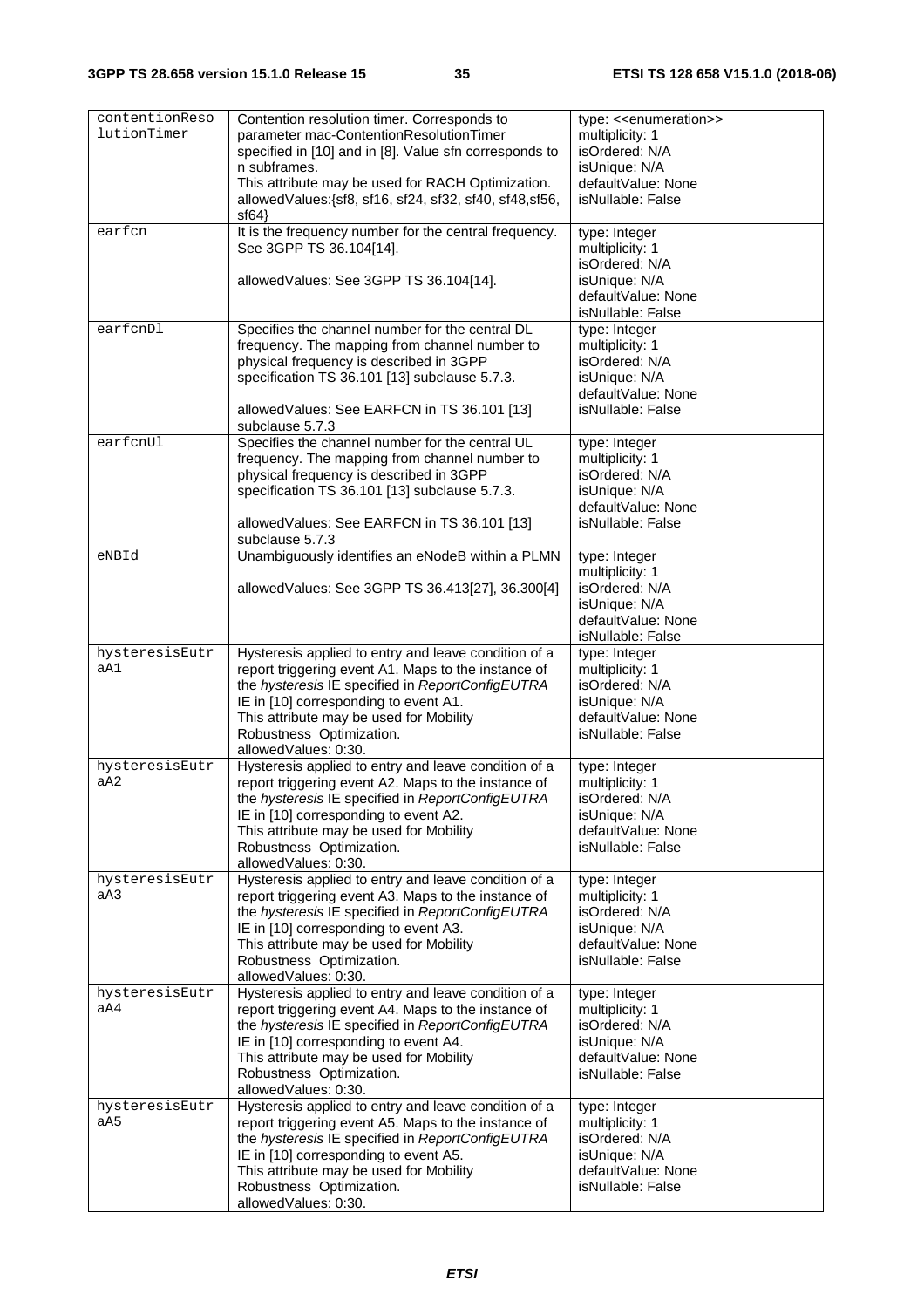| hysteresisIrat<br>B1                   | Hysteresis applied to entry and leave condition of<br>the IRAT report triggering event B1. Maps to<br>hysteresis IE specified in ReportConfigInterRATIE<br>in [10] corresponding to event B1.<br>This attribute may be used for Mobility<br>Robustness Optimization.<br>allowedValues: 0:30.                                                                                                                                                                                                                                   | type: Integer<br>multiplicity: 1<br>isOrdered: N/A<br>isUnique: N/A<br>defaultValue: None<br>isNullable: False                                |
|----------------------------------------|--------------------------------------------------------------------------------------------------------------------------------------------------------------------------------------------------------------------------------------------------------------------------------------------------------------------------------------------------------------------------------------------------------------------------------------------------------------------------------------------------------------------------------|-----------------------------------------------------------------------------------------------------------------------------------------------|
| hysteresisIrat<br>B <sub>2</sub>       | Hysteresis applied to entry and leave condition of<br>the IRAT report triggering event B2. Maps to<br>hysteresis IE specified in ReportConfigInterRAT IE<br>in [10] corresponding to event B2.<br>This attribute may be used for Mobility<br>Robustness Optimization.<br>allowedValues: 0:30.                                                                                                                                                                                                                                  | type: Integer<br>multiplicity: 1<br>isOrdered: N/A<br>isUnique: N/A<br>defaultValue: None<br>isNullable: False                                |
| id                                     | An attribute whose "name+value" can be used as an<br>RDN when naming an instance of the object class.<br>This RDN uniquely identifies the object instance<br>within the scope of its containing (parent) object<br>instance.                                                                                                                                                                                                                                                                                                   | type: DN<br>multiplicity: 1<br>isOrdered: N/A<br>isUnique: N/A<br>defaultValue: None<br>allowedValues: N/A<br>isNullable: False               |
| intraANRSwitch                         | This attribute determines whether the intra E-<br>UTRAN ANR function is activated or deactivated.<br>If "on", the intra E-UTRAN ANR function may add or<br>remove intra E-UTRAN Neighbour Relations, i.e.<br>add or remove EUtranRelation instances<br>from EUtran Generic Cells of this ENB Function.<br>If "off", the intra E-UTRAN ANR Function must not<br>add or remove Neighbour Relations, i.e. add or<br>remove EUtranRelation instances<br>from EU tran Generic Cells of this ENB Function.<br>allowedValues: on, off | type: < <enumeration>&gt;<br/>multiplicity: 1<br/>isOrdered: N/A<br/>isUnique: True<br/>defaultValue: on<br/>isNullable: False</enumeration>  |
| iRATANRSwitch                          | This attribute determines whether the IRAT ANR<br>function is activated or deactivated.<br>If "on", the IRAT ANR function may add or remove<br>IRAT Neighbour Relations, i.e. add or remove<br>UtranRelation or GsmRelation instances from<br>EUtranGenericCells of this ENBFunction.<br>If "off", the IRAT ANR Function must not add or<br>remove IRAT Neighbour Relations, i.e. add or<br>remove UtranRelation or GsmRelation instances<br>from EUtranGenericCells of this ENBFunction.<br>allowedValues: on, off            | type: < <enumeration>&gt;<br/>multiplicity: 1<br/>isOrdered: N/A<br/>isUnique: True<br/>defaultValue: on<br/>isNullable: False</enumeration>  |
| isChangeForEne<br>rqySavinqAllow<br>ed | This attribute allows to IRPManager to prohibit or<br>allow configuration changes of the cell for ESM<br>purposes by the IRPAgent. This restriction also<br>applies to instances name contained in such cells.<br>Their attribute values can not be changed by the<br>IRPAgent.                                                                                                                                                                                                                                                | type: < <enumeration>&gt;<br/>multiplicity: 1<br/>isOrdered: N/A<br/>isUnique: N/A<br/>defaultValue: None<br/>isNullable: False</enumeration> |
| isCOCAllowed                           | allowedValues: yes,no<br>This attribute allows to IRPManager to prohibit or<br>allow configuration changes of the cell for cell<br>outage compensation purposes by the IRPAgent.<br>This restriction also applies to instances name<br>contained in such cells. Their attribute values can<br>not be changed by the IRPAgent.<br>allowedValues: yes,no                                                                                                                                                                         | type: < <enumeration>&gt;<br/>multiplicity: 1<br/>isOrdered: N/A<br/>isUnique: N/A<br/>defaultValue: None<br/>isNullable: False</enumeration> |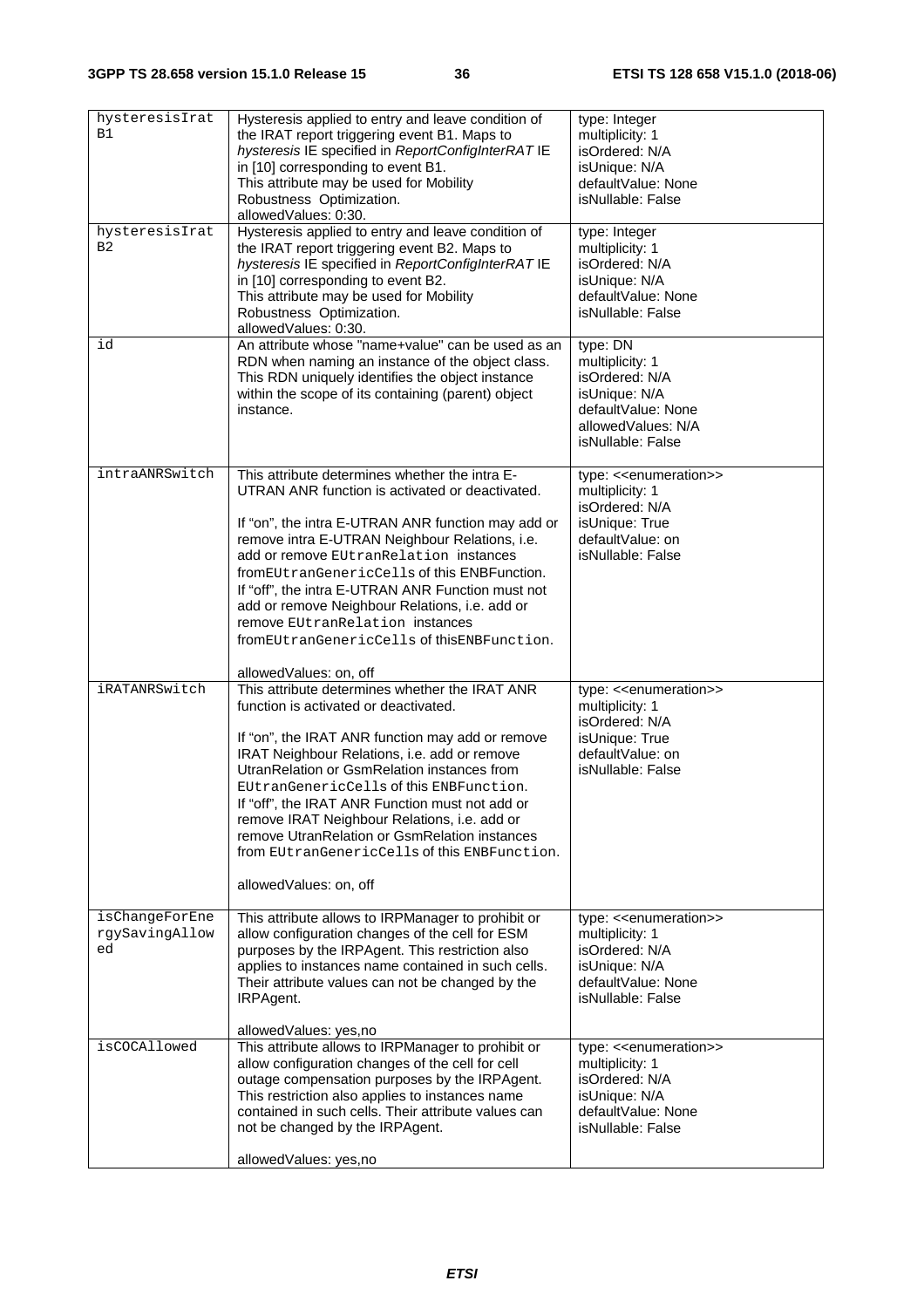| isESCoveredBy                    | The value of the attribute is configured by the<br>IRPmanager and is not changed by the IRPAgent. It<br>indicates whether the adjacentCell according to this<br>planning provides no, partial or full coverage for the<br>cell which name-contains the EUtranRelation<br>instance.<br>Adjacent cells with this attribute equal to "yes" are<br>recommended to be considered as candidate cells<br>to take over the coverage when the original cell is<br>about to be transferred to energySaving state.<br>The entirety of adjacent cells with this property<br>equal to "partial" are recommended to be<br>considered as entirety of candidate cells to take<br>over the coverage when the original cell is about to<br>be transferred to energySaving state. | type: < <enumeration>&gt;<br/>multiplicity: 1<br/>isOrdered: N/A<br/>isUnique: N/A<br/>defaultValue: None<br/>isNullable: False</enumeration> |
|----------------------------------|----------------------------------------------------------------------------------------------------------------------------------------------------------------------------------------------------------------------------------------------------------------------------------------------------------------------------------------------------------------------------------------------------------------------------------------------------------------------------------------------------------------------------------------------------------------------------------------------------------------------------------------------------------------------------------------------------------------------------------------------------------------|-----------------------------------------------------------------------------------------------------------------------------------------------|
| isHOAllowed                      | allowedValues: no, partial, yes<br>This indicates if HO is allowed or prohibited.                                                                                                                                                                                                                                                                                                                                                                                                                                                                                                                                                                                                                                                                              | type: << enumeration>>                                                                                                                        |
|                                  | If 'yes', handover is allowed from source cell to<br>target cell. The source cell is identified by the<br>name-containing EUtranGenericCell or<br>UtranGenericCell of the EUtranRelation that<br>has the isHOAllowed. The target cell is referenced<br>by the EUtranRelation that has this<br>isHOAllowed.                                                                                                                                                                                                                                                                                                                                                                                                                                                     | multiplicity: 1<br>isOrdered: N/A<br>isUnique: N/A<br>defaultValue: None<br>isNullable: False                                                 |
|                                  | If 'no', handover shall not be allowed.                                                                                                                                                                                                                                                                                                                                                                                                                                                                                                                                                                                                                                                                                                                        |                                                                                                                                               |
|                                  | allowedValues: yes,no                                                                                                                                                                                                                                                                                                                                                                                                                                                                                                                                                                                                                                                                                                                                          |                                                                                                                                               |
| isICICInformat<br>ionSendAllowed | This indicates if ICIC (Inter Cell Interference<br>Coordination) load information message (see TS<br>36.423 [24] Section 9.1.2.1 LOAD INFORMATION)<br>sending is allowed or prohibited.<br>If 'yes', ICIC load information message sending is<br>allowed from source cell to target cell. The source<br>cell is identified by the name-containing<br>EUtranGenericCell of the EUtranRelation<br>that has the isICICInformationSendAllowed. The<br>target cell is referenced by the EUtranRelation<br>that has this isICICInformationSendAllowed.<br>If 'no', ICIC load information message sending shall<br>not be allowed.<br>allowedValues: yes,no                                                                                                           | type: < <enumeration>&gt;<br/>multiplicity: 1<br/>isOrdered: N/A<br/>isUnique: N/A<br/>defaultValue: None<br/>isNullable: False</enumeration> |
| isLBAllowed                      | This indicates if load balancing is allowed or<br>prohibited from source cell to target cell.<br>If 'yes', load balancing is allowed from source cell to<br>target cell. The source cell is identified by the name-<br>containing EUtranGenericCell of the<br>EUtranRelation that has the isLBAllowed. The<br>target cell is referenced by the EUtranRelation<br>that has this isLBAllowed.<br>If 'no', load balancing shall be prohibited from<br>source cell to target cell.<br>allowedValues: yes,no                                                                                                                                                                                                                                                        | type: < <enumeration>&gt;<br/>multiplicity: 1<br/>isOrdered: N/A<br/>isUnique: N/A<br/>defaultValue: None<br/>isNullable: False</enumeration> |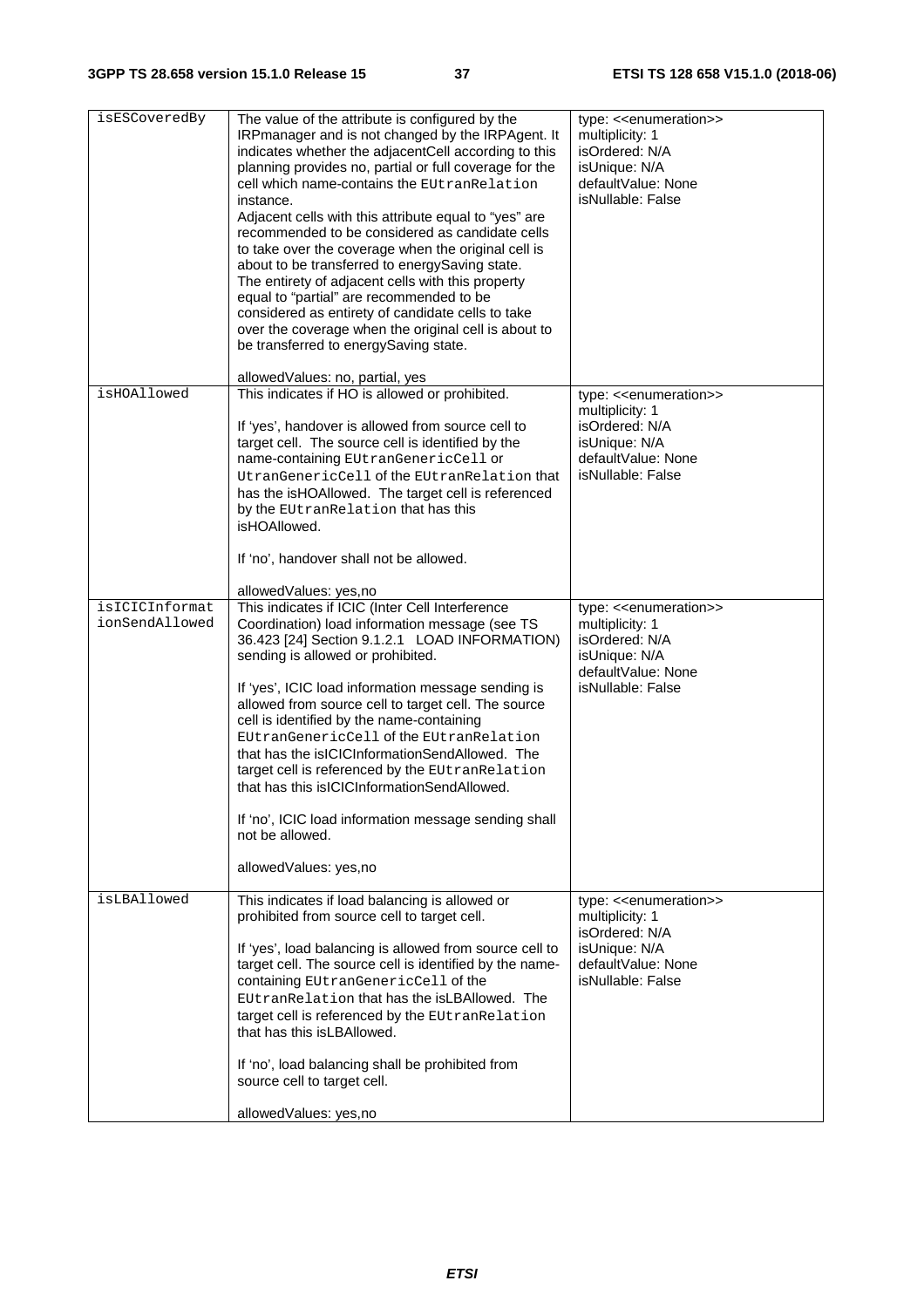| isRemoveAllowe<br>d          | This indicates if the subject EUtranRelation can<br>be removed (deleted) or not.<br>If 'yes', the subject EUtranRelation instance can<br>be removed (deleted).<br>If 'no', the subject EUtranRelation instance shall<br>not be removed (deleted) by any entity but an<br>IRPManager.<br>allowedValues: yes,no                                                                                                                                                                                                                                                                                                                                                                                                                                                                                                                                                                                                                                                                                                                                 | type: < <enumeration>&gt;<br/>multiplicity: 1<br/>isOrdered: N/A<br/>isUnique: N/A<br/>defaultValue: None<br/>isNullable: False</enumeration> |
|------------------------------|-----------------------------------------------------------------------------------------------------------------------------------------------------------------------------------------------------------------------------------------------------------------------------------------------------------------------------------------------------------------------------------------------------------------------------------------------------------------------------------------------------------------------------------------------------------------------------------------------------------------------------------------------------------------------------------------------------------------------------------------------------------------------------------------------------------------------------------------------------------------------------------------------------------------------------------------------------------------------------------------------------------------------------------------------|-----------------------------------------------------------------------------------------------------------------------------------------------|
| maximumTransmi<br>ssionPower | This is the maximum possible for all downlink<br>channels, used simultaneously in a cell, added<br>together.                                                                                                                                                                                                                                                                                                                                                                                                                                                                                                                                                                                                                                                                                                                                                                                                                                                                                                                                  | type: Integer<br>multiplicity: 1<br>isOrdered: N/A<br>isUnique: N/A<br>defaultValue: None<br>isNullable: False                                |
| maxNbrRNAllowe<br>d          | This is an integer indicating the maximum number of<br>RNs allowed to be connected. It is a number which<br>can be configured by the operator to control the<br>node/network load.                                                                                                                                                                                                                                                                                                                                                                                                                                                                                                                                                                                                                                                                                                                                                                                                                                                            | type: Integer<br>multiplicity: 1<br>isOrdered: N/A<br>isUnique: N/A<br>defaultValue: None<br>isNullable: False                                |
| mbsfnAreaId                  | This is the identifier of MBSFN Area.<br>See TS 36.300[11] for MBSFN Area.<br>allowedValues: See 3GPP TS 36.443 [28] for<br>mbsfnAreaId                                                                                                                                                                                                                                                                                                                                                                                                                                                                                                                                                                                                                                                                                                                                                                                                                                                                                                       | type: Integer<br>multiplicity: 1<br>isOrdered: N/A<br>isUnique: N/A<br>defaultValue: None<br>isNullable: False                                |
| nbIoTcellFlag                | This attribute represents whether the cell is<br>supporting NB-IoT or not.<br>See TS 36.300 [11] for NB-IoT cell.<br>allowedValues: yes, no.                                                                                                                                                                                                                                                                                                                                                                                                                                                                                                                                                                                                                                                                                                                                                                                                                                                                                                  | type:< <enumeration>&gt;<br/>multiplicity: 1<br/>isOrdered: N/A<br/>isUnique: N/A<br/>defaultValue: None<br/>isNullable: False</enumeration>  |
| netListeningRS<br>ForRIBS    | This specifies the configuration of RS (reference<br>signals) for RIBS (radio interface based<br>synchronization) by means of network listening, see<br>Radio Interface based Synchronization in TS 36.300<br>$[11]$ .<br>It is a list of structures where each structure<br>contains the following elements:<br>RS_pattern<br>Number of CRS ports<br>Periodicity<br>$\overline{\phantom{a}}$<br>Offset<br>allowedValues:<br>RS_pattern: CRS only; or CRS and PRS;<br>CRS (Cell-specific Reference Signal) see clause<br>6.10.1.1 and 6.10.1.2 in TS 36.211 [12].<br>PRS (Positioning Reference Signal) see clause<br>6.10.4.1 and 6.10.4.2 in TS 36.211 [12].<br>Number of CRS ports: 1 or 2;<br>Periodicity: 1280ms, 2560ms, 5120ms, or 10240ms;<br>Offset: range from "0" to (Periodicity-1) wherein the<br>reference signal offset is in number of subframes<br>starting from SFN 0 and subframe 0.<br>More than one network listening reference signal<br>configuration may be configured with a maximum of<br>4 configurations per eNB. | type: << dataType>><br>multiplicity: 1<br>isOrdered: N/A<br>isUnique: N/A<br>defaultValue: None<br>isNullable: False                          |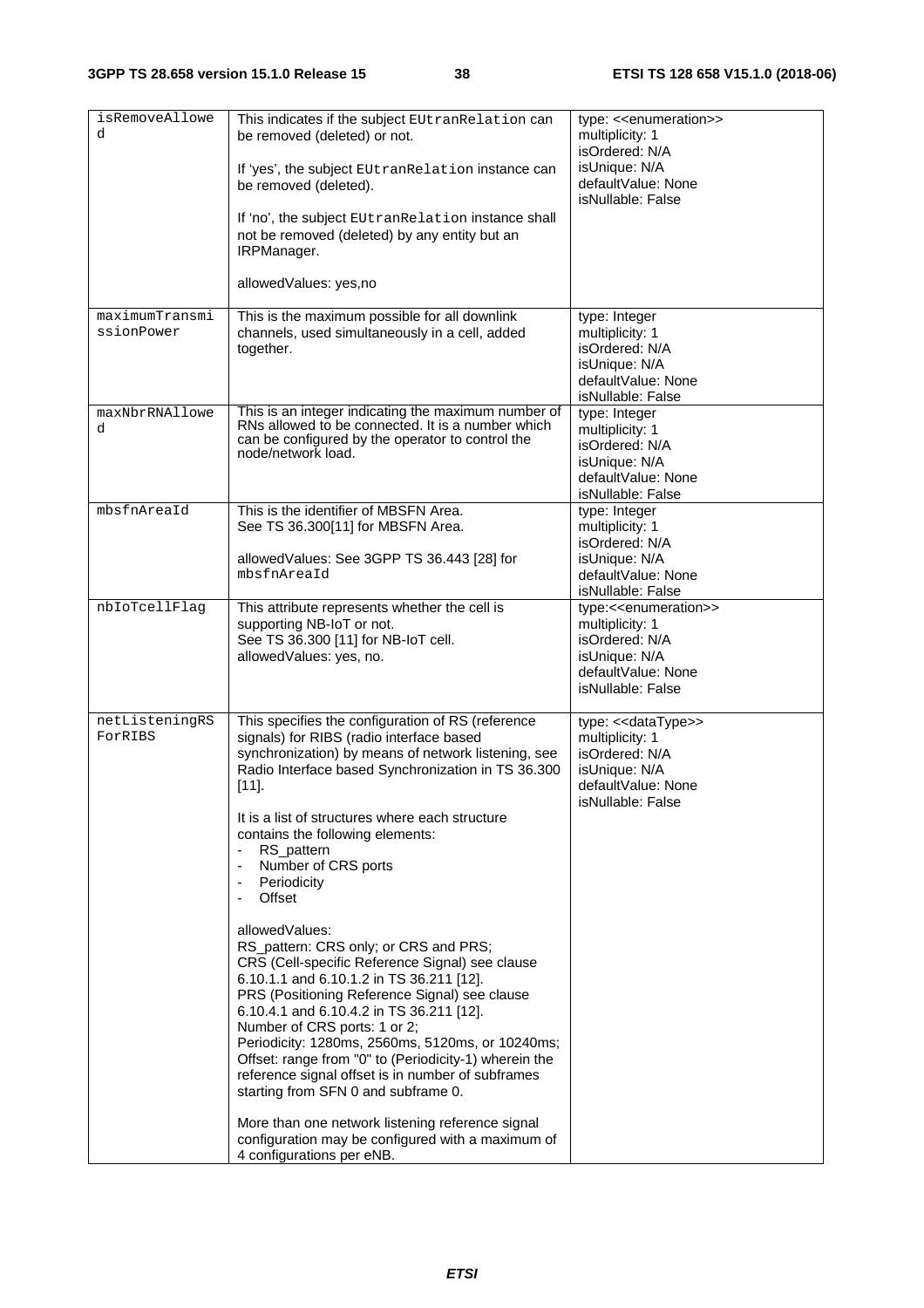| numberOfRaPrea<br>mbles | Number of non-dedicated random access<br>preambles. Corresponds to parameter<br>numberOfRA-Preambles specified in [10] and in [8].<br>Value n4 corresponds to 4, n8 corresponds to 8 and<br>so on.<br>This attribute may be used for RACH Optimization.<br>allowedValues:<br>n4,n8,n12,n16,n20,n24,n28,n32,n36,n40,n44,n48,n<br>52, n56, n60, n64                                                                                                                                                                                                                                                                                                                                                                                                                                                                                                                                                                                                                                          | type: < <enumeration>&gt;<br/>multiplicity: 1<br/>isOrdered: N/A<br/>isUnique: N/A<br/>defaultValue: None<br/>isNullable: False</enumeration> |
|-------------------------|--------------------------------------------------------------------------------------------------------------------------------------------------------------------------------------------------------------------------------------------------------------------------------------------------------------------------------------------------------------------------------------------------------------------------------------------------------------------------------------------------------------------------------------------------------------------------------------------------------------------------------------------------------------------------------------------------------------------------------------------------------------------------------------------------------------------------------------------------------------------------------------------------------------------------------------------------------------------------------------------|-----------------------------------------------------------------------------------------------------------------------------------------------|
| partOfSectorPo<br>wer   | This is the requested part (i.e. %) of the total radio<br>power available to the<br>SectorEquipmentFunction. The requested %<br>power should be allocated to the cell.<br>allowedValues: 1:100                                                                                                                                                                                                                                                                                                                                                                                                                                                                                                                                                                                                                                                                                                                                                                                             | type: Integer<br>multiplicity: 1<br>isOrdered: N/A<br>isUnique: N/A<br>defaultValue: None<br>isNullable: False                                |
| pb                      | $P_B$ , which is described in Section 5.2 of TS 36.213<br>$[25]$<br>allowedValues: See 3GPP TS 36.213[25]                                                                                                                                                                                                                                                                                                                                                                                                                                                                                                                                                                                                                                                                                                                                                                                                                                                                                  | type: Integer<br>multiplicity: 1<br>isOrdered: N/A<br>isUnique: N/A<br>defaultValue: None<br>isNullable: False                                |
| pci                     | This holds the Physical Cell Identity (PCI) of the cell<br>(for NM-Centralized, EM-Centralized and Distributed<br>PCI assignment cases).<br>In the case of NM-Centralized PCI assignment, see<br>TS 36.300, [11] subclause 22.3.5, IRPManager<br>signals a specific value by writing this attribute.                                                                                                                                                                                                                                                                                                                                                                                                                                                                                                                                                                                                                                                                                       | type: Integer<br>multiplicity: 1<br>isOrdered: N/A<br>isUnique: N/A<br>defaultValue: None<br>isNullable: False                                |
| pciList                 | allowedValues: See TS 36.211 [12] subclause 6.11<br>for legal values of pci.<br>This holds a list of physical cell identities that can be<br>assigned to the pci attribute by eNB. The<br>assignment algorithm is not specified.<br>This attribute shall be supported if and only if the<br>EM-Centralized or Distributed PCI Assignment is<br>supported. See TS 32.500, ref [15] subclause 6.1.6.<br>allowedValues: See TS 36.211 [12] subclause 6.11<br>for legal values of pci. The number of pci in the list<br>is 1 to 504.                                                                                                                                                                                                                                                                                                                                                                                                                                                           | type: Integer<br>multiplicity: 1*<br>isOrdered: N/A<br>isUnique: N/A<br>defaultValue: None<br>isNullable: False                               |
| plmnIdList              | List of unique identities for PLMN.<br>Note: A cell can broadcast up to 6 PLMN-id's. This<br>is to support the case that one cell can be used by<br>up to 6 operators' core networks. The PLMN(s)<br>included in this list will use the same single tracking<br>area code (tac) and the same Cell Identity<br>(cellLocalId) for sharing the radio access<br>network resources. See TS 36.300 [11] subclause<br>10.1.7.<br>One member of plmnldList is the primary PLMN Id.<br>See TS 36.331 [10] subclause 6.2.2:<br>SystemInformationBlockType1/cellAccessRelatedInf<br>ormation/plmn-IdentityList is a SEQUENCE (SIZE<br>$(16)$ .<br>A PLMN Id included in this list cannot be included in<br>the cellAccessInfoList.<br>allowed Values: A list of at most six entries of PLMN<br>Identifiers, but at least one (the primary PLMN Id).<br>The PLMN Identifier is composed of a Mobile<br>Country Code (MCC) and a Mobile Network Code<br>(MNC).See TS 23.003 [3] subclause 2.2 and 12.1. | type: Integer<br>multiplicity: 1*<br>isOrdered: N/A<br>isUnique: N/A<br>defaultValue: None<br>isNullable: False                               |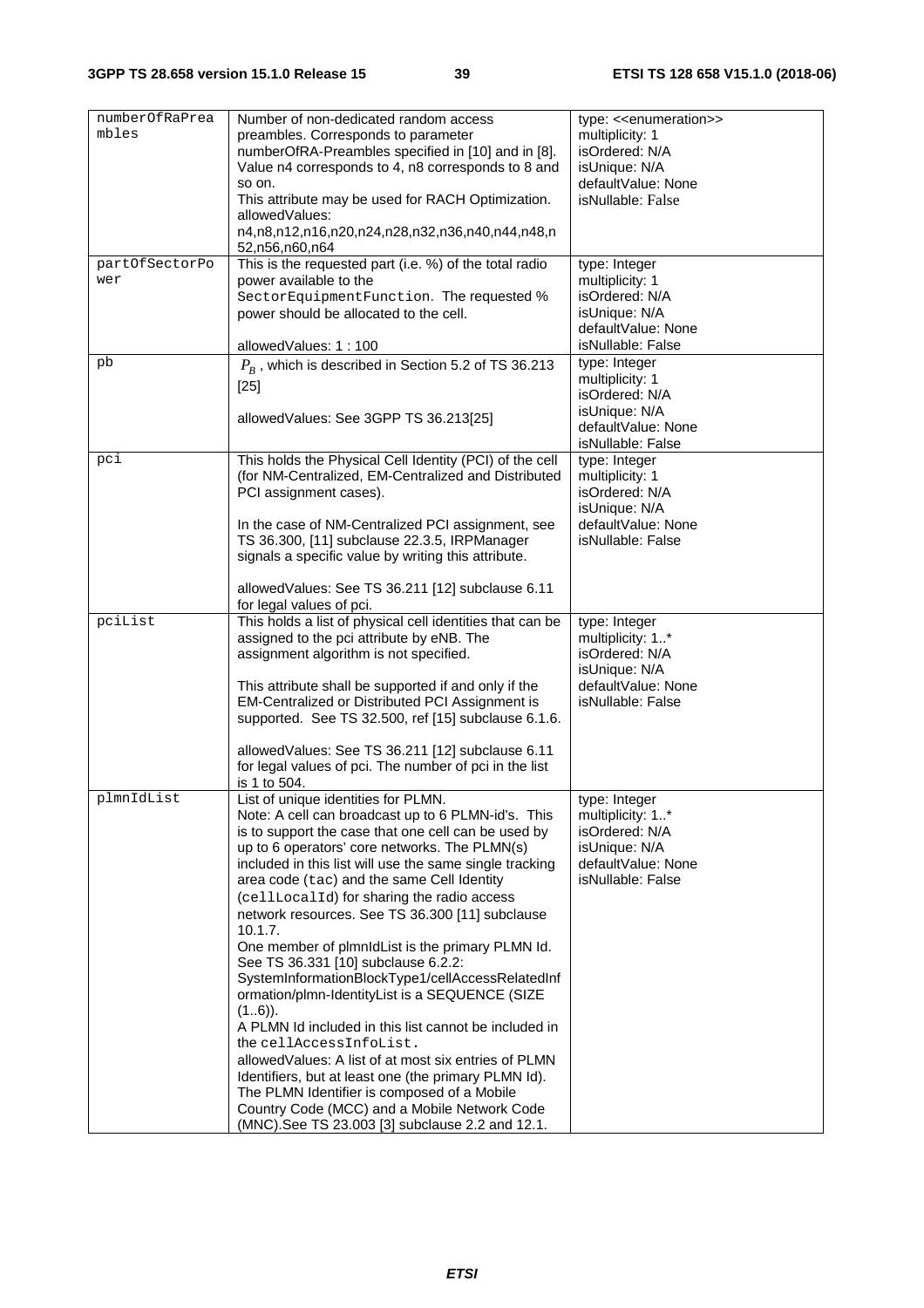| pMax           | This parameter is used to limit the allowed UE                                                      | type: Integer                           |
|----------------|-----------------------------------------------------------------------------------------------------|-----------------------------------------|
|                | uplink transmission power on the serving EUTRA                                                      | multiplicity: 1                         |
|                | frequency. Value in dBm. Corresponds to parameter                                                   | isOrdered: N/A                          |
|                | p-Max specified in SIB1 and SIB3 in [10].                                                           | isUnique: N/A                           |
|                | This attribute may be used for RACH Optimization.                                                   | defaultValue: None                      |
|                | allowedValues: -30: 33                                                                              | isNullable: False                       |
| powerRampingSt | Power increase factor between subsequent random                                                     | type: < <enumeration>&gt;</enumeration> |
| ep             | access preamble transmissions. Value in dB. Value                                                   | multiplicity: 1                         |
|                | dB2 corresponds to 2 dB and so on. Corresponds to                                                   | isOrdered: N/A                          |
|                | parameter powerRampingStep specified in [10] and<br>in [8].                                         | isUnique: N/A<br>defaultValue: None     |
|                | This attribute may be used for RACH Optimization.                                                   |                                         |
|                | allowedValues: dB0, dB2,dB4, dB6                                                                    | isNullable: False                       |
| preambleInitia | This parameter denotes the baseline for                                                             | type: < <enumeration>&gt;</enumeration> |
| lReceivedTarge | computation of the transmit power for random                                                        | multiplicity: 1                         |
| tPower         | access power transmission. Corresponds to                                                           | isOrdered: N/A                          |
|                | parameter preambleInitialReceivedTargetPower                                                        | isUnique: N/A                           |
|                | specified in [10] and in [8]. Value dBm-120<br>corresponds to -120 dBm and so on.                   | defaultValue: None                      |
|                | This attribute may be used for RACH Optimization.                                                   | isNullable: False                       |
|                |                                                                                                     |                                         |
|                | allowedValues: dBm-120, dBm-118, dBm-116,                                                           |                                         |
|                | dBm-114, dBm-112,dBm-110,dBm-108,dBm-                                                               |                                         |
|                | 106,dBm-104,dBm-102,dBm-100,dBm-98,dBm-                                                             |                                         |
|                | 96,dBm-94, dBm-92,dBm-90                                                                            |                                         |
| preambleTransM | Maximum number of random access preamble                                                            | type: < <enumeration>&gt;</enumeration> |
| ax             | transmissions. Corresponds to parameter                                                             | multiplicity: 1<br>isOrdered: N/A       |
|                | preambleTransMax specified in [10] and in [8].<br>This attribute may be used for RACH Optimization. | isUnique: N/A                           |
|                |                                                                                                     | defaultValue: None                      |
|                | allowedValues: n3, n4, n5, n6, n7, n8, n10, n20,                                                    |                                         |
|                | n50, n100, n200                                                                                     | isNullable: False                       |
| qciDscpMapping | It is a list of mapping between QCI and DSCP, each                                                  |                                         |
| List           | mapping is a structure including the element QCI                                                    |                                         |
|                | and DSCP;                                                                                           | type: << dataType>>                     |
|                | Wherein                                                                                             | multiplicity: 1*                        |
|                | - QCI represents the number of the QCI (Ref. 3GPP<br>TS 23.203[33]);                                | isOrdered: N/A                          |
|                | - DSCP represents the DiffServ codepoint (Ref.                                                      | isUnique: N/A                           |
|                | 3GPP TS 23.207[34] and RFC 2474[35]).                                                               | defaultValue: None                      |
|                |                                                                                                     | isNullable: False                       |
|                | allowedValues: For QCI, Ref. 3GPP TS 23.203[33];                                                    |                                         |
| qHyst          | For DSCP, Ref. RFC 2474[35]<br>Hysteresis value applied to serving cell for                         | type: < <enumeration>&gt;</enumeration> |
|                | evaluating cell ranking criteria. Value in dB.                                                      | multiplicity: 1                         |
|                | Corresponds to parameter q-Hyst specified in SIB3                                                   | isOrdered: N/A                          |
|                | in [10] and in [34].                                                                                | isUnique: N/A                           |
|                | This attribute may be used for Mobility Robustness                                                  | defaultValue: None                      |
|                | Optimization.                                                                                       | isNullable: False                       |
|                |                                                                                                     |                                         |
|                | allowedValues: dB0, dB1, dB2, dB3, dB4, dB5, dB6,                                                   |                                         |
|                | dB8, dB10, dB12, dB14, dB16, dB18, dB20, dB22,<br>dB24                                              |                                         |
| qOffset        | Offset applicable to a specific neighbouring cell                                                   | type: < <enumeration>&gt;</enumeration> |
|                | used for evaluating the cell as a candidate for cell                                                | multiplicity: 1                         |
|                | re-selection. Corresponds to parameter q-OffsetCell                                                 | isOrdered: N/A                          |
|                | broadcast in SIB4 for intra-frequency cells and in                                                  | isUnique: N/A                           |
|                | SIB5 for inter-frequency cells, specified in [10].                                                  | defaultValue: None                      |
|                | This attribute may be used for Mobility Robustness                                                  | isNullable: False                       |
|                | Optimization.                                                                                       |                                         |
|                | allowedValues: dB-24, dB-22, dB-20, dB-18, dB-16,                                                   |                                         |
|                | dB-14, dB-12, dB-10, dB-8, dB-6, dB-5, dB-4, dB-3,                                                  |                                         |
|                | dB-2, dB-1, dB0, dB1, dB2, dB3, dB4, dB5, dB6,                                                      |                                         |
|                | dB8, dB10, dB12, dB14, dB16, dB18, dB20, dB22,                                                      |                                         |
|                | dB24                                                                                                |                                         |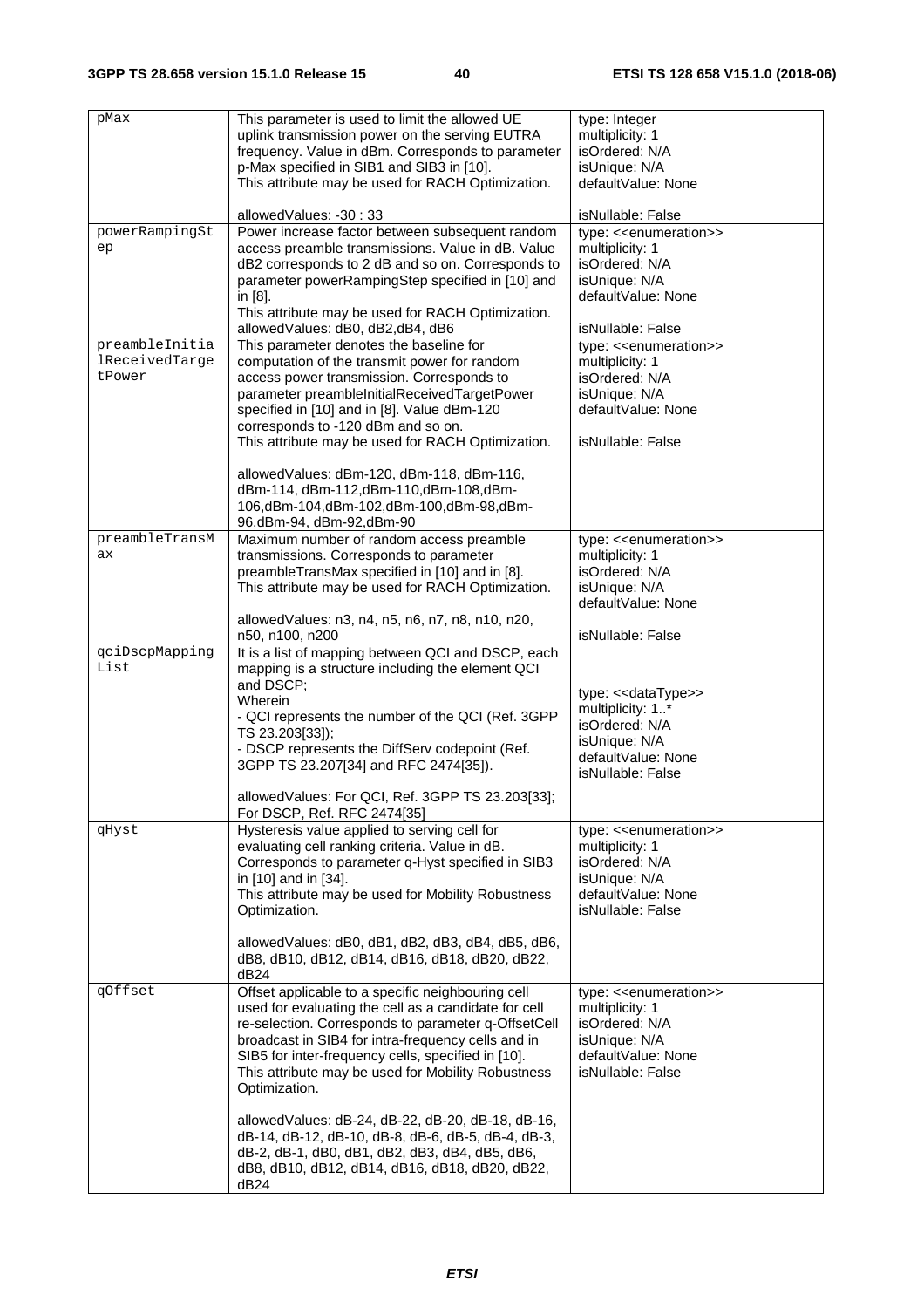| qOffsetCdma200<br><sup>0</sup> | Indicates a CDMA2000-specific offset to be applied<br>when evaluating triggering conditions for<br>measurement reporting in connected mode.<br>Corresponds to parameter offsetFreq included in the<br>IE MeasObjectCDMA2000 specified in 3GPP TS<br>36.331. This value will apply to all CDMA2000<br>frequencies.<br>This attribute may be used for Mobility Robustness<br>Optimization.                     | type: Integer<br>multiplicity: 1<br>isOrdered: N/A<br>isUnique: N/A<br>defaultValue: None<br>isNullable: False |
|--------------------------------|--------------------------------------------------------------------------------------------------------------------------------------------------------------------------------------------------------------------------------------------------------------------------------------------------------------------------------------------------------------------------------------------------------------|----------------------------------------------------------------------------------------------------------------|
|                                | allowedValues: -1515                                                                                                                                                                                                                                                                                                                                                                                         |                                                                                                                |
| qOffsetGeran                   | Indicates a GERAN-specific offset to be applied<br>when evaluating triggering conditions for<br>measurement reporting in connected mode.<br>Corresponds to parameter offsetFreq included in the<br>IE MeasObjectGERAN specified in 3GPP TS<br>36.331. . This value will apply to all GERAN<br>frequencies.<br>This attribute may be used for Mobility Robustness<br>Optimization.                            | type: Integer<br>multiplicity: 1<br>isOrdered: N/A<br>isUnique: N/A<br>defaultValue: None<br>isNullable: False |
|                                | allowedValues: -1515                                                                                                                                                                                                                                                                                                                                                                                         |                                                                                                                |
| qOffsetUtra                    | Indicates a UTRA-specific offset to be applied when<br>evaluating triggering conditions for measurement<br>reporting in connected mode. Corresponds to<br>parameter offsetFreq included in the IE<br>MeasObjectUTRA specified in 3GPP TS 36.331.<br>This value will apply to all UTRA frequencies.<br>This attribute may be used for Mobility Robustness<br>Optimization.                                    | type: Integer<br>multiplicity: 1<br>isOrdered: N/A<br>isUnique: N/A<br>defaultValue: None<br>isNullable: False |
|                                | allowedValues: -1515                                                                                                                                                                                                                                                                                                                                                                                         |                                                                                                                |
| qQualMinUtra                   | Minimum required received Eclo level on this UTRA<br>FDD carrier. Value in dB. Corresponds to parameter<br>q-QualMin in SIB6 in [10] and in [30]. This attribute<br>applies to all UTRA frequencies.<br>This attribute may be used for Coverage and<br>Capacity Optimization and ICIC.<br>allowedValues: -24 :0                                                                                              | type: Integer<br>multiplicity: 1<br>isOrdered: N/A<br>isUnique: N/A<br>defaultValue: None<br>isNullable: False |
| qRxLevMinEUtra                 | Minimum required received RSRP level of a E-                                                                                                                                                                                                                                                                                                                                                                 | type: Integer                                                                                                  |
| Sib1                           | UTRA cell for cell selection. Actual value in dBm is<br>obtained by multiplying by 2. Corresponds to<br>parameter q-rxLevMin in SIB1 in [10] and in [34].<br>This attribute may be used for Coverage and<br>Capacity Optimization and ICIC.<br>allowedValues: -70 :-22                                                                                                                                       | multiplicity: 1<br>isOrdered: N/A<br>isUnique: N/A<br>defaultValue: None<br>isNullable: False                  |
| qRxLevMinEUtra<br>Sib3         | Minimum required received RSRP level for intra-<br>frequency E-UTRA cell re-selection. Actual value in<br>dBm is obtained by multiplying by 2. Corresponds to<br>parameter q-rxLevMin in SIB3 in [10] and in [34].<br>This attribute may be used for Coverage and<br>Capacity Optimization and ICIC.<br>allowedValues: -70 :-22                                                                              | type: Integer<br>multiplicity: 1<br>isOrdered: N/A<br>isUnique: N/A<br>defaultValue: None<br>isNullable: True  |
| qRxLevMinGeran                 | Minimum required received RSSI level on a GERAN<br>frequency carrier for re-selection to a GERAN<br>carrier. Actual value in dBm is value * 2 - 115.<br>Corresponds to parameter q-rxLevMin in SIB7 in<br>[10] and to RXLEV_ACCESS_MIN in [31]. This<br>attribute applies to all GERAN frequencies.<br>This attribute may be used for Coverage and<br>Capacity Optimization and ICIC.<br>allowedValues: 0:63 | type: Integer<br>multiplicity: 1<br>isOrdered: N/A<br>isUnique: N/A<br>defaultValue: None<br>isNullable: False |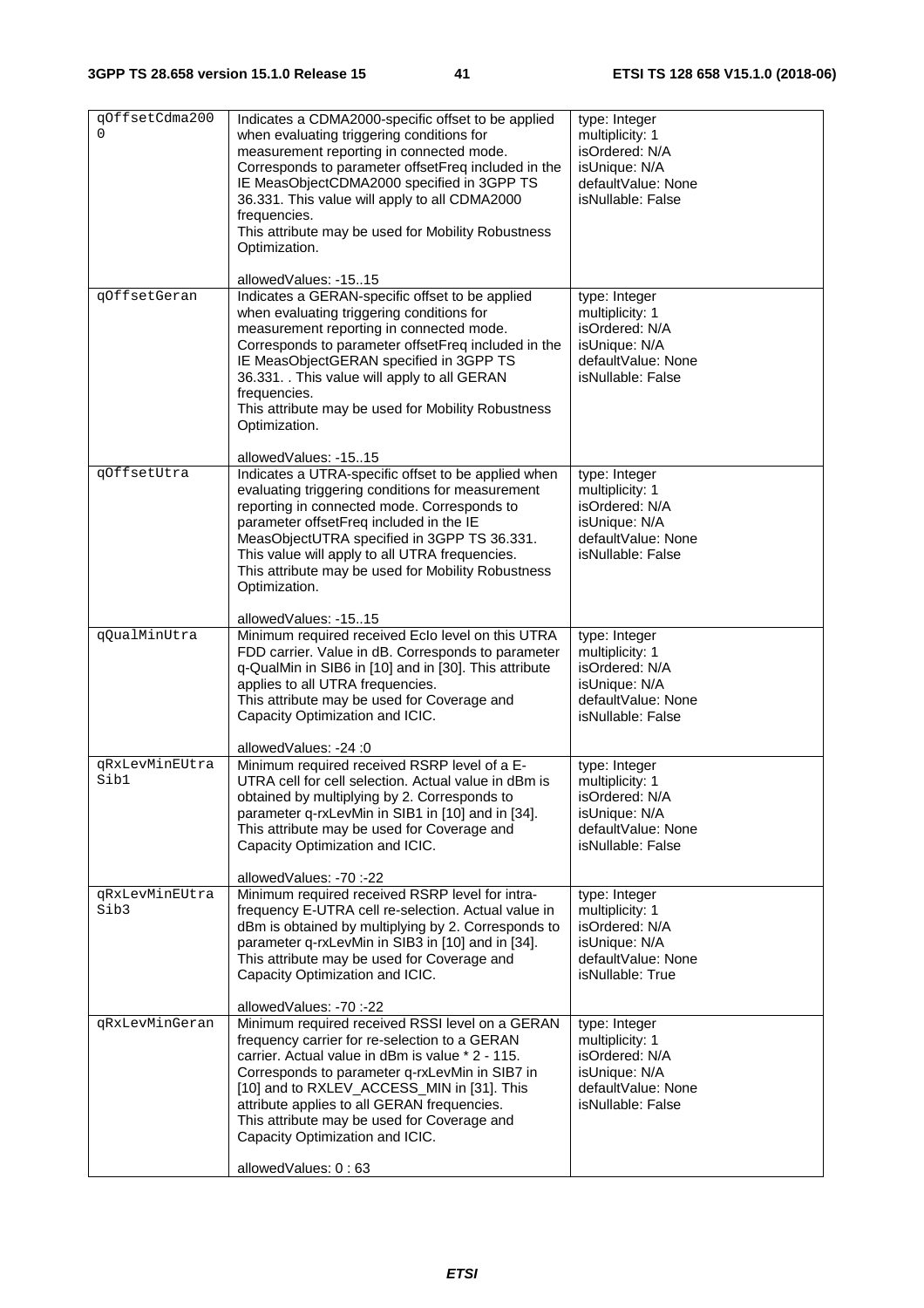| qRxLevMinUtra                   | Minimum required received RSCP level on a UTRA<br>frequency carrier. Actual value in dBm is obtained<br>by multiplying by 2 plus 1. Corresponds to<br>parameter q-rxLevMin in SIB6 in [10] and in [30].<br>This attribute applies to all UTRA frequencies.<br>This attribute may be used for Coverage and<br>Capacity Optimization and ICIC. | type: Integer<br>multiplicity: 1<br>isOrdered: N/A<br>isUnique: N/A<br>defaultValue: None<br>isNullable: False |
|---------------------------------|----------------------------------------------------------------------------------------------------------------------------------------------------------------------------------------------------------------------------------------------------------------------------------------------------------------------------------------------|----------------------------------------------------------------------------------------------------------------|
|                                 | allowedValues: -60:-13                                                                                                                                                                                                                                                                                                                       |                                                                                                                |
| referenceSigna<br><b>lPower</b> | This defines the cell specific downlink reference<br>signal transmit power, which is described in 3GPP<br>TS 36.213[25]<br>allowedValues: See 3GPP TS 36.331[10]                                                                                                                                                                             | type: Integer<br>multiplicity: 1<br>isOrdered: N/A<br>isUnique: N/A<br>defaultValue: None<br>isNullable: False |
| relatedAntenna                  | This is an attribute to list the DNs of                                                                                                                                                                                                                                                                                                      | type: DN                                                                                                       |
| List                            | AntennaFunction(s)(see TS 28.662[31]) that                                                                                                                                                                                                                                                                                                   | multiplicity: 1*                                                                                               |
|                                 | support the EUtranGenericCell.                                                                                                                                                                                                                                                                                                               | isOrdered: N/A                                                                                                 |
|                                 |                                                                                                                                                                                                                                                                                                                                              | isUnique: N/A<br>defaultValue: None                                                                            |
|                                 | allowedValues: See 'relatedAntennaList' in<br>Ref. 3GPP TS 28.662 [31]                                                                                                                                                                                                                                                                       | isNullable: False                                                                                              |
| relatedSector                   | This is an attribute to the DN of                                                                                                                                                                                                                                                                                                            | type: DN                                                                                                       |
|                                 | SectorEquipmentFunction (see TS 28.662[31])                                                                                                                                                                                                                                                                                                  | multiplicity: 1                                                                                                |
|                                 | that support the EUtranGenericCell.                                                                                                                                                                                                                                                                                                          | isOrdered: N/A                                                                                                 |
|                                 |                                                                                                                                                                                                                                                                                                                                              | isUnique: N/A<br>defaultValue: None                                                                            |
|                                 | allowedValues: See                                                                                                                                                                                                                                                                                                                           | isNullable: False                                                                                              |
|                                 | 'SectorEquipmentFunction' in<br>Ref. 3GPP TS 28.662 [31].                                                                                                                                                                                                                                                                                    |                                                                                                                |
| relatedTmaList                  | This is an attribute to list the DNs of                                                                                                                                                                                                                                                                                                      | type: DN                                                                                                       |
|                                 | TmaFunction(s) (see TS 28.662[31]) that support                                                                                                                                                                                                                                                                                              | multiplicity: 1*                                                                                               |
|                                 | the EUtranGenericCell.                                                                                                                                                                                                                                                                                                                       | isOrdered: N/A                                                                                                 |
|                                 |                                                                                                                                                                                                                                                                                                                                              | isUnique: N/A                                                                                                  |
|                                 | allowedValues: See 'relatedTmaList' in<br>Ref. 3GPP TS 28.662 [31].                                                                                                                                                                                                                                                                          | defaultValue: None<br>isNullable: False                                                                        |
| responseWindow                  | Denotes the duration of the random access                                                                                                                                                                                                                                                                                                    | type: < <enumeration>&gt;</enumeration>                                                                        |
| Size                            | response window.                                                                                                                                                                                                                                                                                                                             | multiplicity: 1                                                                                                |
|                                 | Corresponds to parameter ra-ResponseWindowSize                                                                                                                                                                                                                                                                                               | isOrdered: N/A                                                                                                 |
|                                 | specified in 3GPP TS 36.331 section 6.3.2 and in<br>3GPP TS 36.321 section 5.1.4. Value sfn                                                                                                                                                                                                                                                  | isUnique: N/A                                                                                                  |
|                                 | corresponds to n subframes.                                                                                                                                                                                                                                                                                                                  | defaultValue: None<br>isNullable: False                                                                        |
|                                 | This attribute may be used for RACH Optimization.                                                                                                                                                                                                                                                                                            |                                                                                                                |
|                                 | allowedValues: sf2, sf3, sf4, sf5, sf6, sf7, sf8, sf10                                                                                                                                                                                                                                                                                       |                                                                                                                |
|                                 |                                                                                                                                                                                                                                                                                                                                              |                                                                                                                |
| rootSequenceIn                  | Logical root sequence index used to determine 64                                                                                                                                                                                                                                                                                             | type: Integer                                                                                                  |
| dex                             | physical RACH preamble sequences available in<br>the cell. Corresponds to                                                                                                                                                                                                                                                                    | multiplicity: 1<br>isOrdered: N/A                                                                              |
|                                 | RACH_ROOT_SEQUENCE parameter defined in                                                                                                                                                                                                                                                                                                      | isUnique: N/A                                                                                                  |
|                                 | $[10]$ and $[12]$ .                                                                                                                                                                                                                                                                                                                          | defaultValue: None                                                                                             |
|                                 | This attribute may be used for RACH Optimization.                                                                                                                                                                                                                                                                                            | isNullable: False                                                                                              |
|                                 | allowedValues: 0:837                                                                                                                                                                                                                                                                                                                         |                                                                                                                |
| servedRN                        | This attribute contains the DNs of one or more                                                                                                                                                                                                                                                                                               | type: DN                                                                                                       |
|                                 | associated instances of RNFunction and                                                                                                                                                                                                                                                                                                       | multiplicity: 1                                                                                                |
|                                 | ExternalRNFunction.                                                                                                                                                                                                                                                                                                                          | isOrdered: N/A                                                                                                 |
|                                 |                                                                                                                                                                                                                                                                                                                                              | isUnique: N/A<br>defaultValue: None                                                                            |
|                                 |                                                                                                                                                                                                                                                                                                                                              | isNullable: False                                                                                              |
| servingCell                     | This attribute contains the DN of one associated                                                                                                                                                                                                                                                                                             | type: DN                                                                                                       |
|                                 | instance of EutranGenericCell or                                                                                                                                                                                                                                                                                                             | multiplicity: 1                                                                                                |
|                                 | ExternalEutranGenericCell.                                                                                                                                                                                                                                                                                                                   | isOrdered: N/A                                                                                                 |
|                                 |                                                                                                                                                                                                                                                                                                                                              | isUnique: N/A<br>defaultValue: None                                                                            |
|                                 |                                                                                                                                                                                                                                                                                                                                              | isNullable: False                                                                                              |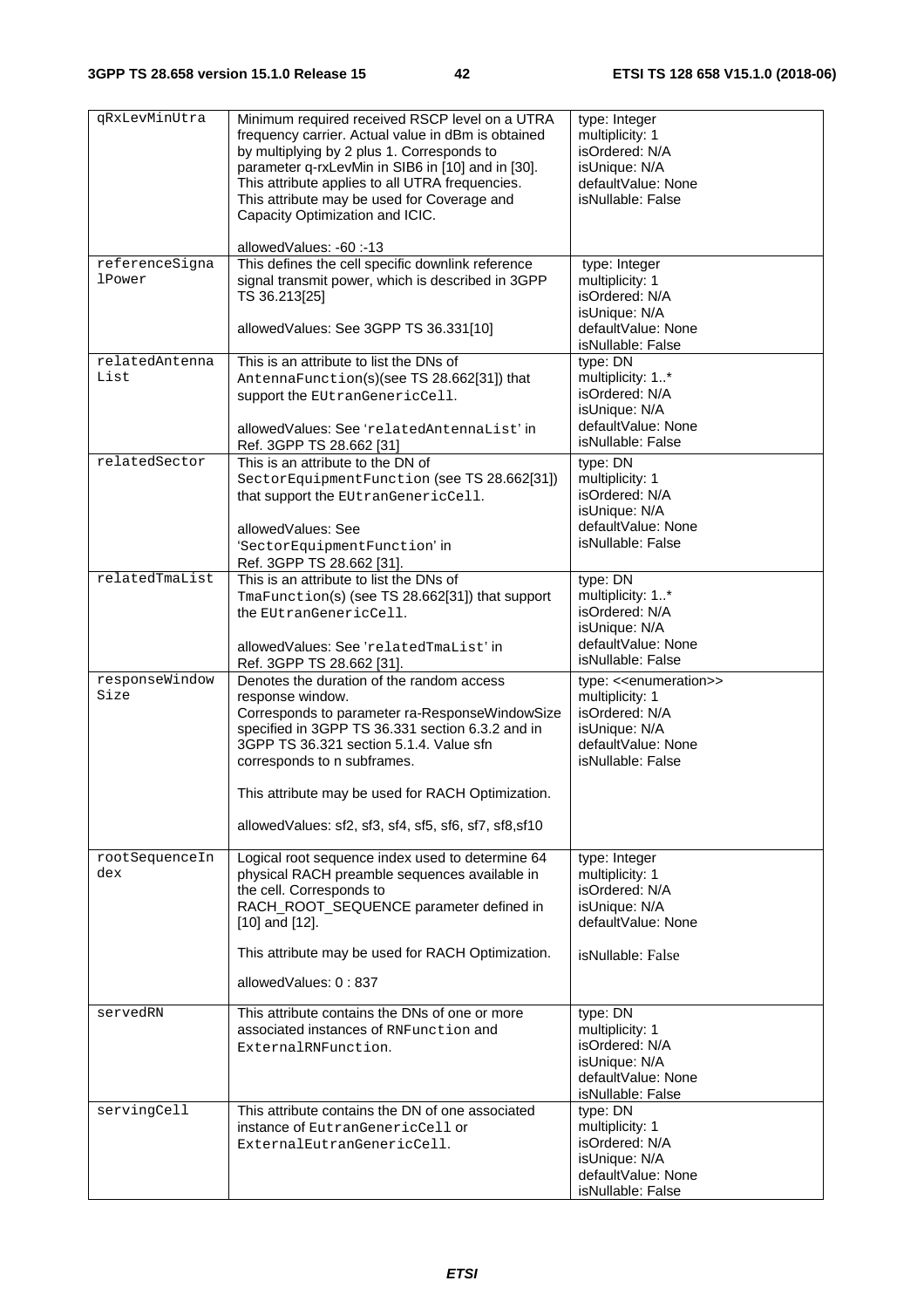| sfAssignment                  | This is the uplink-downlink subframe configuration<br>number of a TDD E-UTRAN cell.                                                                                                                                                                                                                               | type: Integer<br>multiplicity: 1                                                                                                              |
|-------------------------------|-------------------------------------------------------------------------------------------------------------------------------------------------------------------------------------------------------------------------------------------------------------------------------------------------------------------|-----------------------------------------------------------------------------------------------------------------------------------------------|
|                               | allowedValues: See 3GPP TS 36.211[12].                                                                                                                                                                                                                                                                            | isOrdered: N/A<br>isUnique: N/A<br>defaultValue: None                                                                                         |
|                               |                                                                                                                                                                                                                                                                                                                   | isNullable: False                                                                                                                             |
| sharNetTceMapp<br>ingInfoList | This attribute includes a list of elements. Each<br>element is a tuple of shared PLMN Id (called "PLMN<br>Target"), TCE ID and the corresponding TCE IP<br>address.                                                                                                                                               | type: << dataType>><br>multiplicity: 1*<br>isOrdered: N/A<br>isUnique: N/A<br>defaultValue: None                                              |
|                               | In case when several PLMNs and Logged MDT are<br>supported, this attribute is used to translate from the<br>TCE IP Address to TCE ID when a Logged MDT is<br>ordered to the UE and to translate the TCE ID to<br>TCE IP address when the UE has sent the log to the<br>network.                                   | isNullable: False                                                                                                                             |
|                               | allowedValues: See "Trace Collection Entity<br>Address" and "Trace Collection Entity Id" in 3GPP<br>TS 32.422 [25].<br>The "PLMN Target" shall be one of the PLMNs<br>listed in plmnIdList.                                                                                                                       |                                                                                                                                               |
| sIntraSearch                  | Threshold for intra-frequency measurements. Actual<br>value in dB is obtained by multiplying by 2.<br>Corresponds to parameter s-IntraSearch specified<br>in SIB3 in [10] and in [34].<br>This attribute may be used for Mobility Robustness<br>Optimization.<br>allowedValues: 0:31                              | type: Integer<br>multiplicity: 1<br>isOrdered: N/A<br>isUnique: N/A<br>defaultValue: None<br>isNullable: False                                |
| sizeOfRAPreamb<br>lesGroupA   | Size of the random access preamble group A.<br>Corresponds to parameter sizeOfRA-<br>PreamblesGroup specified in [10] and [8].<br>This attribute may be used for RACH Optimization.<br>allowedValues: n4, n8, n12, n16, n20, n24, n28,<br>n32, n36, n40, n44, n48, n52, n56, n60                                  | type: < <enumeration>&gt;<br/>multiplicity: 1<br/>isOrdered: N/A<br/>isUnique: N/A<br/>defaultValue: None<br/>isNullable: False</enumeration> |
| specialSfPatte<br>rns         | This is the special subframe configuration number of<br>a TDD E-UTRAN cell.                                                                                                                                                                                                                                       | type: Integer<br>multiplicity: 1<br>isOrdered: N/A                                                                                            |
|                               | allowedValues: See 3GPP TS 36.211[12].                                                                                                                                                                                                                                                                            | isUnique: N/A<br>defaultValue: None<br>isNullable: False                                                                                      |
| tac                           | Common Tracking Area Code for the PLMNs. The<br>identity used to identify tracking areas.<br>allowedValues:<br>a) It is the Tracking Area Code (TAC).                                                                                                                                                             | type: Integer<br>multiplicity: 1<br>isOrdered: N/A<br>isUnique: N/A<br>defaultValue: None                                                     |
|                               | b) A cell can only broadcast one TAC. See TS<br>36.300 [11], section 10.1.7 (PLMNID and<br>TAC relation).                                                                                                                                                                                                         | isNullable: False                                                                                                                             |
|                               | c) TAC is defined in TS 23.003 [3], section<br>19.4.2.3.                                                                                                                                                                                                                                                          |                                                                                                                                               |
| tceIDMappingIn<br>foList      | This attribute includes a list of TCE ID and the<br>corresponding TCE IP address. It is used in Logged<br>MDT case to provide the information to the eNodeB<br>to get the corresponding TCE IP address when<br>there is an MDT log received from the UE.<br>This attribute is used if only one PLMN is supported. | type: << dataType>><br>multiplicity: 1*<br>isOrdered: N/A<br>isUnique: N/A<br>defaultValue: None<br>isNullable: False                         |
|                               | allowedValues: See "Trace Collection Entity<br>Address" and "Trace Collection Entity Id" in 3GPP<br>TS 32.422 [30].                                                                                                                                                                                               |                                                                                                                                               |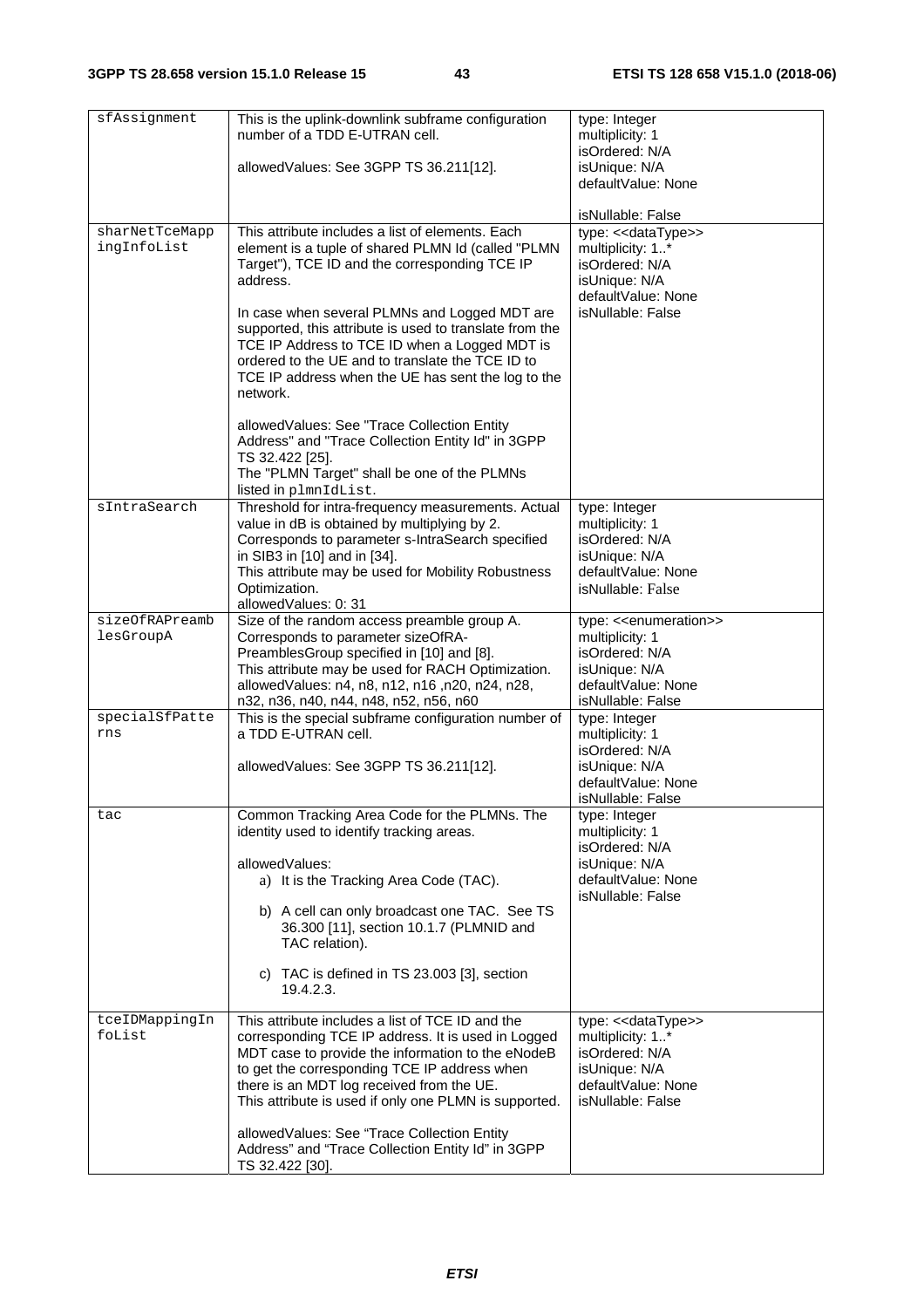| tCI                      | This is the Target Cell Identifier. It consists of E-<br>UTRAN Cell Global Identifier (ECGI) and Physical<br>Cell Identifier (PCI) of the target cell.                                                                                                                                                                                                                 | type: Integer<br>multiplicity: 1<br>isOrdered: N/A                                                                                            |
|--------------------------|------------------------------------------------------------------------------------------------------------------------------------------------------------------------------------------------------------------------------------------------------------------------------------------------------------------------------------------------------------------------|-----------------------------------------------------------------------------------------------------------------------------------------------|
|                          | The EUtranRelation.tCI identifies the target cell from<br>the perspective of the EUtranGenericCell, the<br>name-containing instance of the subject<br><b>EUtranRelation instance.</b>                                                                                                                                                                                  | isUnique: N/A<br>defaultValue: None<br>isNullable: False                                                                                      |
|                          | allowedValues: The Target Cell Identifier is defined<br>in TS 36.300 [11]. See TS 36.211 [12] subclause<br>6.11 for legal values of the PCI.                                                                                                                                                                                                                           |                                                                                                                                               |
| timeToTriggerE<br>utraA1 | Time during which measurement report triggering<br>condition needs to be met in order to trigger a<br>measurement report for event A1. Maps to the<br>time To Trigger IE specified in ReportConfigEUTRA<br>IE in [10] corresponding to event A1. Value ms0<br>corresponds to 0 miliseconds etc.<br>This attribute may be used for Mobility Robustness<br>Optimization. | type: << enumeration>><br>multiplicity: 1<br>isOrdered: N/A<br>isUnique: N/A<br>defaultValue: None<br>isNullable: False                       |
|                          | allowedValues: ms0, ms40, ms64, ms80, ms100,<br>ms128, ms160, ms256, ms320, ms480, ms512,<br>ms640, ms1024, ms1280, ms2560, ms5120                                                                                                                                                                                                                                     |                                                                                                                                               |
| timeToTriggerE<br>utraA2 | Time during which measurement report triggering<br>condition needs to be met in order to trigger a<br>measurement report for event A2. Maps to the<br>time To Trigger IE specified in ReportConfigEUTRA<br>IE in [10] corresponding to event A2. Value ms0<br>corresponds to 0 miliseconds etc.<br>This attribute may be used for Mobility Robustness<br>Optimization. | type: < <enumeration>&gt;<br/>multiplicity: 1<br/>isOrdered: N/A<br/>isUnique: N/A<br/>defaultValue: None<br/>isNullable: False</enumeration> |
|                          | allowedValues: ms0, ms40, ms64, ms80, ms100,<br>ms128, ms160, ms256, ms320, ms480, ms512,<br>ms640, ms1024, ms1280, ms2560, ms5120                                                                                                                                                                                                                                     |                                                                                                                                               |
| timeToTriggerE<br>utraA3 | Time during which measurement report triggering<br>condition needs to be met in order to trigger a<br>measurement report for event A3. Maps to the<br>time To Trigger IE specified in ReportConfigEUTRA<br>IE in [10] corresponding to event A3. Value ms0<br>corresponds to 0 miliseconds etc.<br>This attribute may be used for Mobility Robustness<br>Optimization. | type: << enumeration>><br>multiplicity: 1<br>isOrdered: N/A<br>isUnique: N/A<br>defaultValue: None<br>isNullable: False                       |
|                          | allowedValues: ms0, ms40, ms64, ms80, ms100,<br>ms128, ms160, ms256, ms320, ms480, ms512,<br>ms640, ms1024, ms1280, ms2560, ms5120                                                                                                                                                                                                                                     |                                                                                                                                               |
| timeToTriggerE<br>utraA4 | Time during which measurement report triggering<br>condition needs to be met in order to trigger a<br>measurement report for event A4. Maps to the<br>time To Trigger IE specified in ReportConfigEUTRA<br>IE in [10] corresponding to event A4. Value ms0<br>corresponds to 0 miliseconds etc.<br>This attribute may be used for Mobility<br>Robustness Optimization. | type: << enumeration>><br>multiplicity: 1<br>isOrdered: N/A<br>isUnique: N/A<br>defaultValue: None<br>isNullable: False                       |
|                          | allowedValues: ms0, ms40, ms64, ms80, ms100,<br>ms128, ms160, ms256, ms320, ms480, ms512,<br>ms640, ms1024, ms1280, ms2560, ms5120                                                                                                                                                                                                                                     |                                                                                                                                               |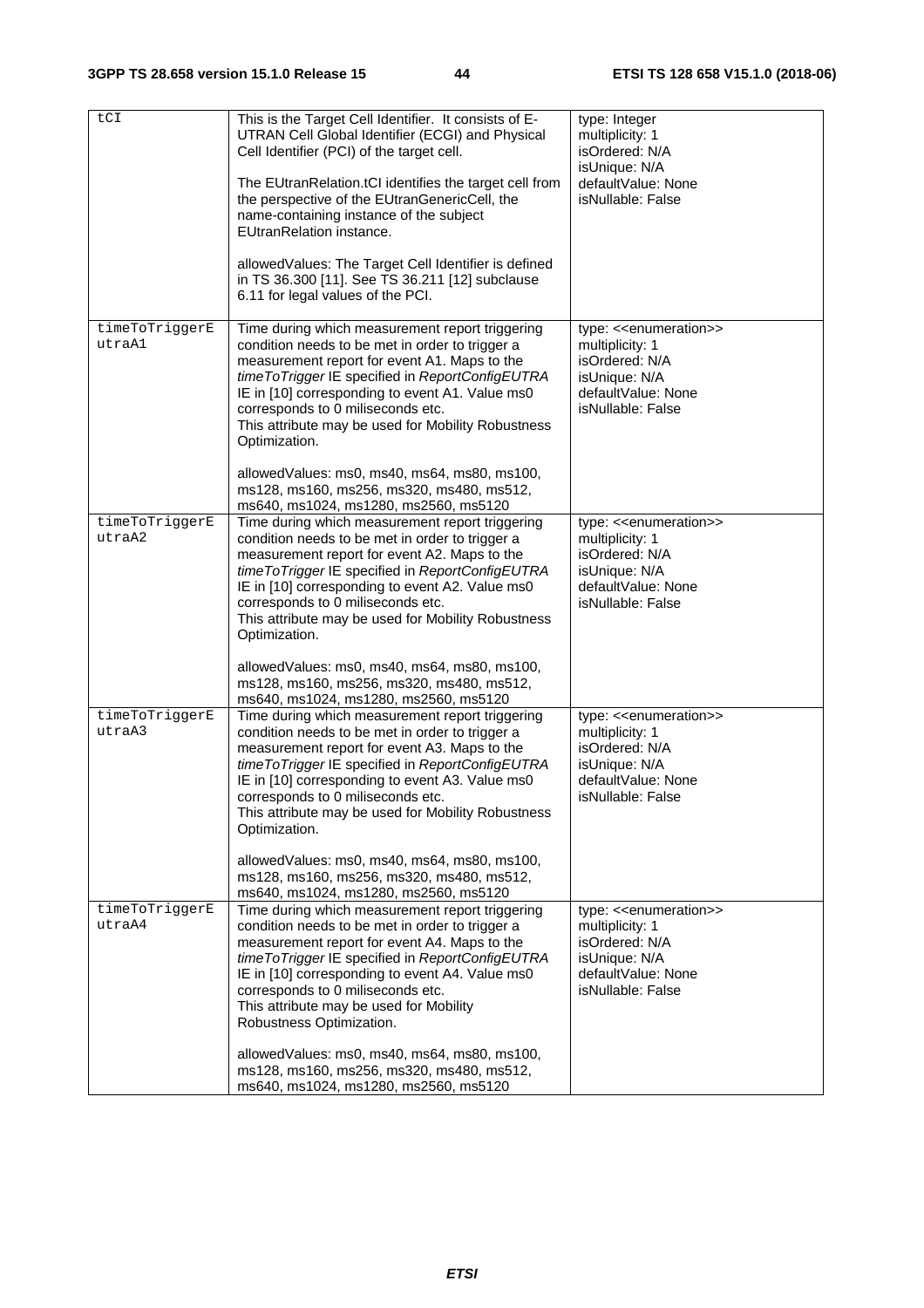| timeToTriggerE<br>utraA5 | Time during which measurement report triggering<br>condition needs to be met in order to trigger a<br>measurement report for event A5. Maps to the<br>time To Trigger IE specified in ReportConfigEUTRA<br>IE in [10] corresponding to event A5. Value ms0<br>corresponds to 0 miliseconds etc.<br>This attribute may be used for Mobility<br>Robustness Optimization.            | type: << enumeration>><br>multiplicity: 1<br>isOrdered: N/A<br>isUnique: N/A<br>defaultValue: None<br>isNullable: False                       |
|--------------------------|-----------------------------------------------------------------------------------------------------------------------------------------------------------------------------------------------------------------------------------------------------------------------------------------------------------------------------------------------------------------------------------|-----------------------------------------------------------------------------------------------------------------------------------------------|
|                          | allowedValues: ms0, ms40, ms64, ms80, ms100,<br>ms128, ms160, ms256, ms320, ms480, ms512,<br>ms640, ms1024, ms1280, ms2560, ms5120                                                                                                                                                                                                                                                |                                                                                                                                               |
| timeToTriggerI<br>ratB1  | Time during which IRAT measurement report<br>triggering condition needs to be met in order to<br>trigger IRAT measurement report for event B1.<br>Maps to time To Trigger IE specified in<br>ReportConfigInterRAT IE in [10] corresponding to<br>event B1. Value ms0 corresponds to 0 milliseconds<br>etc.<br>This attribute may be used for Mobility<br>Robustness Optimization. | type: << enumeration>><br>multiplicity: 1<br>isOrdered: N/A<br>isUnique: N/A<br>defaultValue: None<br>isNullable: False                       |
|                          | allowedValues: ms0, ms40, ms64, ms80, ms100,<br>ms128, ms160, ms256, ms320, ms480, ms512,<br>ms640, ms1024, ms1280, ms2560, ms5120                                                                                                                                                                                                                                                |                                                                                                                                               |
| timeToTriggerI<br>ratB2  | Time during which IRAT measurement report<br>triggering condition needs to be met in order to<br>trigger IRAT measurement report for event B2.<br>Maps to time To Trigger IE specified in<br>ReportConfigInterRATIE in [10] corresponding to<br>event B2. Value ms0 corresponds to 0 milliseconds<br>etc.<br>This attribute may be used for Mobility Robustness<br>Optimization.  | type: < <enumeration>&gt;<br/>multiplicity: 1<br/>isOrdered: N/A<br/>isUnique: N/A<br/>defaultValue: None<br/>isNullable: False</enumeration> |
|                          | allowedValues: ms0, ms40, ms64, ms80, ms100,<br>ms128, ms160, ms256, ms320, ms480, ms512,<br>ms640, ms1024, ms1280, ms2560, ms5120                                                                                                                                                                                                                                                |                                                                                                                                               |
| tReselectionCd<br>ma2000 | Cell reselection timer for reselection to a<br>CDMA2000 band. Value in seconds. Corresponds<br>to parameter t-ReselectionCDMA2000 specified in<br>SIB8 in [10] and to TreselectionCDMA_HRPD or<br>TreselectionCDMA_1xRTT in [34]<br>This attribute may be used for Mobility Robustness<br>Optimization.<br>allowedValues: 0:7                                                     | type: Integer<br>multiplicity: 1<br>isOrdered: N/A<br>isUnique: N/A<br>defaultValue: None<br>isNullable: False                                |
| tReselectionEU<br>tra    | Cell reselection timer for intra frequency E-UTRA<br>cell reselection. Value in seconds. Corresponds to<br>parameter t-ReselectionEUTRA specified in SIB3 in<br>[10] and in [34].<br>This attribute may be used for Mobility Robustness<br>Optimization.                                                                                                                          | type: Integer<br>multiplicity: 1<br>isOrdered: N/A<br>isUnique: N/A<br>defaultValue: None<br>isNullable: False                                |
| tReselectionGe<br>ran    | allowedValues: 0:7<br>Cell reselection timer for reselection to a GERAN<br>frequency carrier. Value in seconds. Corresponds to<br>parameter t-ReselectionGERAN specified in SIB7 in<br>[10] and to TreselectionGERA in [34].<br>This attribute may be used for Mobility Robustness<br>Optimization.<br>allowedValues: 0:7                                                         | type: Integer<br>multiplicity: 1<br>isOrdered: N/A<br>isUnique: N/A<br>defaultValue: None<br>isNullable: False                                |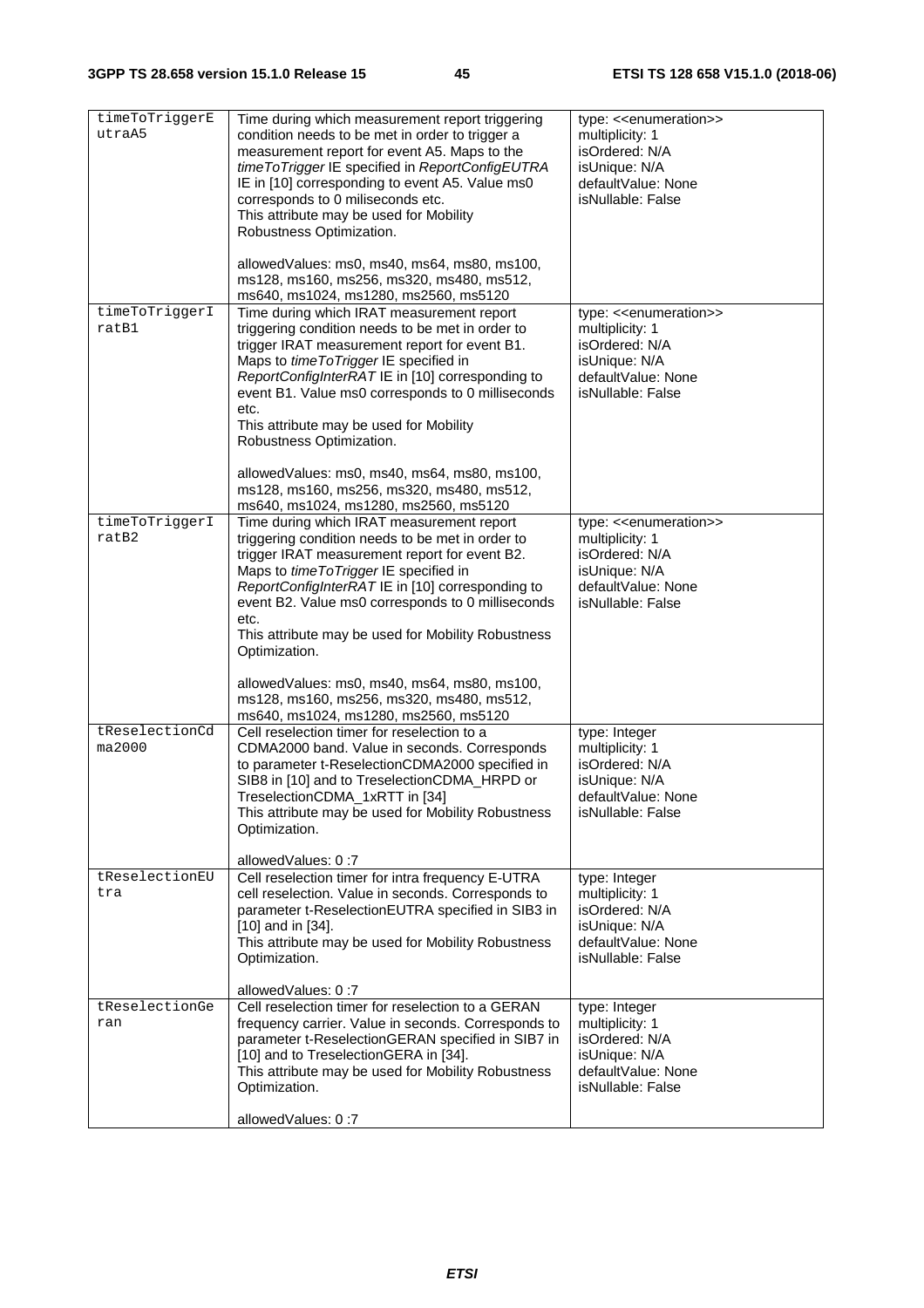| tReselectionUt<br>ra            | Cell reselection timer for reselection to a UTRA<br>frequency carrier. Value in seconds. Corresponds to<br>parameter t-ReselectionUTRA specified in SIB6 in<br>[10] and in [34].<br>This attribute may be used for Mobility Robustness<br>Optimization.                                                                                                                                                                                                                                                       | type: Integer<br>multiplicity: 1<br>isOrdered: N/A<br>isUnique: N/A<br>defaultValue: None<br>isNullable: False             |
|---------------------------------|---------------------------------------------------------------------------------------------------------------------------------------------------------------------------------------------------------------------------------------------------------------------------------------------------------------------------------------------------------------------------------------------------------------------------------------------------------------------------------------------------------------|----------------------------------------------------------------------------------------------------------------------------|
|                                 | allowedValues: 0:7                                                                                                                                                                                                                                                                                                                                                                                                                                                                                            |                                                                                                                            |
| tStoreUeContex<br>t.            | The timer used for detection of too early HO.<br>Corresponds to Tstore_UE_cntxt timer described in<br>[11]. Value in 100 milliseconds.<br>This attribute may be used for Mobility Robustness<br>Optimization.<br>allowedValues: 0:1023                                                                                                                                                                                                                                                                        | type: Integer<br>multiplicity: 1<br>isOrdered: N/A<br>isUnique: N/A<br>defaultValue: None<br>isNullable: False             |
| x2BlackList                     | This is a list of DNs of ENBFunction and                                                                                                                                                                                                                                                                                                                                                                                                                                                                      | type: DN                                                                                                                   |
|                                 | ExternalENBFunction. If the target node DN is a<br>member of the source node's<br>ENBFunction.x2BlackList, the source node is:<br>1) Prohibited from sending X2 connection request<br>to target node;<br>2) Forced to tear down established X2 connection<br>to target node<br>3) Not allowed to accept incoming X2 connection<br>request from target node.<br>The same DN may appear here and in<br>ENBFunction.x2WhiteList. In such case, the<br>DN in x2WhiteList shall be treated as if it is<br>absent.  | multiplicity: 1*<br>isOrdered: N/A<br>isUnique: N/A<br>defaultValue: None<br>isNullable: False                             |
| x2HOBlackList<br>x2IpAddressLis | This is a list of DNs of ENBFunction and<br>ExternalENBFunction. The<br>ENBFunction.x2HOBlackList identifies a list of<br>neighbour ENBFunction and<br>ExternalENBFunction with whom the subject<br>ENBFunction is prohibited to use X2 interface for<br>HOs even if the X2 interface exists between them.<br>Represents one or more IP addresses used by                                                                                                                                                     | type: DN<br>multiplicity: 1*<br>isOrdered: N/A<br>isUnique: N/A<br>defaultValue: None<br>isNullable: False<br>type: String |
| t                               | ENBFunction for this ENBFunction's X2 Interface<br>allowed Values: One or more IPv4 or IPv6<br>addresses                                                                                                                                                                                                                                                                                                                                                                                                      | multiplicity: 1*<br>isOrdered: N/A<br>isUnique: N/A<br>defaultValue: None<br>isNullable: False                             |
| x2WhiteList                     | This is a list of DNs of ENBFunction and<br>ExternalENBFunction. If the target node DN is a<br>member of the source node's<br>ENBFunction.x2WhiteList, the source node:<br>Is allowed to request the establishment of X2<br>connection with the target node;<br>Is not allowed to initiate the tear down of<br>$\blacksquare$<br>established X2 connection to target node<br>The same DN may appear here and in<br>ENBFunction.x2BlackList. In such case, the<br>DN here shall be treated as if it is absent. | type: String<br>multiplicity: 1*<br>isOrdered: N/A<br>isUnique: N/A<br>defaultValue: None<br>isNullable: False             |
|                                 |                                                                                                                                                                                                                                                                                                                                                                                                                                                                                                               |                                                                                                                            |

# 4.4.2 Constraints

None.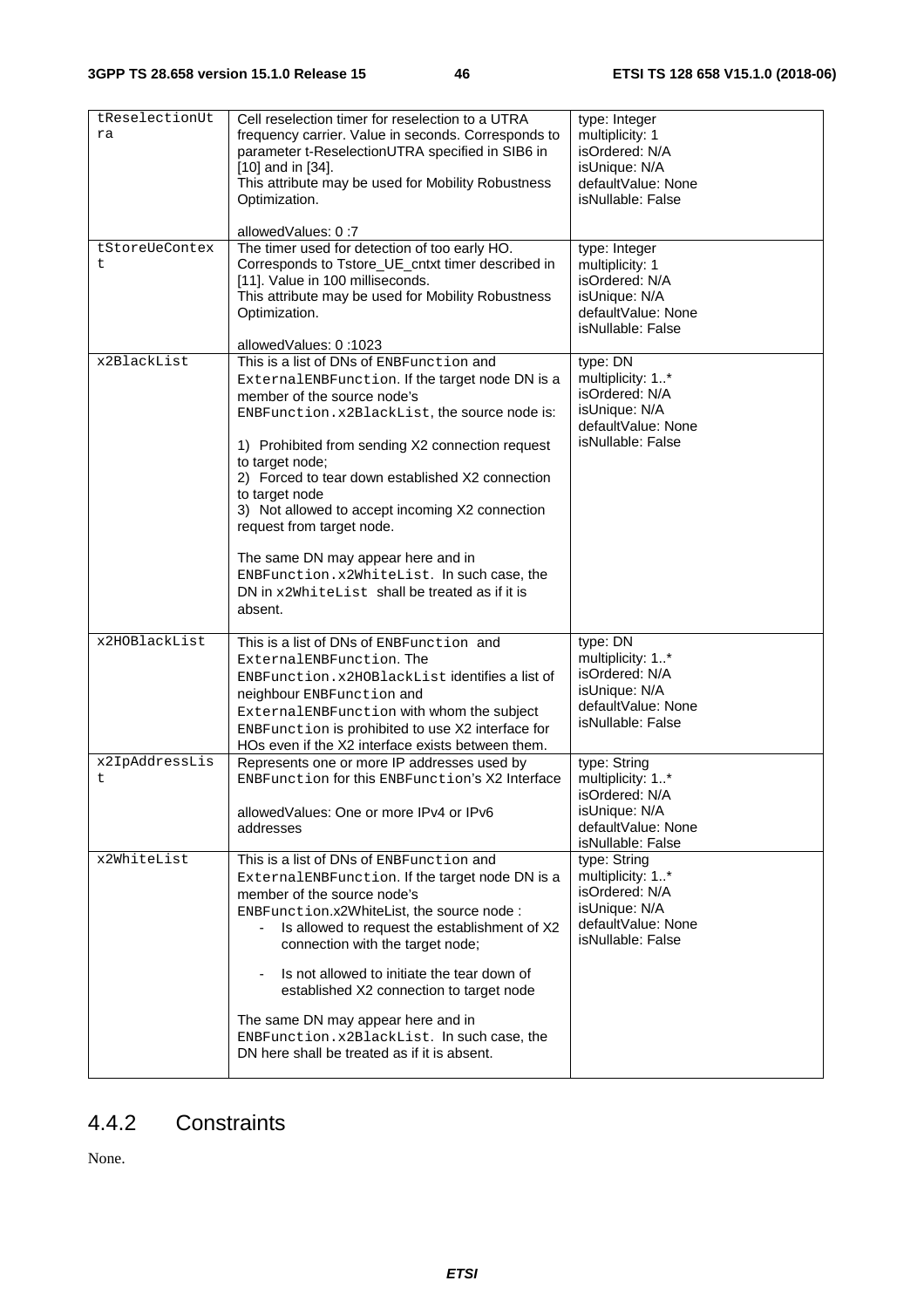# 4.5 Common notifications

# 4.5.1 Alarm notifications

This subclause presents a list of notifications, defined in [18], that IRPManager can receive. The notification header attribute objectClass/objectInstance, defined in [37], would capture the DN of an instance of an IOC defined in this IRP specification.

| <b>Name</b>                    | Qualifier                             | <b>Notes</b> |
|--------------------------------|---------------------------------------|--------------|
| notifyAckStateChanged          | See Alarm IRP (3GPP TS 32.111-2 [18]) |              |
| notifyChangedAlarm             | See Alarm IRP (3GPP TS 32.111-2 [18]) |              |
| notifyClearedAlarm             | See Alarm IRP (3GPP TS 32.111-2 [18]) |              |
| notifyNewAlarm                 | See Alarm IRP (3GPP TS 32.111-2 [18]) |              |
| notifyComments                 | See Alarm IRP (3GPP TS 32.111-2 [18]) |              |
| notifyAlarmListRebuilt         | See Alarm IRP (3GPP TS 32.111-2 [18]) |              |
| notifyPotentialFaultyAlarmList | See Alarm IRP (3GPP TS 32.111-2 [18]) |              |

# 4.5.2 Configuration notifications

This subclause presents a list of notifications, defined in [32], that IRPManager can receive. The notification header attribute objectClass/objectInstance, defined in [37], would capture the DN of an instance of an IOC defined in this IRP specification.

| <b>Name</b>                | <b>Qualifier   Notes</b> |  |
|----------------------------|--------------------------|--|
| notifyAttributeValueChange |                          |  |
| notifyObjectCreation       |                          |  |
| notifyObjectDeletion       |                          |  |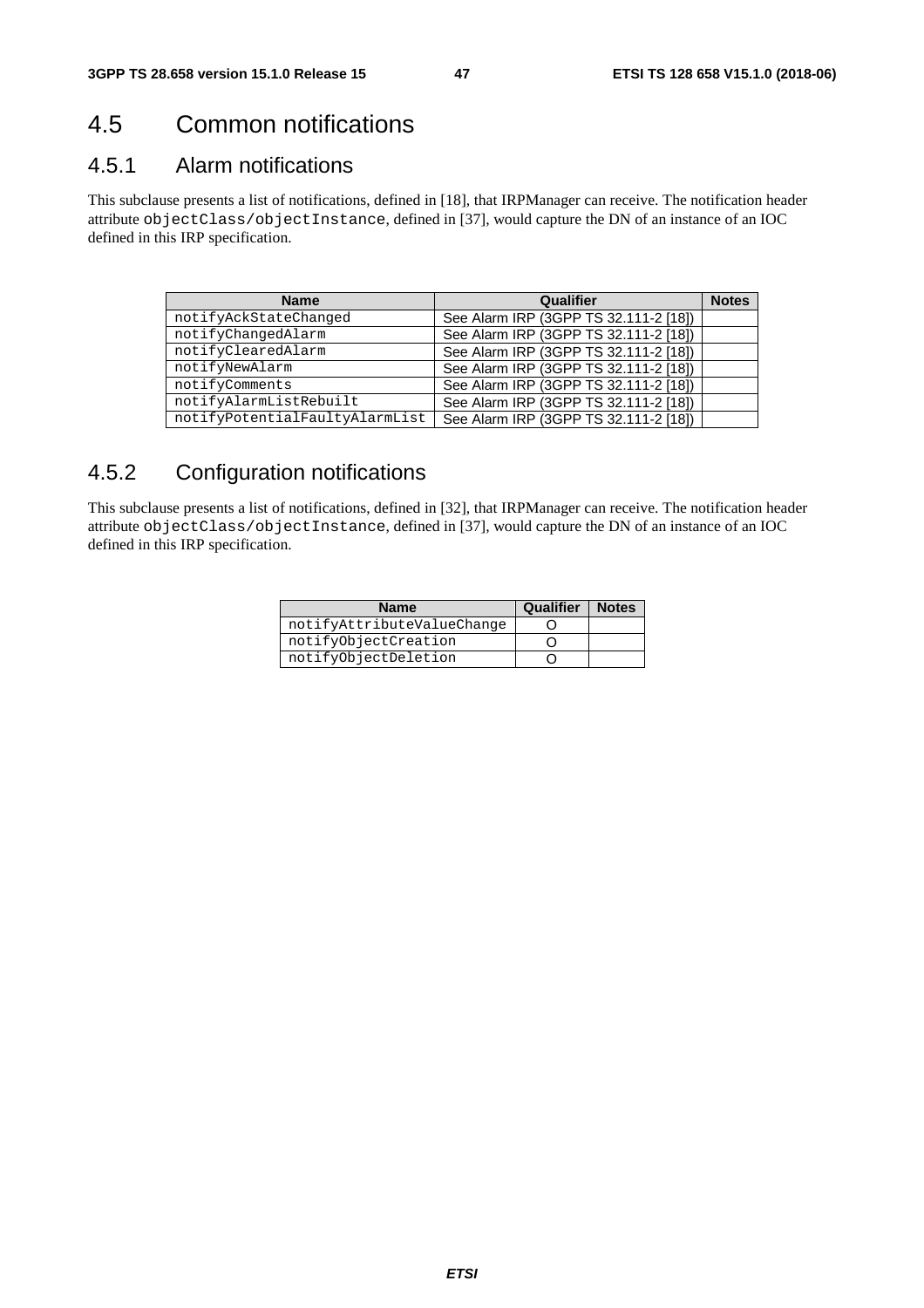# Annex A (informative): Notifications during a Cell Outage Compensation

The following sequence diagrams and table show an example how notifications of IOC CellOutageCompensationInformation and other notifications are used to inform an IRPManager about the COC activities.

The sequence diagrams show the basic event flow, the table gives more details on selected, most relevant, content of the notifications.



**Figure A-1: Sequence diagram of COC, part 1**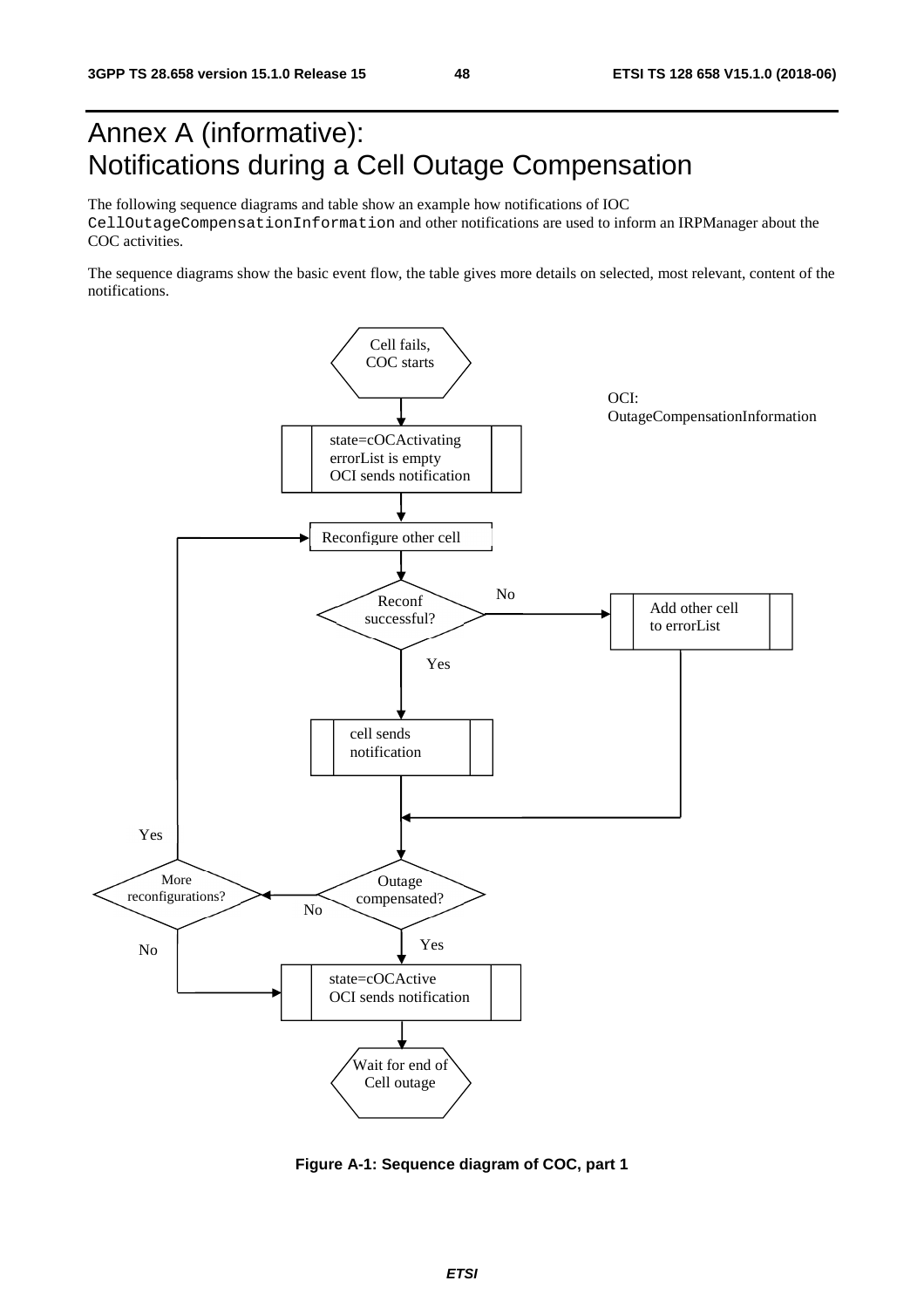

**Figure A-2: Sequence diagram of COC, part 2** 

Legend for the table:

Notifications in *italic font* are not directly triggered by COC activities, but help to give a full picture.: Notification content in **bold font** indicates a changed attribute value.

| <b>Time</b> | Event                                           | <b>Notification</b>                                                                | Selected notification content *)                                                                                            |
|-------------|-------------------------------------------------|------------------------------------------------------------------------------------|-----------------------------------------------------------------------------------------------------------------------------|
| T1          | Outage of cell 1. COC is<br>done for this cell. | notifyNewAlarm, originated by<br>EUtranGenericCell instance<br>representing cell 1 | notificationId=notiAlCell1<br>correlatedNotifications={}                                                                    |
|             |                                                 | notifyAttributeValueChan<br>qe of<br>CellOutageCompensationIn                      | $notificationId = COC1$<br>correlatedNotifications={ notiAlCell1};<br>$\text{cOCStatus}. \text{state} = \text{cOCActivity}$ |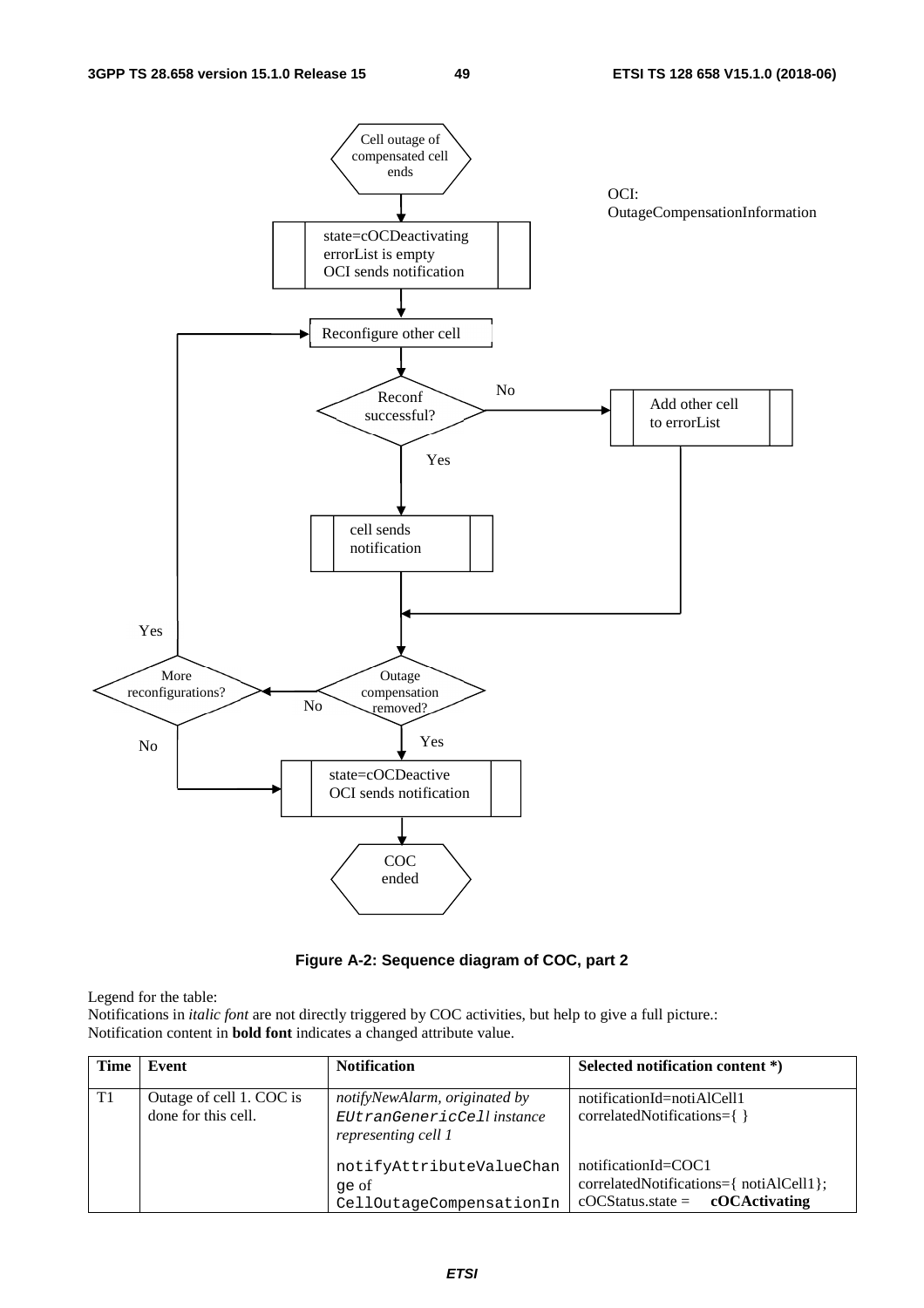| <b>Time</b>     | Event                                                              | <b>Notification</b>                                                                                                                                                                                          | Selected notification content *)                                                                                                                                     |  |  |
|-----------------|--------------------------------------------------------------------|--------------------------------------------------------------------------------------------------------------------------------------------------------------------------------------------------------------|----------------------------------------------------------------------------------------------------------------------------------------------------------------------|--|--|
|                 |                                                                    | formation instance name<br>contained in<br>EUtranGenericCell instance<br>representing cell 1.                                                                                                                | cOCStatus.errorList={}                                                                                                                                               |  |  |
| T <sub>2</sub>  | COC reconfigures cell 2                                            | notifyAttributeValueChan<br>ge of EUtranGenericCell<br>instance representing cell 2                                                                                                                          | notificationId=avcCell2comp<br>correlatedNotifications={COC1}                                                                                                        |  |  |
| T <sub>3</sub>  | COC reconfigures cell 3                                            | notifyAttributeValueChan<br>ge of EUtranGenericCell<br>instance representing cell 3                                                                                                                          | notificationId= avcCell3comp<br>correlatedNotifications={ COC1}                                                                                                      |  |  |
| <b>T4</b>       | COC tries to reconfigure<br>cell 4 without success                 | notifyAttributeValueChan<br>ge of<br>CellOutageCompensationIn<br>formation instance name<br>contained in<br>EUtranGenericCell instance<br>representing cell 1                                                | notificationId=COC2<br>correlatedNotifications={COC1}<br>$cOCStatus.state =$<br>cOCActivating<br>cOCStatus.errorList={cell4}                                         |  |  |
|                 | Case: COC successful                                               |                                                                                                                                                                                                              |                                                                                                                                                                      |  |  |
| T <sub>5a</sub> | COC function decides, that<br>no further actions are<br>necessary. | notifyAttributeValueChan<br>ge of<br>CellOutageCompensationIn<br>formation instance contained in<br>EUtranGenericCell instance<br>representing cell 1                                                        | notificationId=COC5a<br>correlatedNotifications={COC1}<br>$\text{cOC}$ Status.state =<br>cOCActive<br>cOCStatus.errorList={cell4}                                    |  |  |
| Тба             | Outage of cell 1 ends                                              | notifyClearedAlarm, originated by<br>EUtranGenericCell instance<br>representing cell 1                                                                                                                       | notification Id= clearAlCell1<br>correlatedNotifications={ notiAlCell1,<br>COCI                                                                                      |  |  |
|                 |                                                                    | notifyAttributeValueChan<br>ge of<br>CellOutageCompensationIn<br>formation instance name<br>contained in<br>EUtranGenericCell instance<br>representing cell 1                                                | Notification Id=COC6a<br>correlatedNotifications={COC1, COC5a,<br>clearAlCell1}<br>$\text{cOCStatus}. \text{state} = \text{cOCDeactivity}$<br>cOCStatus.errorList={} |  |  |
| T7a             | COC tries to reconfigure<br>cell 2 without success                 | In case of unsuccessful<br>reconfiguration:<br>notifyAttributeValueChan<br>ge of<br>CellOutageCompensationIn<br>formation instance name<br>contained in<br>EUtranGenericCell instance<br>representing cell 1 | Notification Id=COC7a<br>correlatedNotifications={COC1, COC5a,<br>COC6a, clearAlCell1}<br>cOCStatus.state=<br>cOCDeactivating;<br>$cOCStatus. errorList = {cell2}$   |  |  |
| T <sub>8a</sub> | COC reconfigures cell 3                                            | notifyAttributeValueChan<br>ge of EUtranGenericCell<br>instance representing cell 3                                                                                                                          | notification Id= avcCell3decomp<br>correlatedNotifications={ COC1, COC5a,<br>avcCell3comp }                                                                          |  |  |
|                 |                                                                    | notifyAttributeValueChan<br>ge of<br>CellOutageCompensationIn<br>formation instance name                                                                                                                     | Notification Id=COC8a<br>correlatedNotifications={COC1,<br>clearAlCell1}<br>cOCStatus.state=cOCDeactive                                                              |  |  |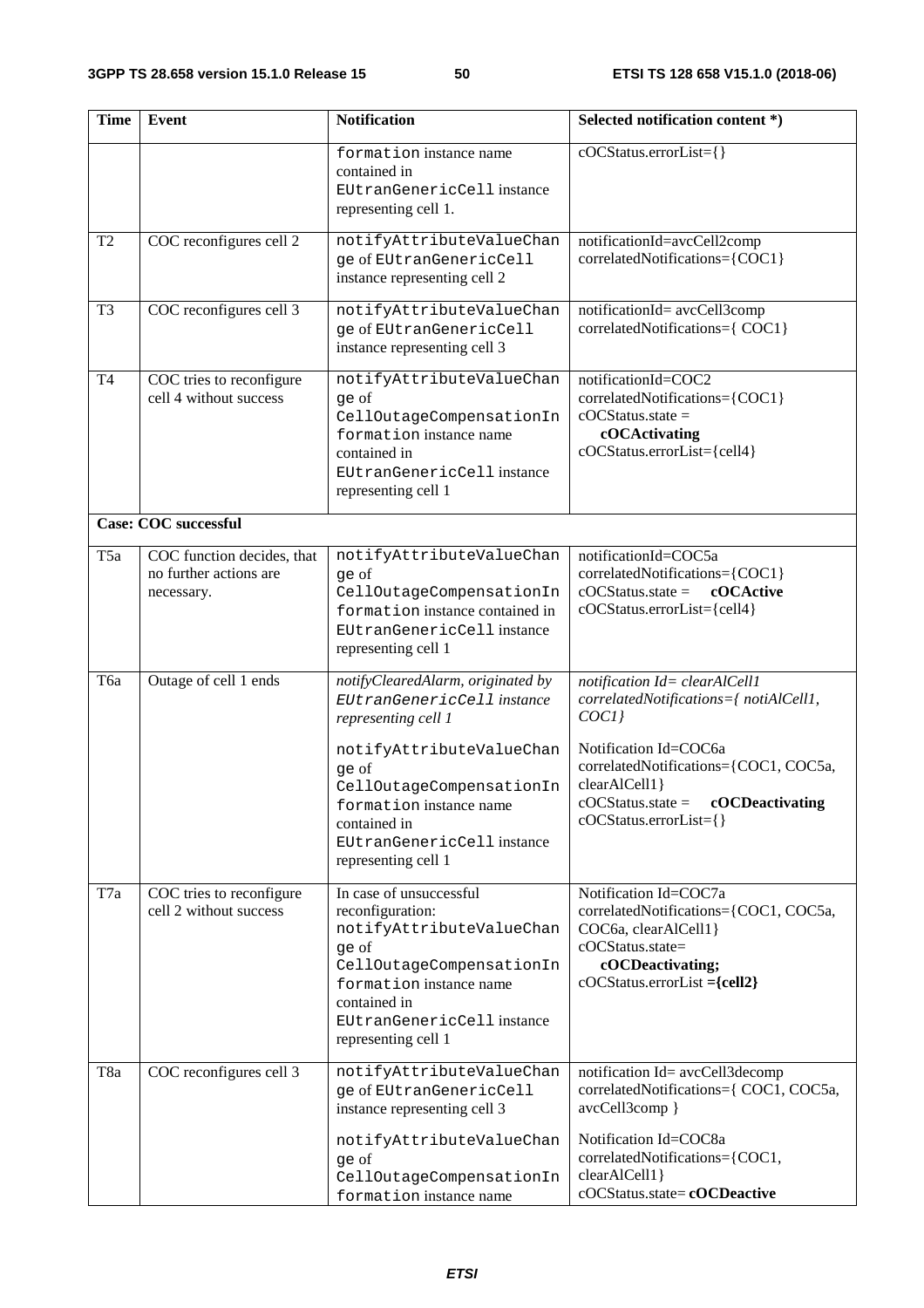| <b>Time</b>      | Event                                                            | <b>Notification</b>                                                                                                                                                                                                                                     | Selected notification content *)                                                                                                                                                                                                            |  |  |
|------------------|------------------------------------------------------------------|---------------------------------------------------------------------------------------------------------------------------------------------------------------------------------------------------------------------------------------------------------|---------------------------------------------------------------------------------------------------------------------------------------------------------------------------------------------------------------------------------------------|--|--|
|                  |                                                                  | contained in<br>EUtranGenericCell instance<br>representing cell 1.                                                                                                                                                                                      | cOCStatus.errorList={cell2}                                                                                                                                                                                                                 |  |  |
|                  | <b>Case: COC not successful</b>                                  |                                                                                                                                                                                                                                                         |                                                                                                                                                                                                                                             |  |  |
| T <sub>5</sub> b | COC function decides, that<br>compensation was not<br>successful | notifyAttributeValueChan<br>qe of<br>CellOutageCompensationIn<br>formation instance name<br>contained in<br>EUtranGenericCell instance<br>representing cell 1                                                                                           | Notification Id=COC5b<br>correlatedNotifications={COC1}<br>cOCStatus.state=<br>cOCActive<br>cOCStatus.errorList={cell4}                                                                                                                     |  |  |
| T <sub>6</sub> b | Outage of cell 1 ends                                            | notifyClearedAlarm, originated by<br>EUtranGenericCell instance<br>representing cell 1<br>notifyAttributeValueChan<br>qe of<br>CellOutageCompensationIn<br>formation instance name<br>contained in<br>EUtranGenericCell instance<br>representing cell 1 | notification Id= clearAlCell1<br>correlatedNotifications={ notiAlCell1,<br>COCI<br>Notification Id=COC6b<br>correlatedNotifications={COC1,<br>clearAlCell1}<br>cOCStatus.state=cOCDeactivating<br>cOCStatus.errorList={}                    |  |  |
| T7b              | COC reconfigures cell 2                                          | notifyAttributeValueChan<br>ge of EUtranGenericCell<br>instance representing cell 2                                                                                                                                                                     | notification Id= avcCell2decomp<br>correlatedNotifications={COC1, COC5b,<br>avcCell2comp }                                                                                                                                                  |  |  |
| T8b              | COC reconfigures cell 3                                          | notifyAttributeValueChan<br>ge of EUtranGenericCell<br>instance representing cell 3<br>notifyAttributeValueChan<br>ge of<br>CellOutageCompensationIn<br>formation instance name<br>contained in<br>EUtranGenericCell instance<br>representing cell 1.   | notification Id= avcCell3decomp<br>correlatedNotifications={ COC1, COC5b,<br>avcCell3comp }<br>Notification Id=COC8b<br>correlatedNotifications={COC1,<br>clearAlCell1}<br>cOCStatus.state=<br><b>cOCDeactive</b><br>cOCStatus.errorList={} |  |  |

\*) Remarks:

There may be some content of the correlatedNotifications and/or additionalInformation field, which is not related to COC. This additional content is not shown for better readability and must be kept unchanged by COC. NotificationId's are only examples.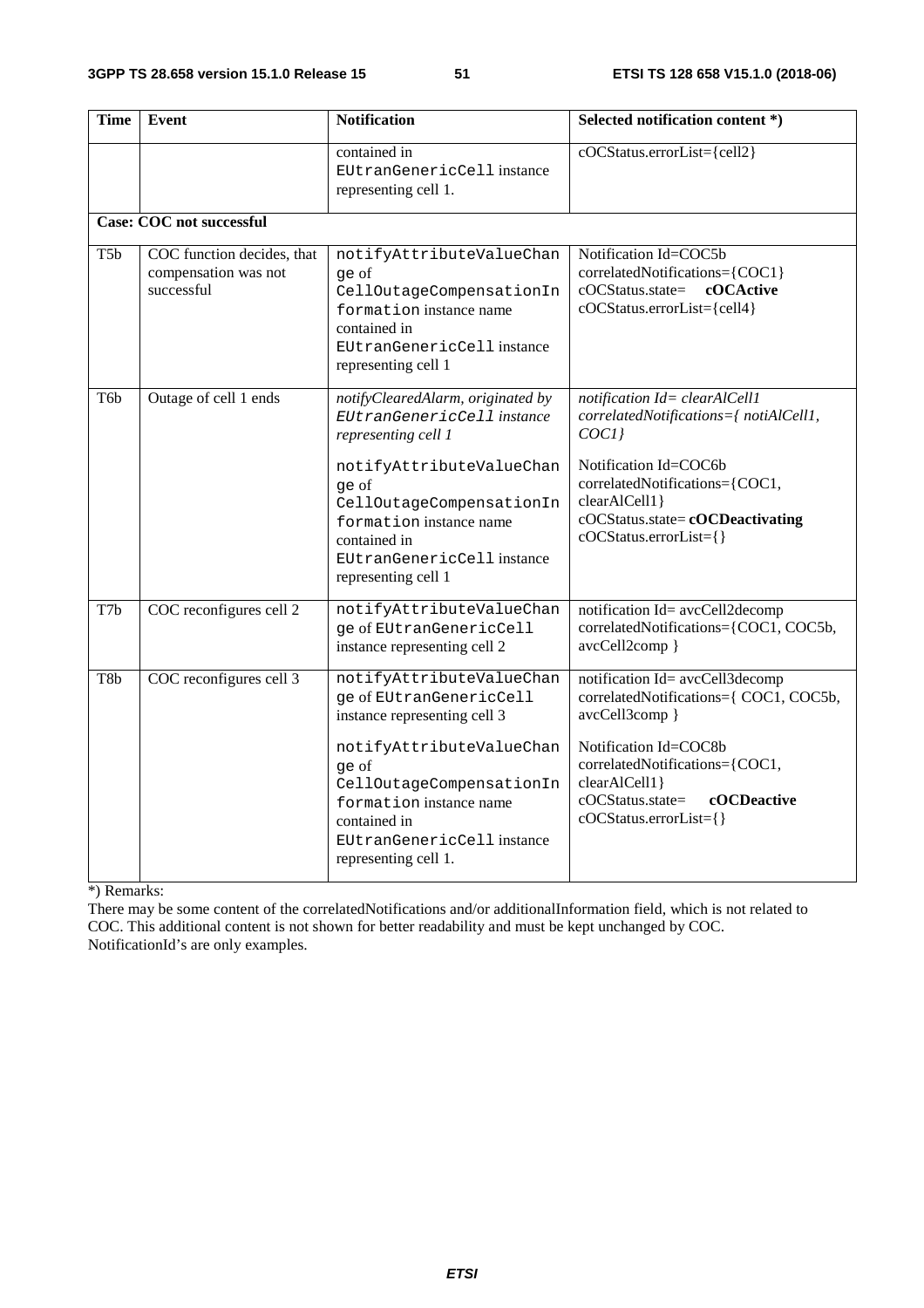# Annex B (informative): Change history

| <b>Date</b> |       | TSG # TSG Doc.  | <b>CR</b> | <b>Rev</b> | Subject/Comment<br>Old                                                                      |                                           | <b>New</b>    |  |
|-------------|-------|-----------------|-----------|------------|---------------------------------------------------------------------------------------------|-------------------------------------------|---------------|--|
| 2012-11     |       |                 |           |            | First draft                                                                                 |                                           | 0.1.0         |  |
| 2012-12     | SA#58 |                 |           |            | Presented for information and approval                                                      | 0.1.0                                     | 1.0.0         |  |
| 2012-12     |       |                 |           |            | New version after approval                                                                  | 1.0.0                                     | 11.0.0        |  |
|             | SA#59 | SP-130048       | 001       |            | Rel 11 CR 28658 - Correction of attribute name related Sector                               |                                           |               |  |
| 2013-03     |       | SP-130057       | $002$ 1   |            | CR R11 28.658 Addition of missing Network Sharing support for MDT                           |                                           | 11.0.0 11.1.0 |  |
| 2013-06     |       | SA#60 SP-130304 |           | $003$   1  |                                                                                             | Energy saving synchronization with 32.762 |               |  |
|             |       |                 | $004$   2 |            | Align the link inheritance with 28.622                                                      | 11.1.0 11.2.0                             |               |  |
| 2013-12     | SA#62 | SP-130614       | 006 1     |            | Add blacklist member                                                                        |                                           | 11.2.0 11.3.0 |  |
| 2014-06     |       | SA#64 SP-140359 | 008       |            | remove the feature support statements                                                       |                                           | 11.3.0 11.4.0 |  |
| 2014-09     |       | SA#65 SP-140558 | $009 -$   |            | Align operationalState and other state attribute definitions                                |                                           | 11.4.0 11.5.0 |  |
| 2014-10     |       |                 |           |            | Automatic upgrade (MCC)                                                                     |                                           | 11.5.0 12.0.0 |  |
| 2014-12     | SA#66 | SP-140798       | 01111     |            | Add missing OAM support for radio interface based synchronization -<br>Align with TS 36.300 |                                           | 12.0.0 12.1.0 |  |
| 2015-12     | SA#70 | SP-150691       | 01311     |            | Align id attribute definitions                                                              |                                           | 12.1.0 12.2.0 |  |
| 2016-01     | SA#70 |                 |           |            | Upgrade to Rel-13(MCC)<br>12.2.0 13.0.0                                                     |                                           |               |  |

|             | <b>Change history</b> |             |           |               |   |                                                                        |                       |
|-------------|-----------------------|-------------|-----------|---------------|---|------------------------------------------------------------------------|-----------------------|
| <b>Date</b> | <b>Meeting</b>        | <b>TDoc</b> | <b>CR</b> | Rev Cat       |   | Subject/Comment                                                        | <b>New</b><br>version |
| 2016-06     | SA#72                 | SP-160419   | 001<br>6  |               | B | Adding NB-IoT cell type attribute in EUtranGenericCell IOC             | 13.1.0                |
| 2017-03     | SA#75                 |             |           |               |   | Promotion to Release 14 without technical change                       | 14.0.0                |
| 2017-09     | SA#77                 | SP-170653   | 001<br>9  | $\mathcal{P}$ | B | Support E-UTRAN new sharing arrangement                                | 14.1.0                |
| 2018-01     | SA#78                 | SP-170968   | 002<br>0  |               | B | Add attribute of E-UTRAN cell IOC to support SON for AAS<br>management | 15.0.0                |
| 2018-06     | SA#80                 | SP-180421   | 002       |               | B | Update E-UTRAN IS defintions to support EN-DC management               | 15.1.0                |